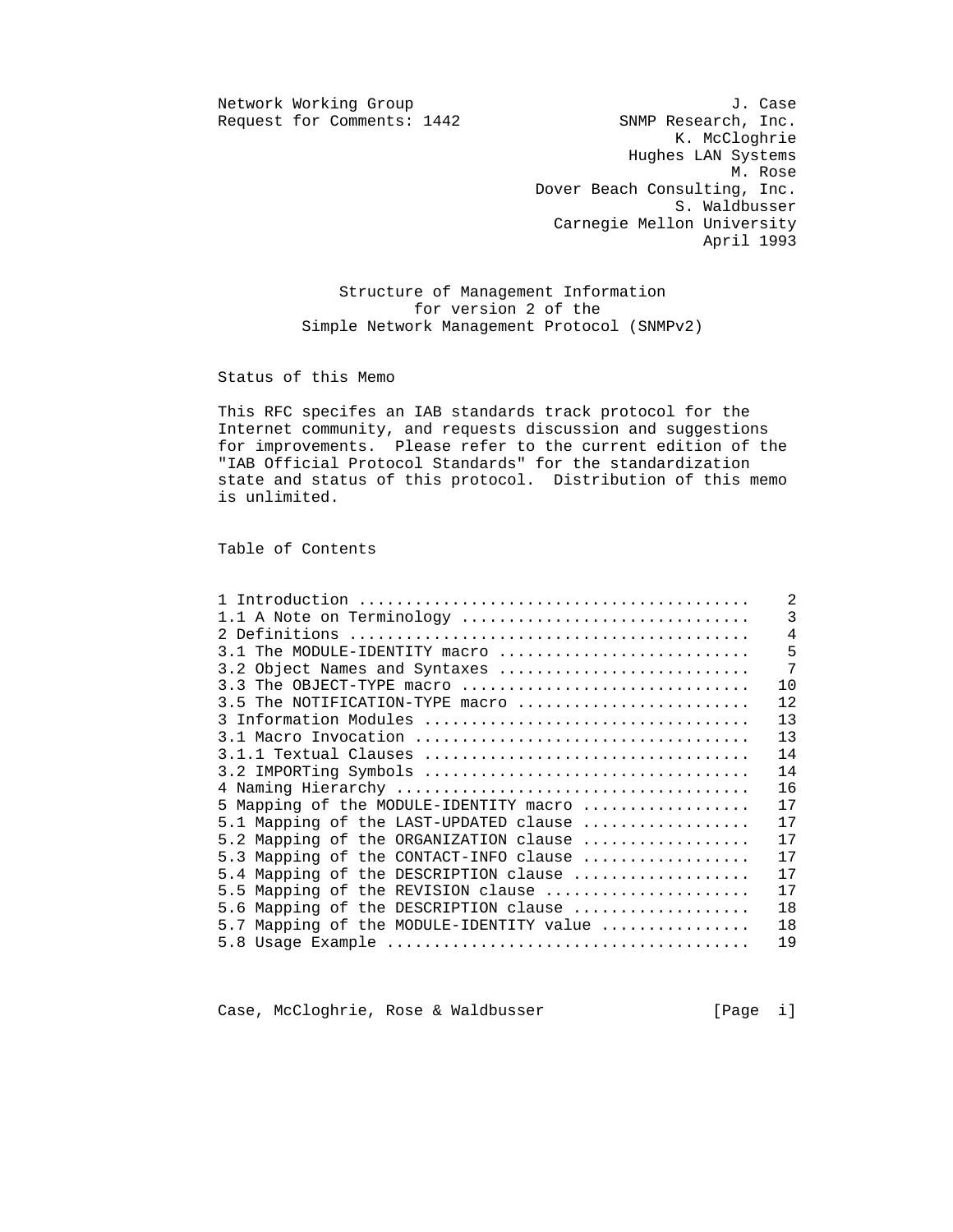| 6 Mapping of the OBJECT-IDENTITY macro<br>20            |
|---------------------------------------------------------|
| 6.1 Mapping of the STATUS clause<br>20                  |
| 6.2 Mapping of the DESCRIPTION clause<br>20             |
| 6.3 Mapping of the REFERENCE clause<br>20               |
| 6.4 Mapping of the OBJECT-IDENTITY value<br>20          |
| 21                                                      |
| 22<br>7 Mapping of the OBJECT-TYPE macro                |
| 22<br>7.1 Mapping of the SYNTAX clause                  |
| 22<br>7.1.1 Integer32 and INTEGER                       |
| 23                                                      |
| 23                                                      |
| 23                                                      |
| 23                                                      |
| 24                                                      |
| 24                                                      |
| 24                                                      |
| 25                                                      |
| 25                                                      |
| 26                                                      |
|                                                         |
| 26                                                      |
| 7.2 Mapping of the UNITS clause<br>26                   |
| 7.3 Mapping of the MAX-ACCESS clause<br>27              |
| 27<br>7.4 Mapping of the STATUS clause                  |
| 7.5 Mapping of the DESCRIPTION clause<br>27             |
| 7.6 Mapping of the REFERENCE clause<br>28               |
| 28<br>7.7 Mapping of the INDEX clause                   |
| 7.7.1 Creation and Deletion of Conceptual Rows<br>30    |
| 31<br>7.8 Mapping of the AUGMENTS clause                |
| 7.8.1 Relation between INDEX and AUGMENTS clauses<br>31 |
| 32<br>7.9 Mapping of the DEFVAL clause                  |
| 7.10 Mapping of the OBJECT-TYPE value<br>33             |
| 35                                                      |
| 8 Mapping of the NOTIFICATION-TYPE macro<br>37          |
| 8.1 Mapping of the OBJECTS clause<br>37                 |
| 8.2 Mapping of the STATUS clause<br>37                  |
| 8.3 Mapping of the DESCRIPTION clause<br>37             |
| 37<br>8.4 Mapping of the REFERENCE clause               |
| 8.5 Mapping of the NOTIFICATION-TYPE value<br>38        |
| 39                                                      |
| 40                                                      |
| 10 Extending an Information Module<br>41                |
| 10.1 Object Assignments<br>41                           |
| 10.2 Object Definitions<br>41                           |
| 10.3 Notification Definitions<br>42                     |
|                                                         |

Case, McCloghrie, Rose & Waldbusser [Page ii]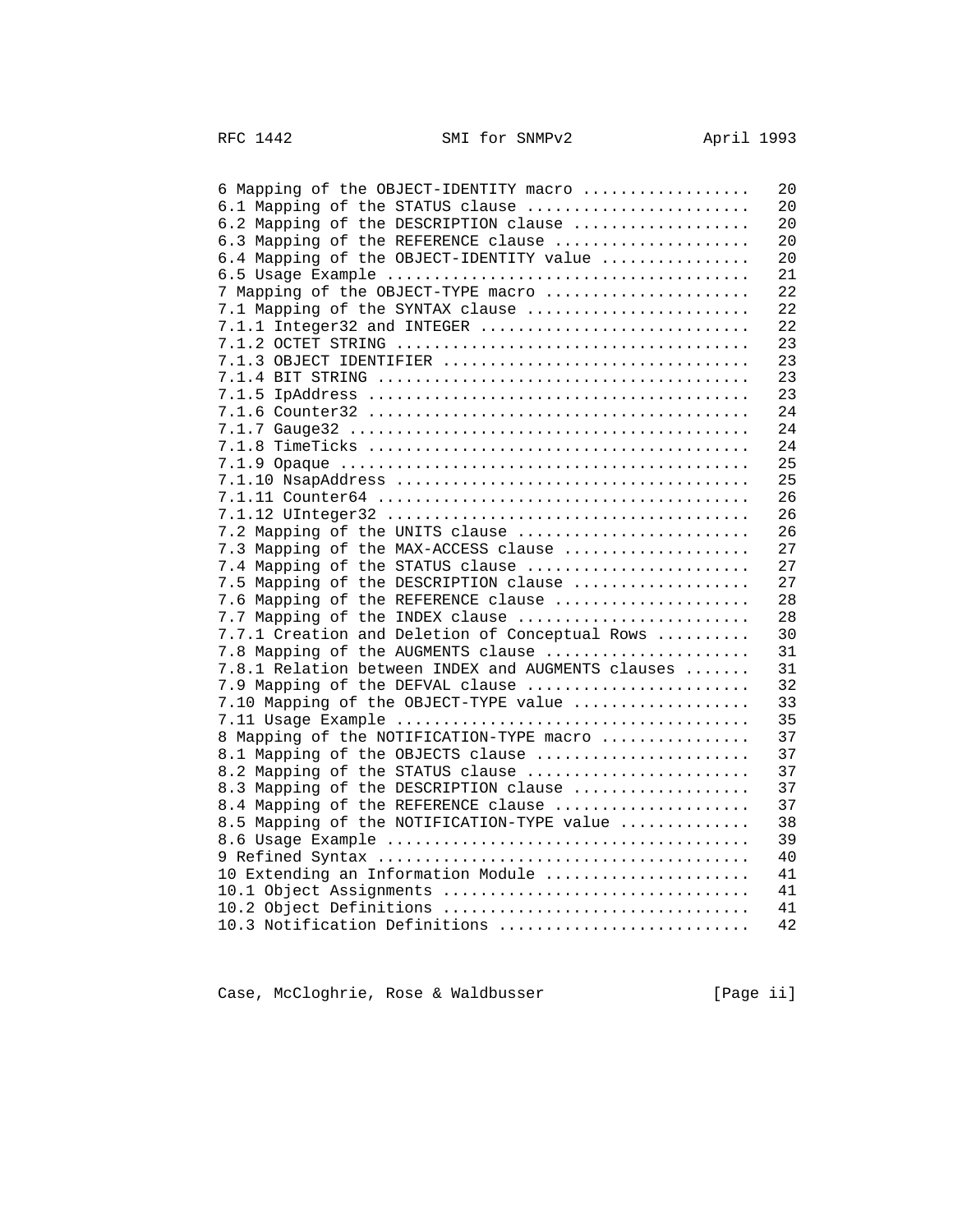| 11 Appendix: de-OSIfying a MIB module    | 43 |
|------------------------------------------|----|
| 11.1 Managed Object Mapping              | 43 |
| 11.1.1 Mapping to the SYNTAX clause      | 44 |
| 11.1.2 Mapping to the UNITS clause       | 45 |
| 11.1.3 Mapping to the MAX-ACCESS clause  | 45 |
| 11.1.4 Mapping to the STATUS clause      | 45 |
| 11.1.5 Mapping to the DESCRIPTION clause | 45 |
| 11.1.6 Mapping to the REFERENCE clause   | 45 |
| 11.1.7 Mapping to the INDEX clause       | 45 |
| 11.1.8 Mapping to the DEFVAL clause      | 45 |
|                                          | 46 |
| 11.2.1 Mapping to the SYNTAX clause      | 46 |
| 11.2.2 Mapping to the MAX-ACCESS clause  | 46 |
| 11.2.3 Mapping to the STATUS clause      | 46 |
| 11.2.4 Mapping to the DESCRIPTION clause | 46 |
| 11.2.5 Mapping to the REFERENCE clause   | 46 |
|                                          | 46 |
| 11.3.1 Mapping to the STATUS clause      | 47 |
| 11.3.2 Mapping to the DESCRIPTION clause | 47 |
| 11.3.3 Mapping to the REFERENCE clause   | 47 |
|                                          | 48 |
|                                          | 52 |
| 14 Security Considerations               | 54 |
|                                          | 54 |
|                                          |    |

Case, McCloghrie, Rose & Waldbusser [Page 1]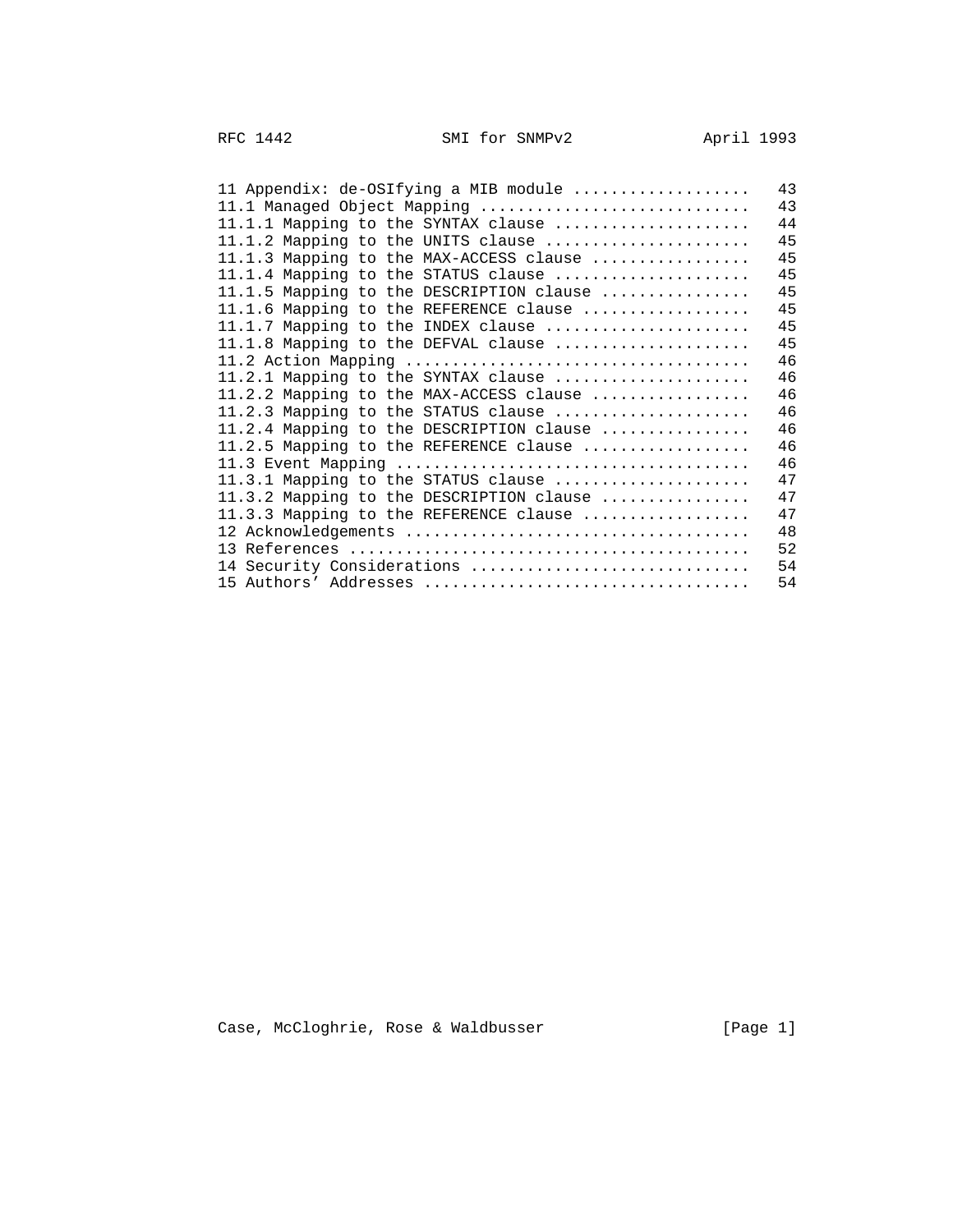# 1. Introduction

 A network management system contains: several (potentially many) nodes, each with a processing entity, termed an agent, which has access to management instrumentation; at least one management station; and, a management protocol, used to convey management information between the agents and management stations. Operations of the protocol are carried out under an administrative framework which defines both authentication and authorization policies.

 Network management stations execute management applications which monitor and control network elements. Network elements are devices such as hosts, routers, terminal servers, etc., which are monitored and controlled through access to their management information.

 Management information is viewed as a collection of managed objects, residing in a virtual information store, termed the Management Information Base (MIB). Collections of related objects are defined in MIB modules. These modules are written using a subset of OSI's Abstract Syntax Notation One (ASN.1) [1]. It is the purpose of this document, the Structure of Management Information (SMI), to define that subset.

 The SMI is divided into three parts: module definitions, object definitions, and, trap definitions.

- (1) Module definitions are used when describing information modules. An ASN.1 macro, MODULE-IDENTITY, is used to concisely convey the semantics of an information module.
- (2) Object definitions are used when describing managed objects. An ASN.1 macro, OBJECT-TYPE, is used to concisely convey the syntax and semantics of a managed object.
- (3) Notification definitions are used when describing unsolicited transmissions of management information. An ASN.1 macro, NOTIFICATION-TYPE, is used to concisely convey the syntax and semantics of a notification.

Case, McCloghrie, Rose & Waldbusser (Page 2)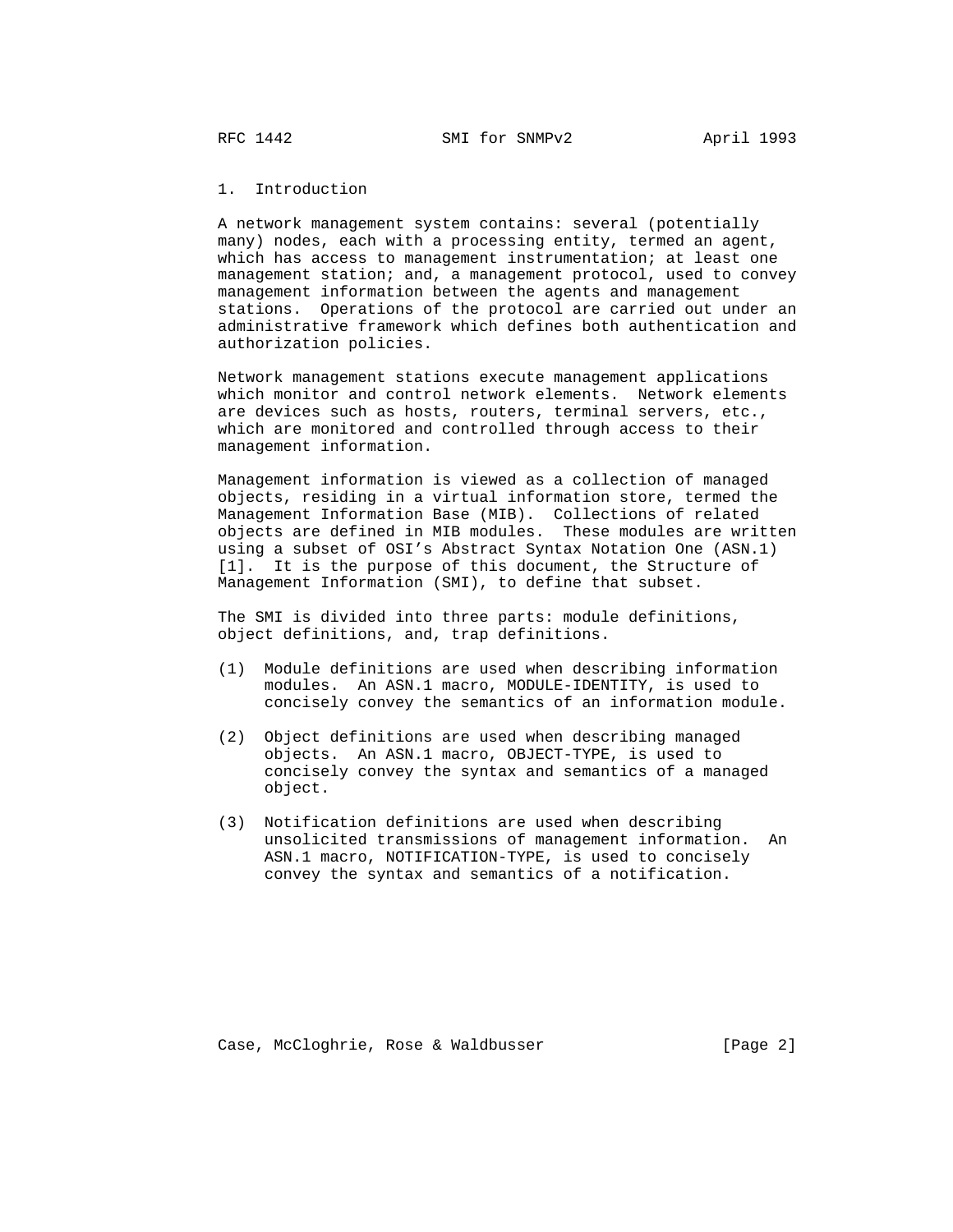# 1.1. A Note on Terminology

 For the purpose of exposition, the original Internet-standard Network Management Framework, as described in RFCs 1155, 1157, and 1212, is termed the SNMP version 1 framework (SNMPv1). The current framework is termed the SNMP version 2 framework (SNMPv2).

Case, McCloghrie, Rose & Waldbusser [Page 3]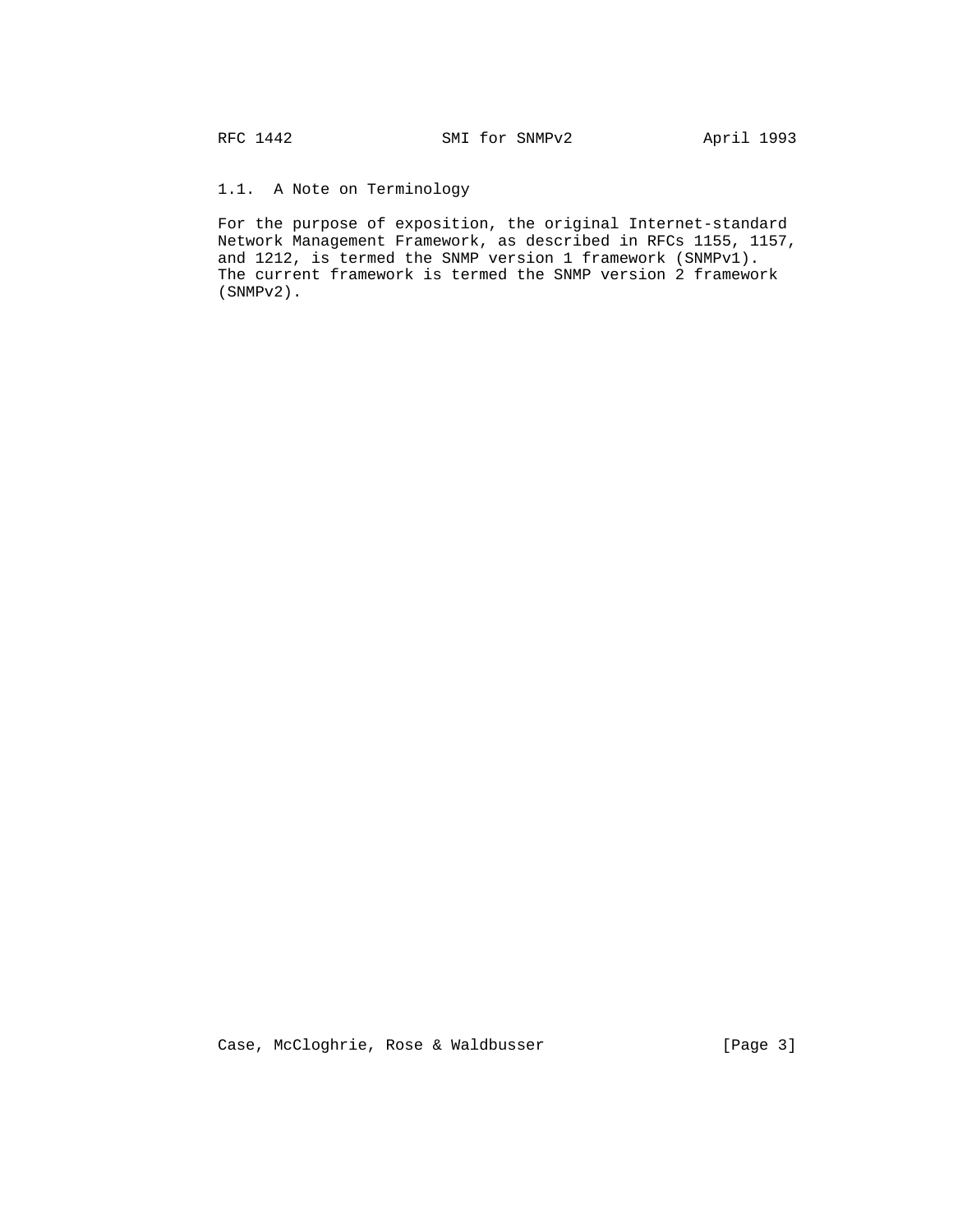2. Definitions

SNMPv2-SMI DEFINITIONS ::= BEGIN

-- the path to the root

| internet                                                                                         |  | OBJECT IDENTIFIER $::=$ { iso 3 6 1 }                                             |
|--------------------------------------------------------------------------------------------------|--|-----------------------------------------------------------------------------------|
| directory                                                                                        |  | OBJECT IDENTIFIER ::= $\{$ internet 1 $\}$                                        |
| mqmt                                                                                             |  | OBJECT IDENTIFIER ::= { internet 2 }                                              |
| $experimental$ OBJECT IDENTIFIER ::= { internet 3 }                                              |  |                                                                                   |
| private<br>enterprises                                                                           |  | OBJECT IDENTIFIER ::= $\{$ internet 4 $\}$<br>OBJECT IDENTIFIER ::= { private 1 } |
| security                                                                                         |  | OBJECT IDENTIFIER ::= $\{$ internet 5 $\}$                                        |
| snmpV2                                                                                           |  | OBJECT IDENTIFIER ::= $\{$ internet 6 $\}$                                        |
| -- transport domains<br>$s$ nmpDomains OBJECT IDENTIFIER ::= { $s$ nmpV2 1 }                     |  |                                                                                   |
| -- transport proxies<br>$snmpProxys$ OBJECT IDENTIFIER ::= { $snmpV2$ 2 }                        |  |                                                                                   |
| -- module identities<br>$s n m p \text{Modules}$ OBJECT IDENTIFIER ::= { $s n m p \text{V2}$ 3 } |  |                                                                                   |

Case, McCloghrie, Rose & Waldbusser [Page 4]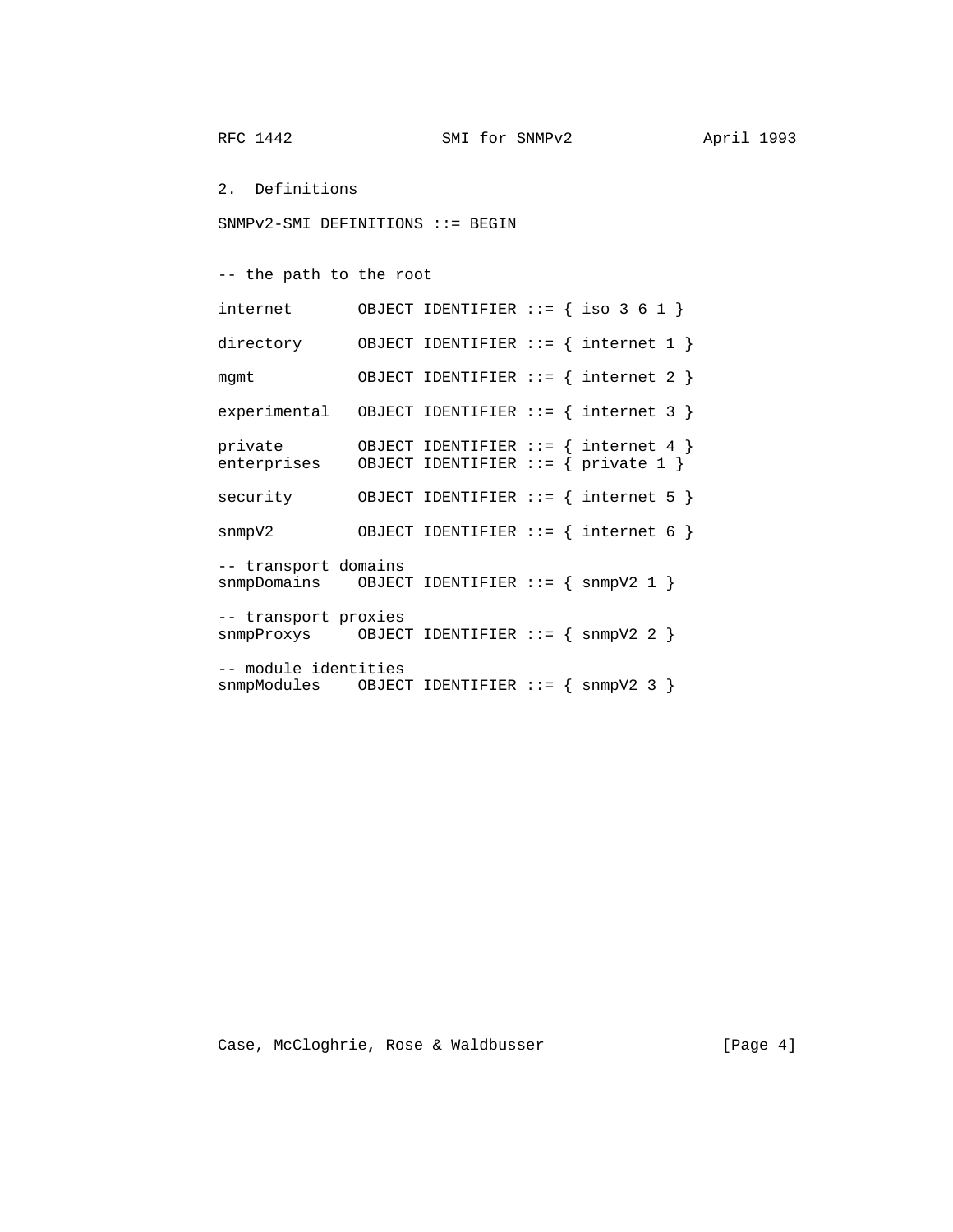```
RFC 1442 SMI for SNMPv2 April 1993
 -- definitions for information modules
 MODULE-IDENTITY MACRO ::=
 BEGIN
    TYPE NOTATION ::=
                  "LAST-UPDATED" value(Update UTCTime)
                  "ORGANIZATION" Text
                  "CONTACT-INFO" Text
                  "DESCRIPTION" Text
                  RevisionPart
    VALUE NOTATION ::=
                  value(VALUE OBJECT IDENTIFIER)
    RevisionPart ::=
                 Revisions
               | empty
     Revisions ::=
                 Revision
               | Revisions Revision
     Revision ::=
                  "REVISION" value(Update UTCTime)
                  "DESCRIPTION" Text
     -- uses the NVT ASCII character set
    Text ::= """" string """"
 END
```
Case, McCloghrie, Rose & Waldbusser [Page 5]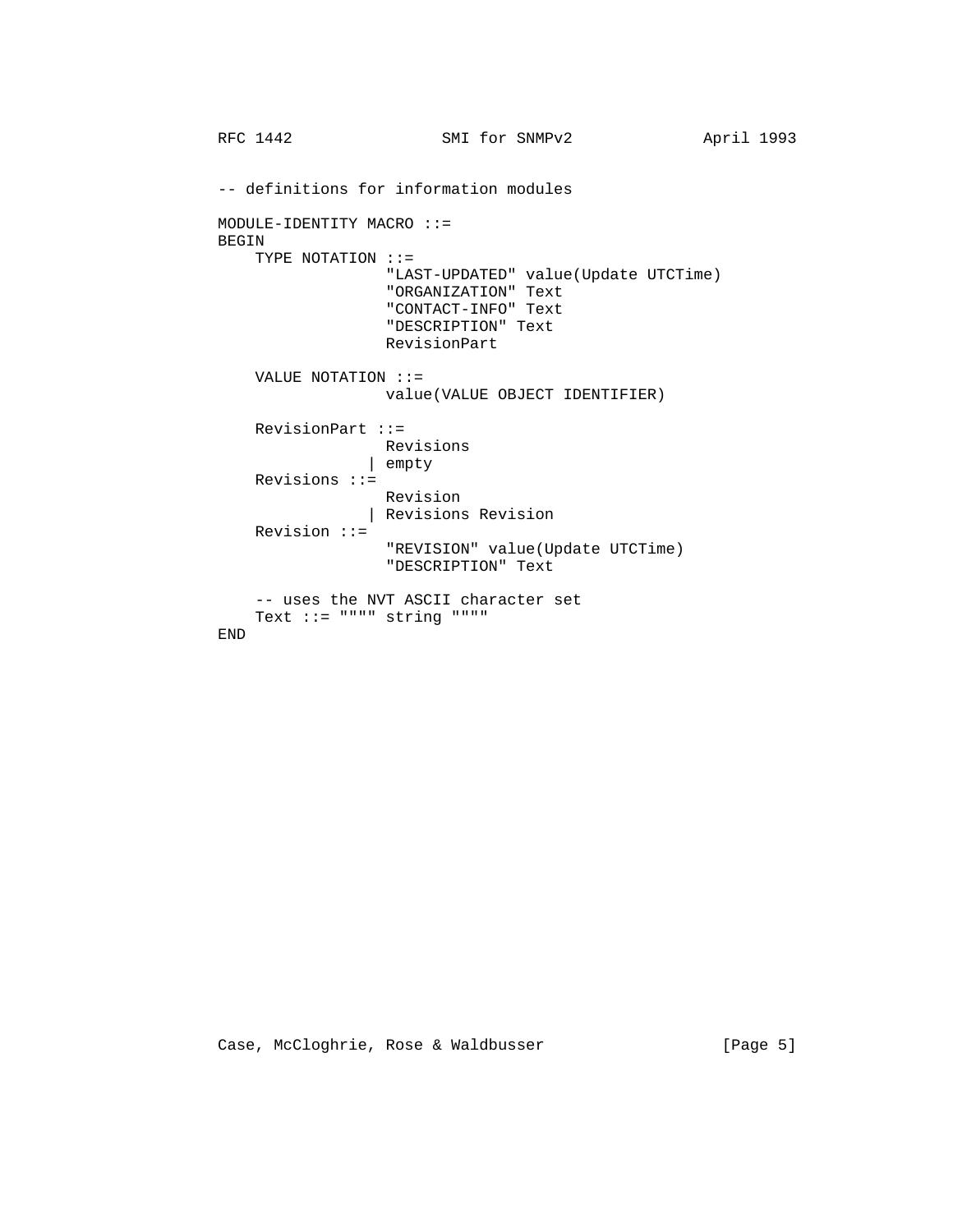```
RFC 1442 SMI for SNMPv2 April 1993
 OBJECT-IDENTITY MACRO ::=
 BEGIN
    TYPE NOTATION ::=
                 "STATUS" Status
                 "DESCRIPTION" Text
                 ReferPart
    VALUE NOTATION ::=
                 value(VALUE OBJECT IDENTIFIER)
    Status ::=
                 "current"
               | "obsolete"
    ReferPart ::=
               "REFERENCE" Text
              | empty
   Text ::= """" string """"
 END
```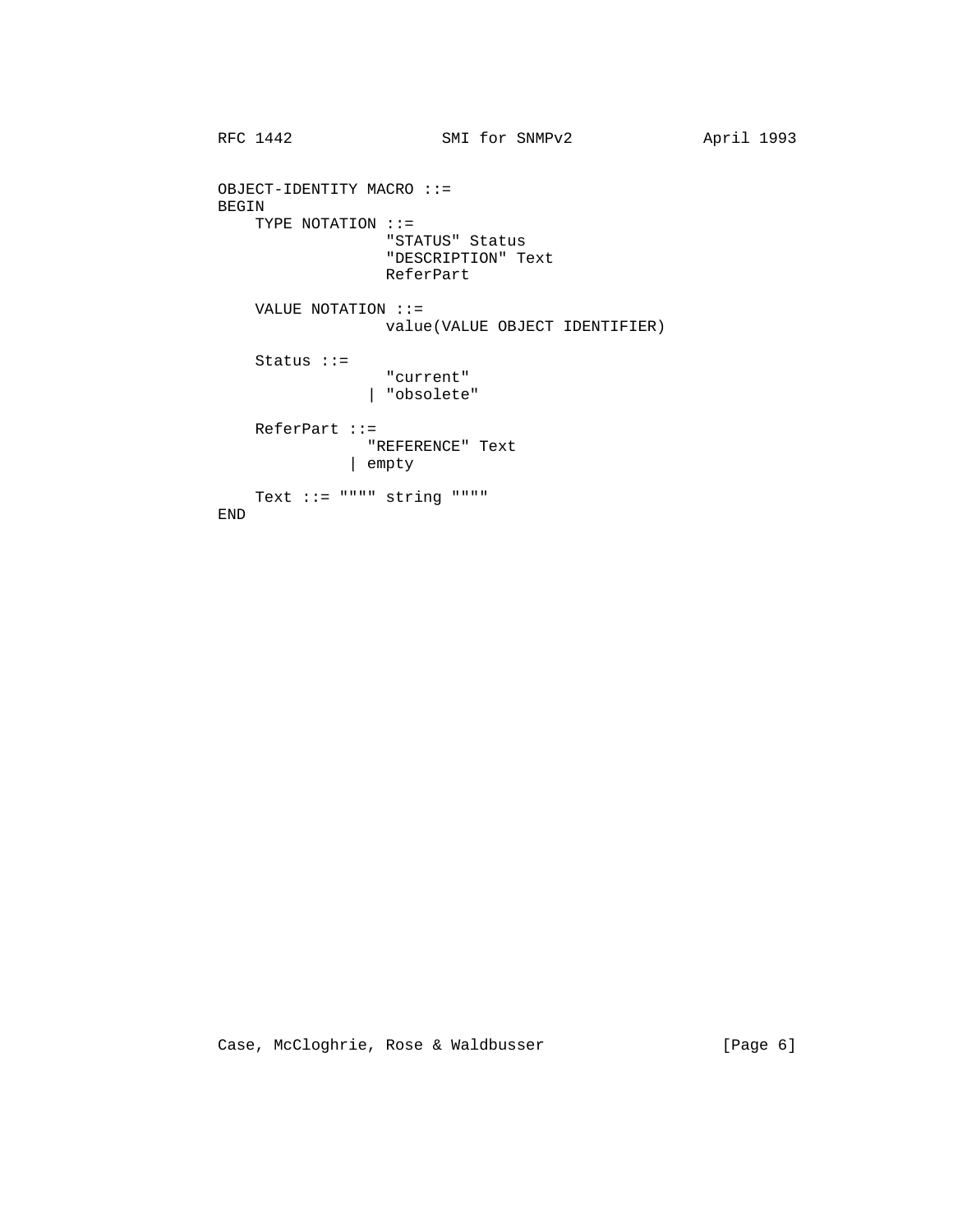```
RFC 1442 SMI for SNMPv2 April 1993
          -- names of objects
          ObjectName ::=
             OBJECT IDENTIFIER
          -- syntax of objects
          ObjectSyntax ::=
             CHOICE {
                 simple
                     SimpleSyntax,
                   -- note that SEQUENCEs for conceptual tables and
                   -- rows are not mentioned here...
                 application-wide
             ApplicationSyntax<br>}
 }
          -- built-in ASN.1 types
          SimpleSyntax ::=
              CHOICE {
                 -- INTEGERs with a more restrictive range
                 -- may also be used
                 integer-value
                     INTEGER (-2147483648..2147483647),
                 string-value
                     OCTET STRING,
                 objectID-value
                     OBJECT IDENTIFIER,
                 -- only the enumerated form is allowed
                 bit-value
             BIT STRING<br>}
 }
```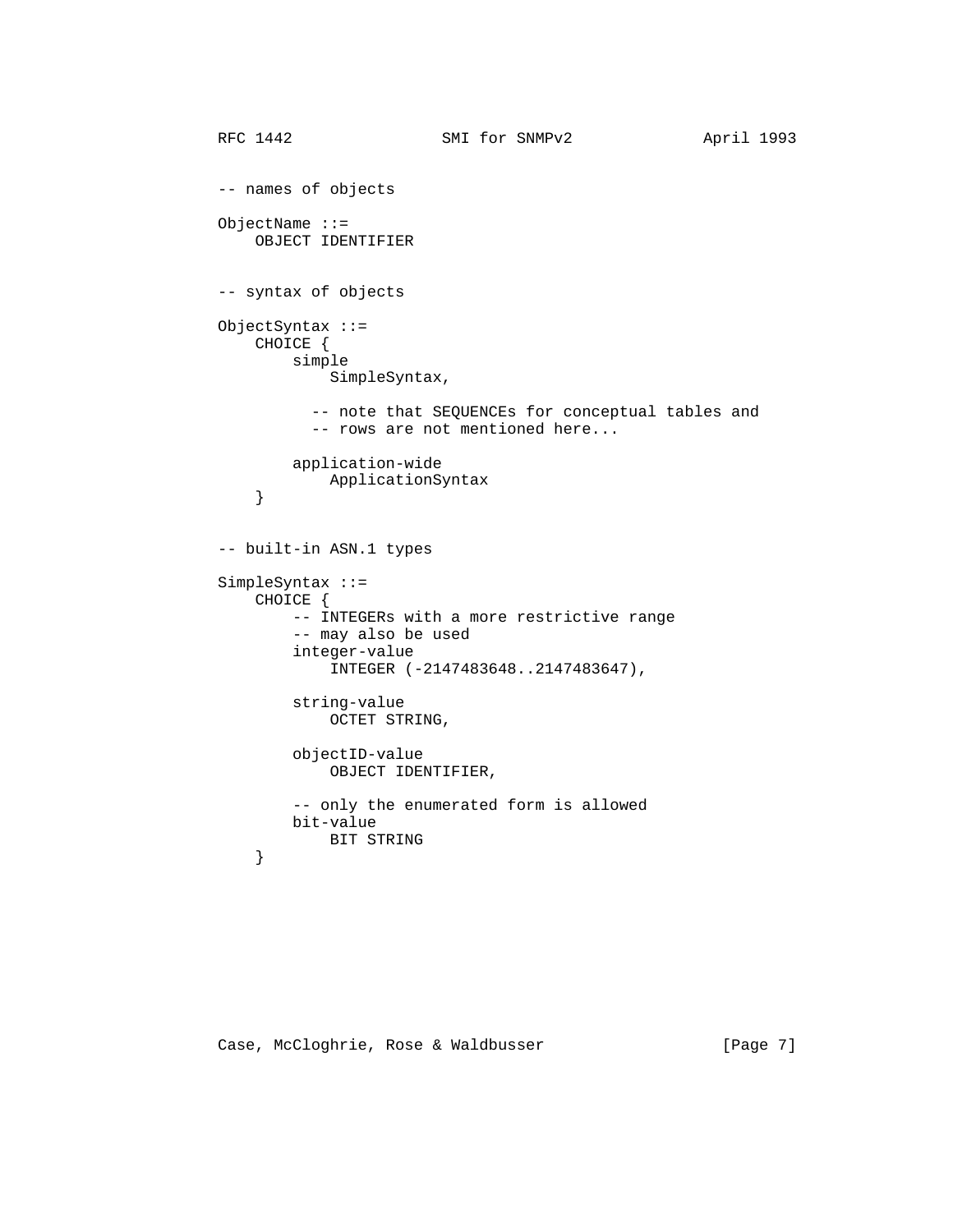```
RFC 1442 SMI for SNMPv2 April 1993
          -- indistinguishable from INTEGER, but never needs more than
          -- 32-bits for a two's complement representation
          Integer32 ::=
              [UNIVERSAL 2]
                  IMPLICIT INTEGER (-2147483648..2147483647)
          -- application-wide types
          ApplicationSyntax ::=
              CHOICE {
                  ipAddress-value
                      IpAddress,
                  counter-value
                      Counter32,
                  gauge-value
                      Gauge32,
                  timeticks-value
                      TimeTicks,
                  arbitrary-value
                      Opaque,
                  nsapAddress-value
                      NsapAddress,
                  big-counter-value
                      Counter64,
                  unsigned-integer-value
             UInteger32
 }
          -- in network-byte order
          -- (this is a tagged type for historical reasons)
          IpAddress ::=
              [APPLICATION 0]
                  IMPLICIT OCTET STRING (SIZE (4))
```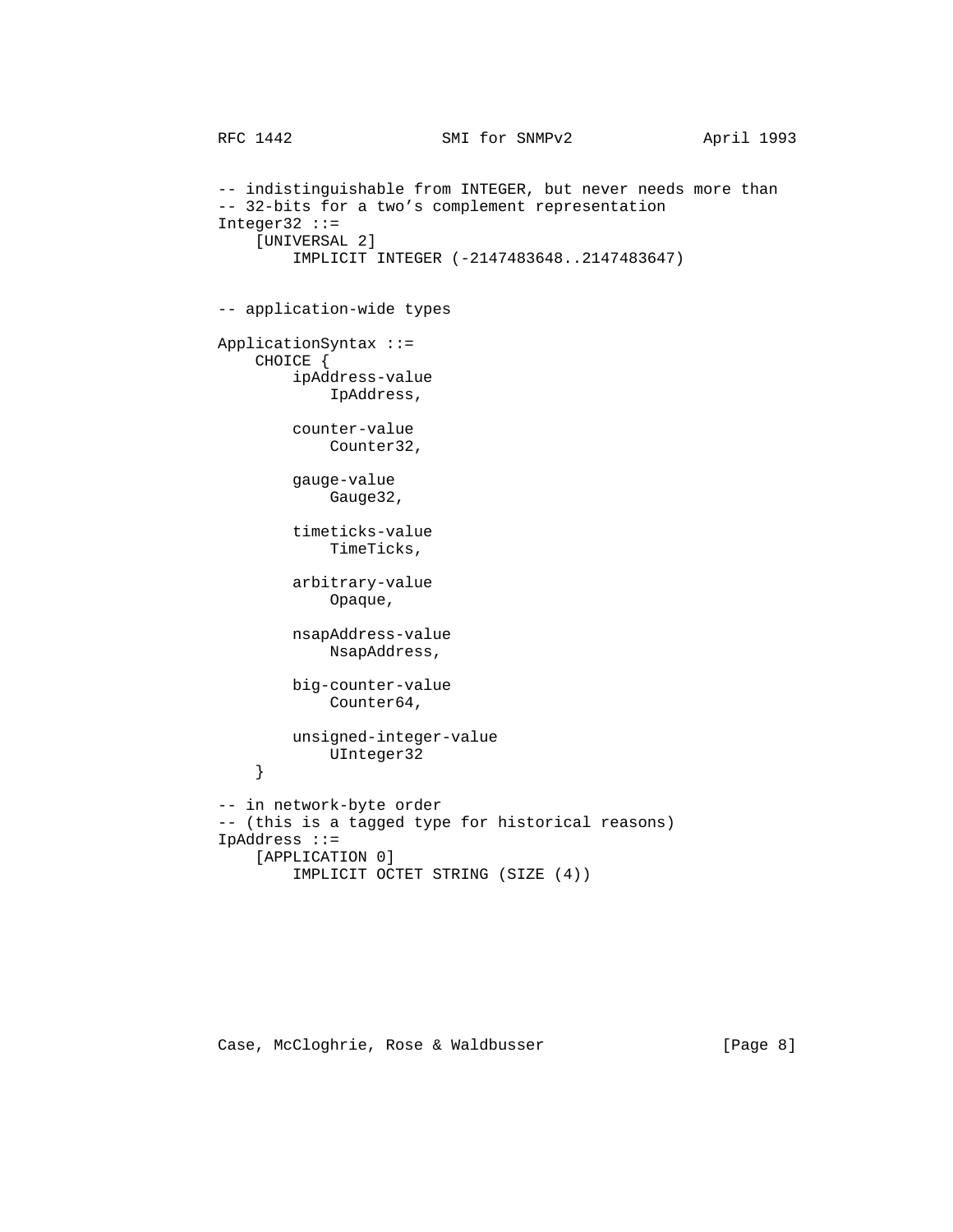```
RFC 1442 SMI for SNMPv2 April 1993
 -- this wraps
 Counter32 ::=
     [APPLICATION 1]
         IMPLICIT INTEGER (0..4294967295)
 -- this doesn't wrap
Gauge 32 : :=
     [APPLICATION 2]
         IMPLICIT INTEGER (0..4294967295)
 -- hundredths of seconds since an epoch
 TimeTicks ::=
     [APPLICATION 3]
        IMPLICIT INTEGER (0..4294967295)
 -- for backward-compatibility only
 Opaque ::=
     [APPLICATION 4]
         IMPLICIT OCTET STRING
 -- for OSI NSAP addresses
 -- (this is a tagged type for historical reasons)
 NsapAddress ::=
     [APPLICATION 5]
         IMPLICIT OCTET STRING (SIZE (1 | 4..21))
 -- for counters that wrap in less than one hour with only 32 bits
Counter64 ::=
     [APPLICATION 6]
         IMPLICIT INTEGER (0..18446744073709551615)
 -- an unsigned 32-bit quantity
 UInteger32 ::=
     [APPLICATION 7]
         IMPLICIT INTEGER (0..4294967295)
```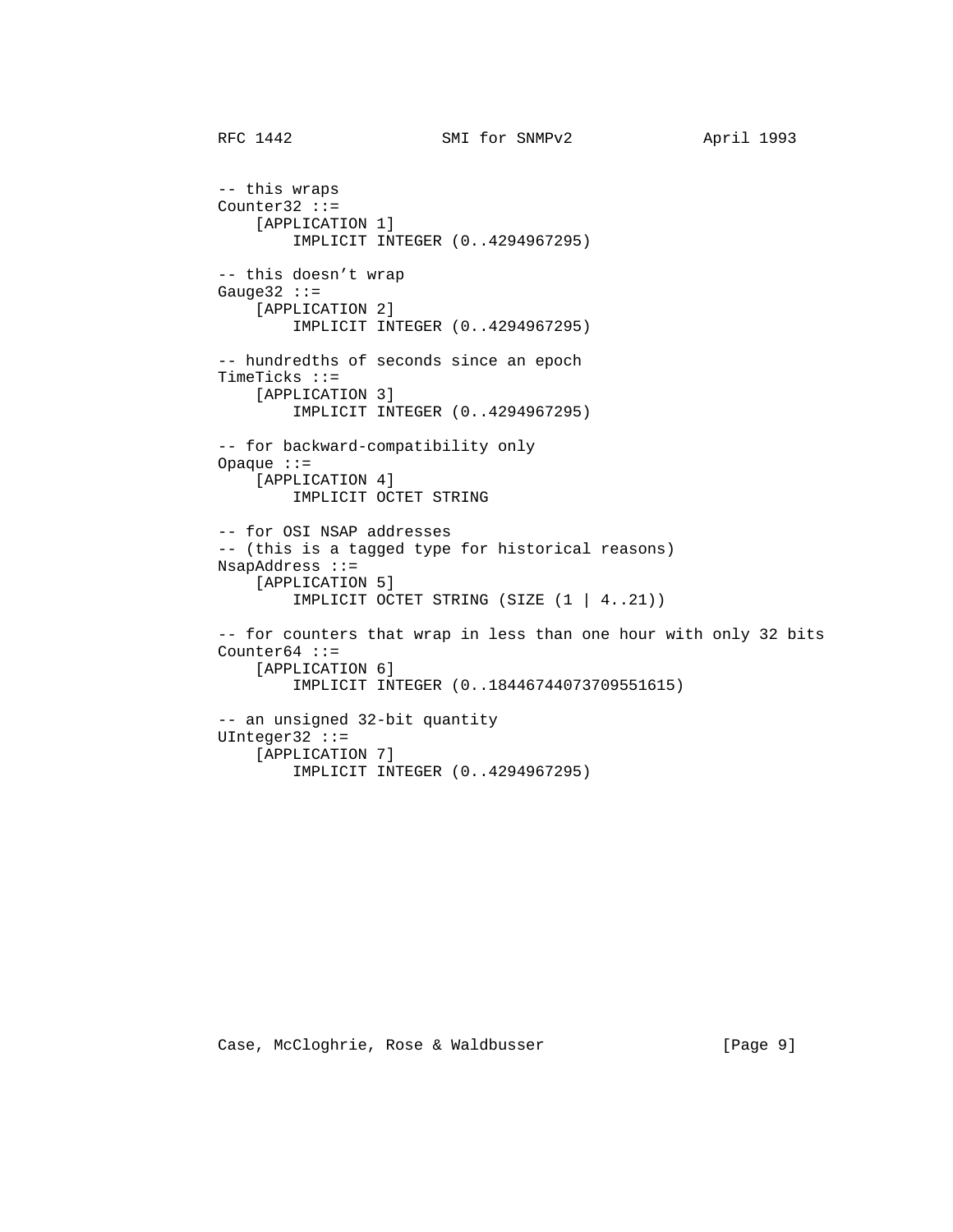```
RFC 1442 SMI for SNMPv2 April 1993
 -- definition for objects
 OBJECT-TYPE MACRO ::=
 BEGIN
     TYPE NOTATION ::=
                   "SYNTAX" type(Syntax)
                   UnitsPart
                   "MAX-ACCESS" Access
                   "STATUS" Status
                   "DESCRIPTION" Text
                   ReferPart
                   IndexPart
                   DefValPart
     VALUE NOTATION ::=
                  value(VALUE ObjectName)
     UnitsPart ::=
                  "UNITS" Text
                | empty
     Access ::=
                   "not-accessible"
                 | "read-only"
                  | "read-write"
                  | "read-create"
     Status ::=
                   "current"
                 | "deprecated"
                 | "obsolete"
     ReferPart ::=
                   "REFERENCE" Text
                | empty
     IndexPart ::=
                  "INDEX" "{" IndexTypes "}"
                | "AUGMENTS" "\left\{ " Entry "\right\}"
                 | empty
     IndexTypes ::=
                  IndexType
                 | IndexTypes "," IndexType
```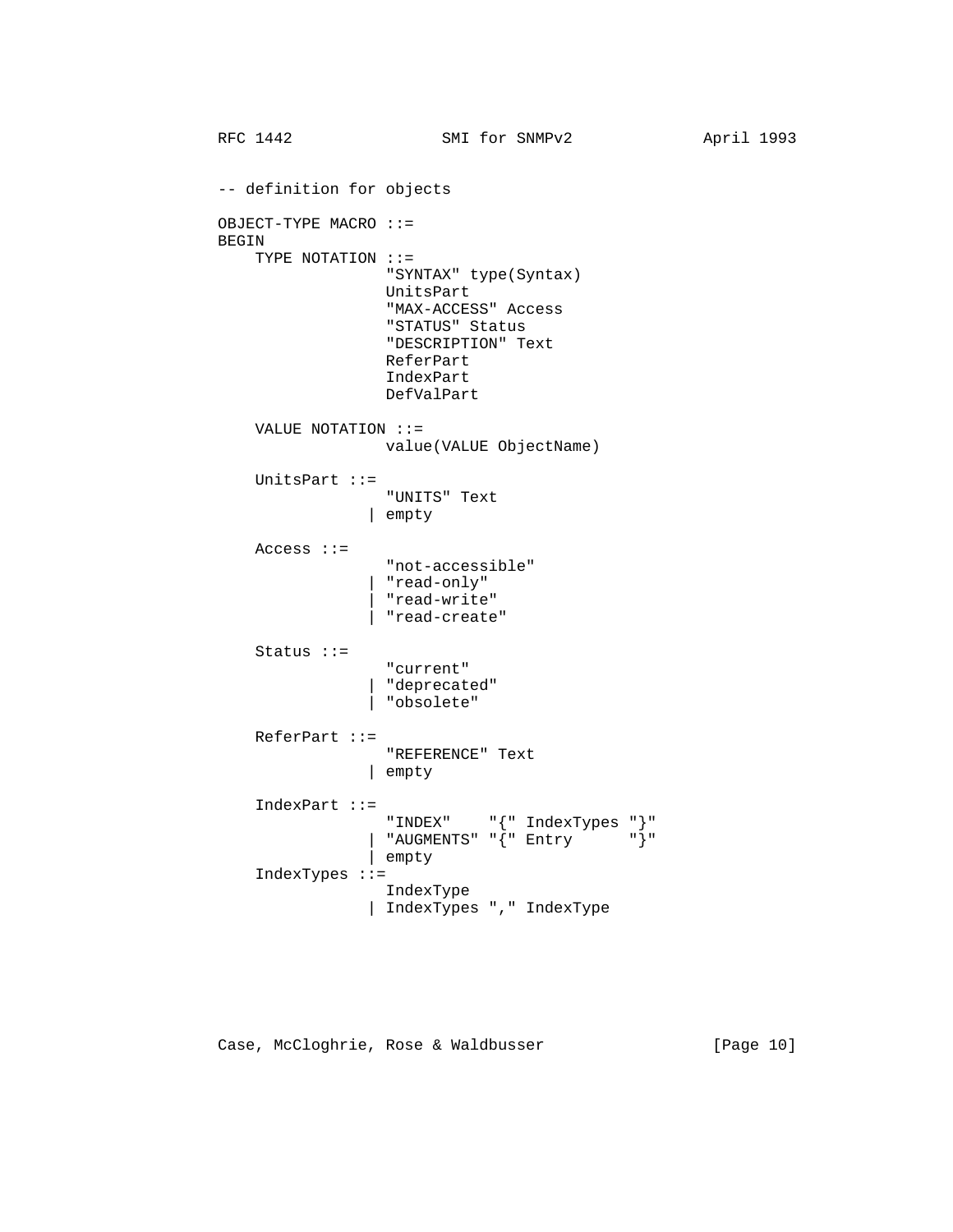```
RFC 1442 SMI for SNMPv2 April 1993
 IndexType ::=
 "IMPLIED" Index
 | Index
            Index ::=
                         -- use the SYNTAX value of the
                         -- correspondent OBJECT-TYPE invocation
                       value(Indexobject ObjectName)
            Entry ::=
                         -- use the INDEX value of the
                         -- correspondent OBJECT-TYPE invocation
                        value(Entryobject ObjectName)
            DefValPart ::=
                       "DEFVAL" "{" value(Defval Syntax) "}"
                      | empty
            -- uses the NVT ASCII character set
            Text ::= """" string """"
         END
```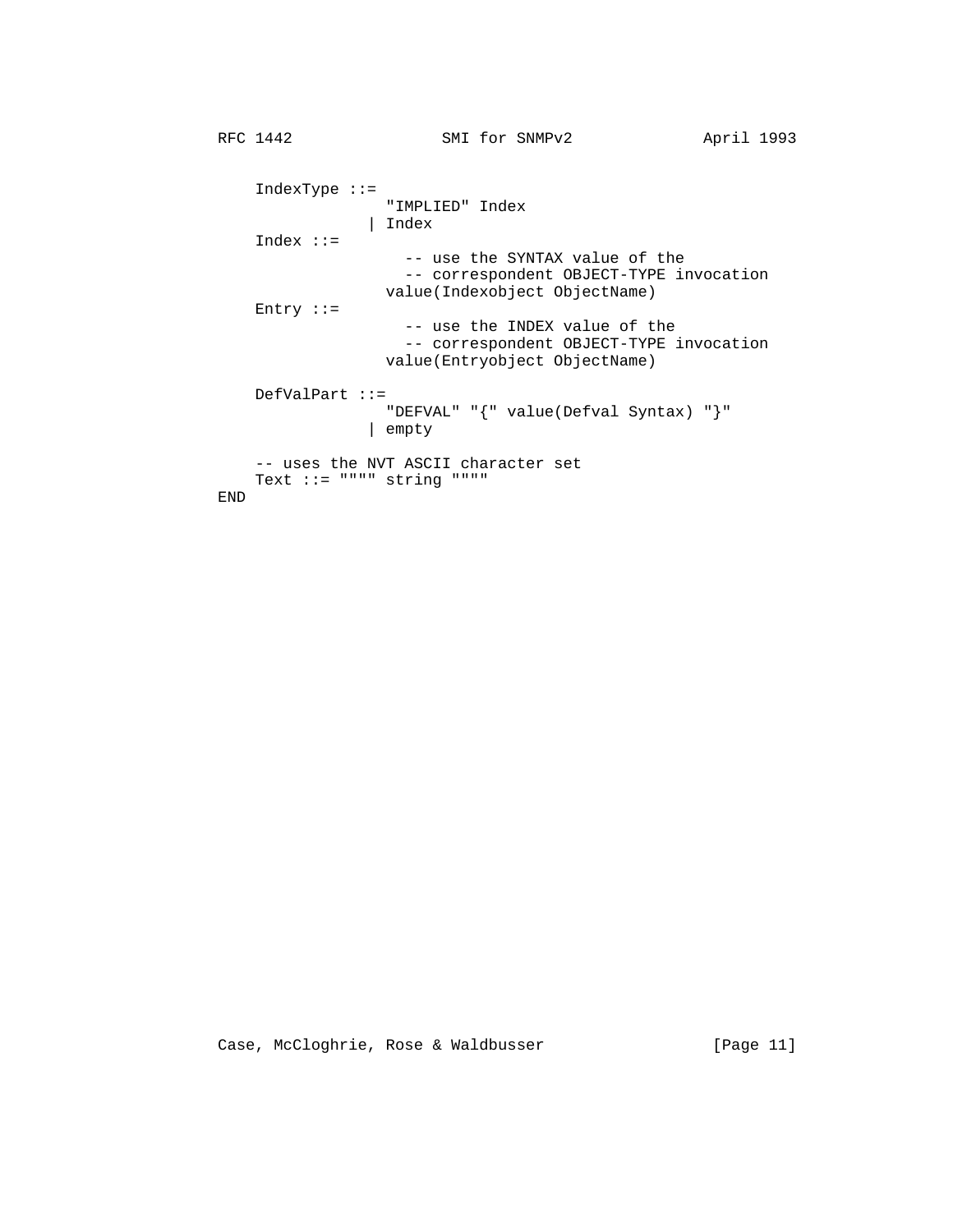```
RFC 1442 SMI for SNMPv2 April 1993
         -- definitions for notifications
         NOTIFICATION-TYPE MACRO ::=
         BEGIN
             TYPE NOTATION ::=
                         ObjectsPart
                         "STATUS" Status
                         "DESCRIPTION" Text
                         ReferPart
             VALUE NOTATION ::=
                         value(VALUE OBJECT IDENTIFIER)
             ObjectsPart ::=
                         "OBJECTS" "{" Objects "}"
                       | empty
             Objects ::=
                         Object
                       | Objects "," Object
             Object ::=
                        value(Name ObjectName)
             Status ::=
                         "current"
 | "deprecated"
 | "obsolete"
             ReferPart ::=
                       "REFERENCE" Text
                     | empty
             -- uses the NVT ASCII character set
             Text ::= """" string """"
         END
```
END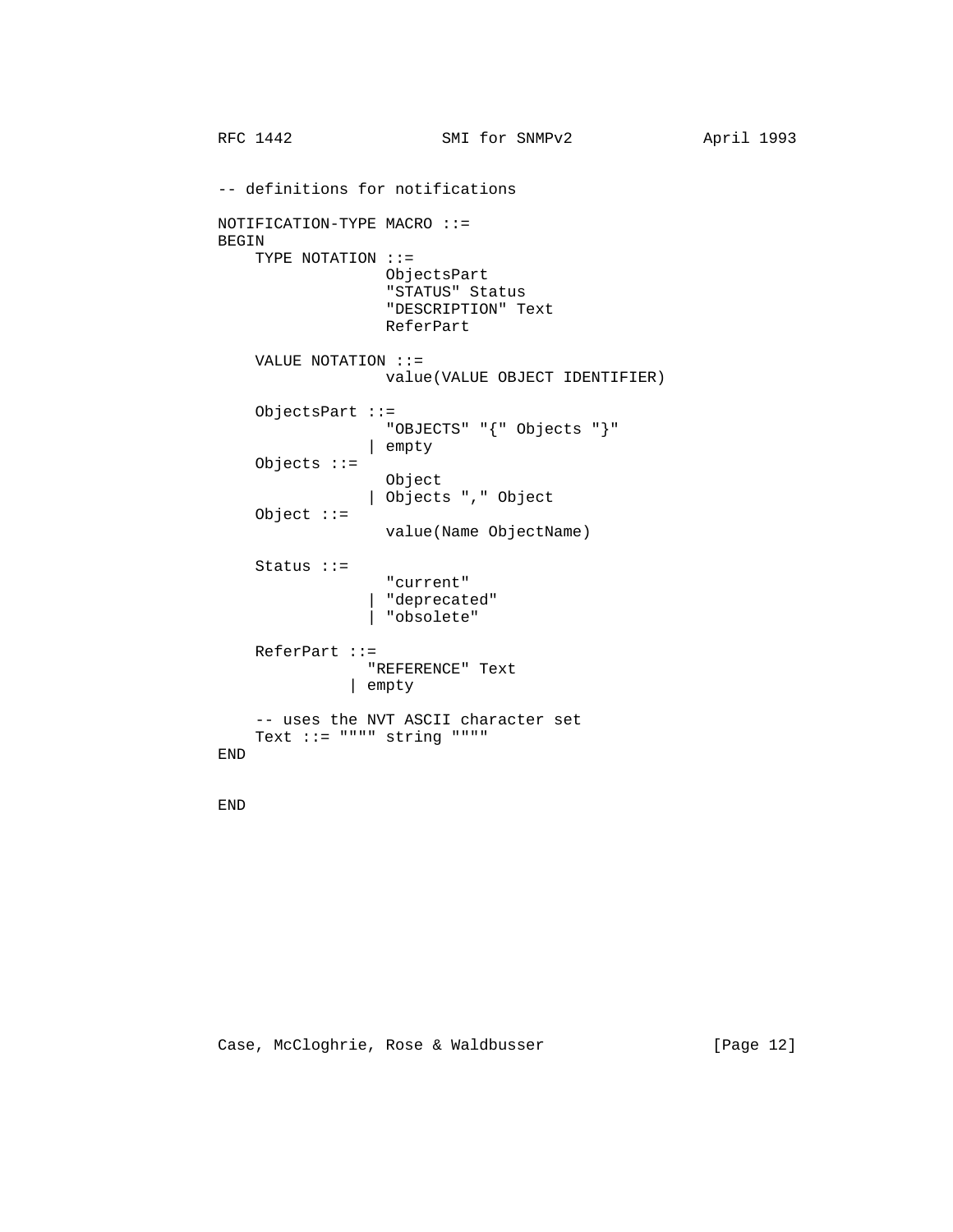3. Information Modules

 An "information module" is an ASN.1 module defining information relating to network management.

 The SMI describes how to use a subset of ASN.1 to define an information module. Further, additional restrictions are placed on "standard" information modules. It is strongly recommended that "enterprise-specific" information modules also adhere to these restrictions.

Typically, there are three kinds of information modules:

- (1) MIB modules, which contain definitions of inter-related managed objects, make use of the OBJECT-TYPE and NOTIFICATION-TYPE macros;
- (2) compliance statements for MIB modules, which make use of the MODULE-COMPLIANCE and OBJECT-GROUP macros [2]; and,
- (3) capability statements for agent implementations which make use of the AGENT-CAPABILITIES macros [2].

 This classification scheme does not imply a rigid taxonomy. For example, a "standard" information module might include definitions of managed objects and a compliance statement. Similarly, an "enterprise-specific" information module might include definitions of managed objects and a capability statement. Of course, a "standard" information module may not contain capability statements.

 All information modules start with exactly one invocation of the MODULE-IDENTITY macro, which provides contact and revision history. This invocation must appear immediately after any IMPORTs or EXPORTs statements.

3.1. Macro Invocation

 Within an information module, each macro invocation appears as:

<descriptor> <macro> <clauses> ::= <value>

where <descriptor> corresponds to an ASN.1 identifier, <macro>

Case, McCloghrie, Rose & Waldbusser [Page 13]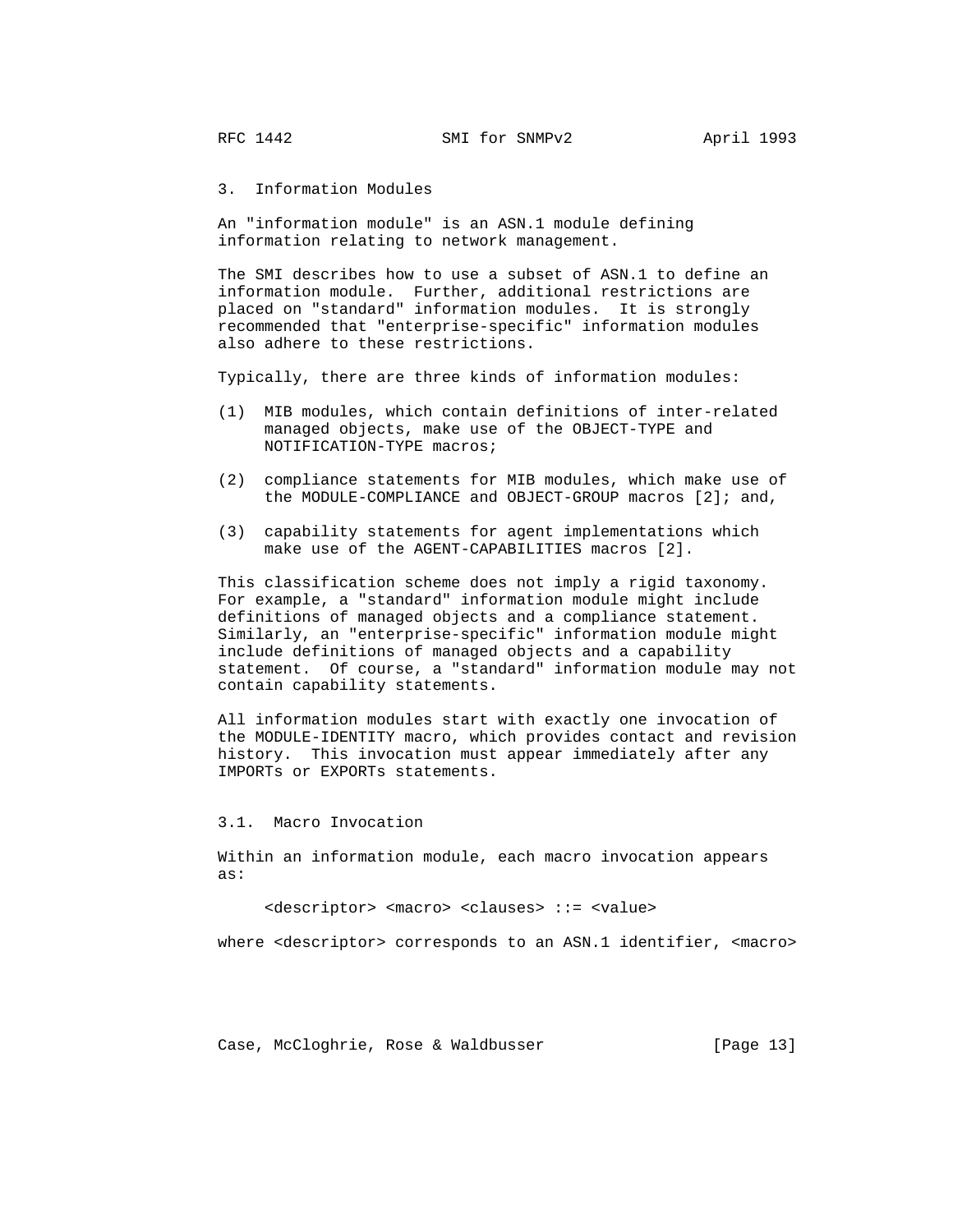names the macro being invoked, and <clauses> and <value> depend on the definition of the macro.

 An ASN.1 identifier consists of one or more letters, digits, or hyphens. The initial character must be a lower-case letter, and the final character may not be a hyphen. Further, a hyphen may not be immediatedly followed by another hyphen.

 For all descriptors appearing in an information module, the descriptor shall be unique and mnemonic, and shall not exceed 64 characters in length. This promotes a common language for humans to use when discussing the information module and also facilitates simple table mappings for user-interfaces.

 The set of descriptors defined in all "standard" information modules shall be unique. Further, within any information module, the hyphen is not allowed as a character in any descriptor.

 Finally, by convention, if the descriptor refers to an object with a SYNTAX clause value of either Counter32 or Counter64, then the descriptor used for the object should denote plurality.

# 3.1.1. Textual Clauses

 Some clauses in a macro invocation may take a textual value (e.g., the DESCRIPTION clause). Note that, in order to conform to the ASN.1 syntax, the entire value of these clauses must be enclosed in double quotation marks, and therefore cannot itself contain double quotation marks, although the value may be multi-line.

# 3.2. IMPORTing Symbols

 To reference an external object, the IMPORTS statement must be used to identify both the descriptor and the module defining the descriptor.

 Note that when symbols from "enterprise-specific" information modules are referenced (e.g., a descriptor), there is the possibility of collision. As such, if different objects with the same descriptor are IMPORTed, then this ambiguity is

Case, McCloghrie, Rose & Waldbusser [Page 14]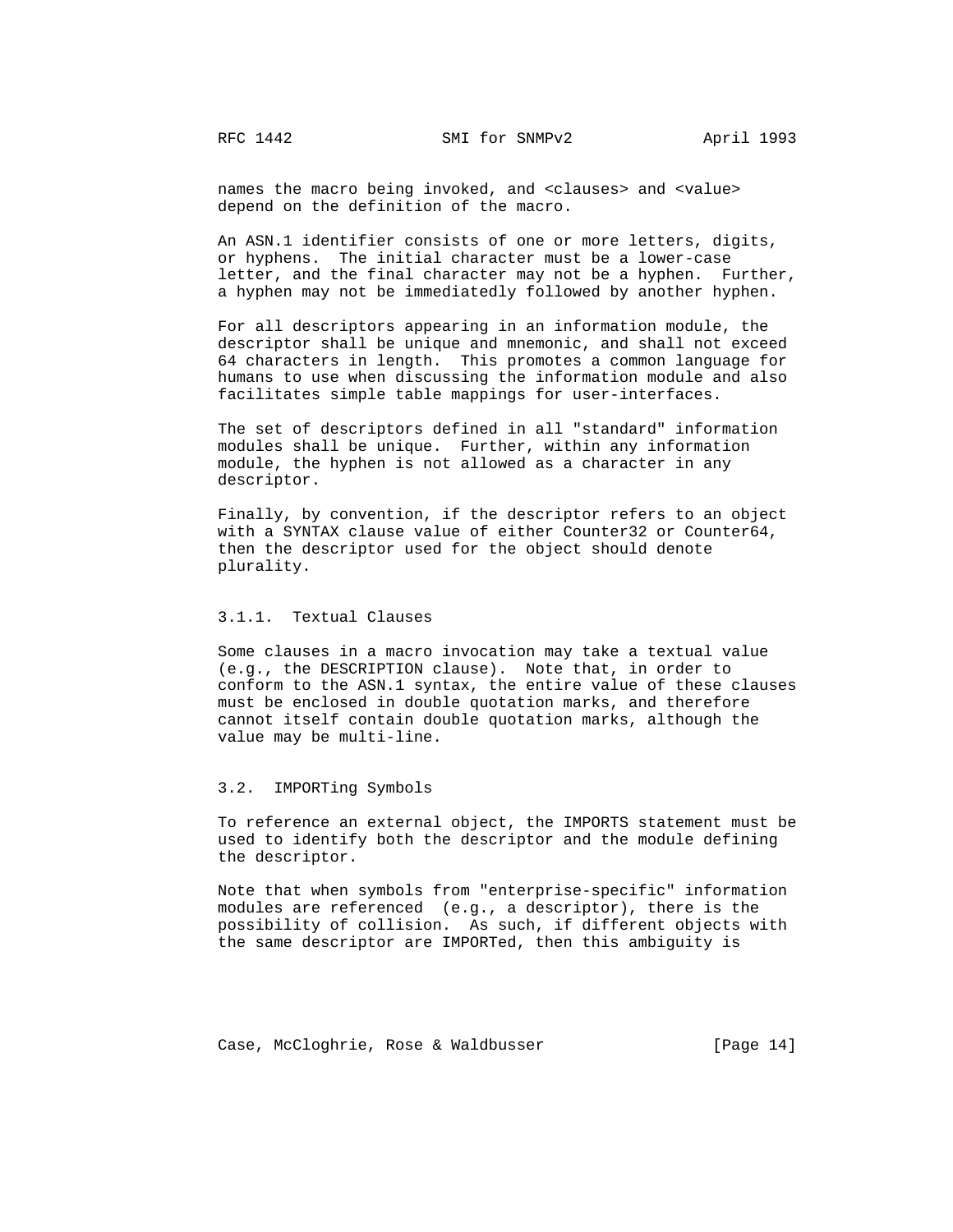resolved by prefixing the descriptor with the name of the information module and a dot ("."), i.e.,

"module.descriptor"

 (All descriptors must be unique within any information module.)

 Of course, this notation can be used even when there is no collision when IMPORTing symbols.

 Finally, the IMPORTS statement may not be used to import an ASN.1 named type which corresponds to either the SEQUENCE or SEQUENCE OF type.

Case, McCloghrie, Rose & Waldbusser [Page 15]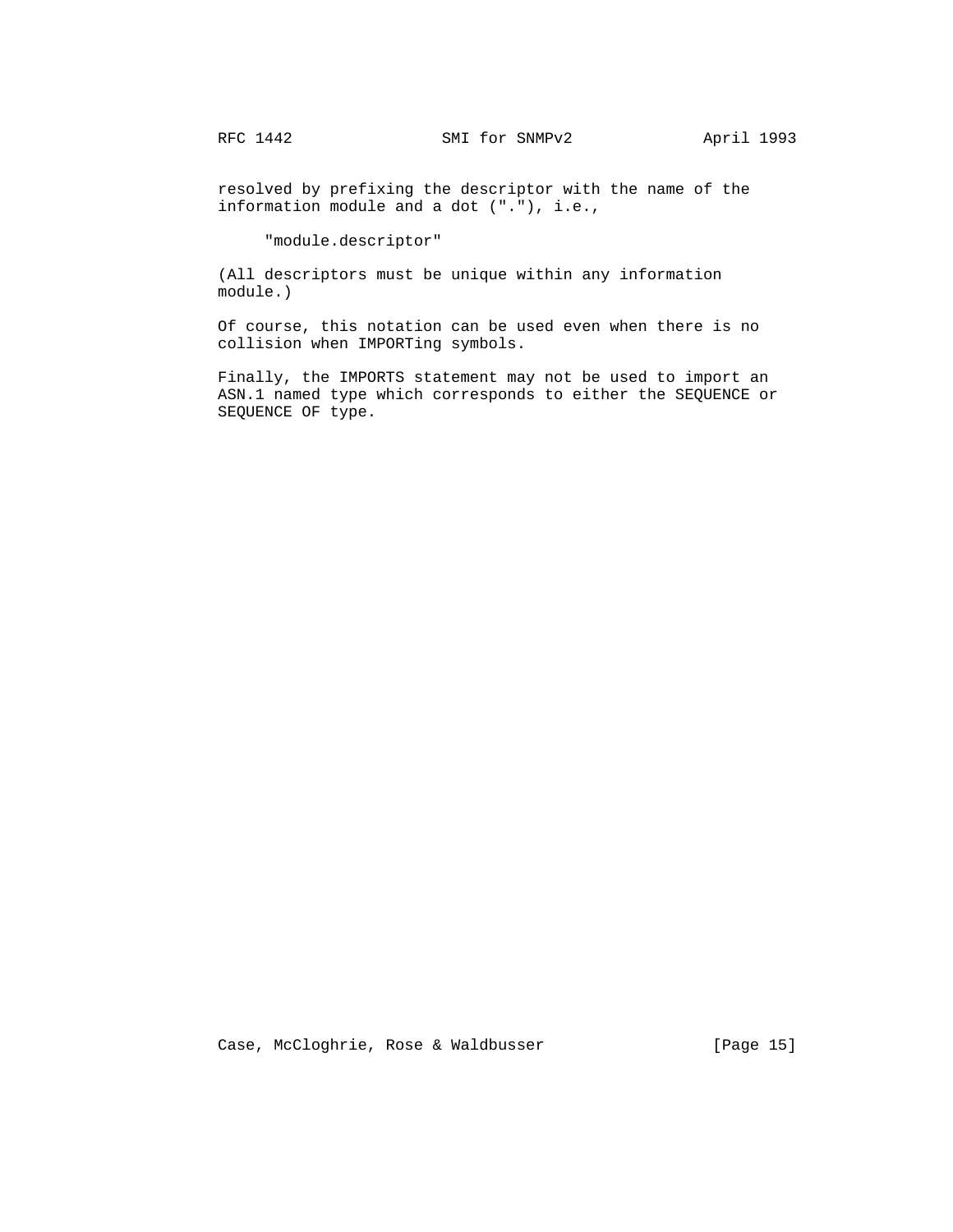RFC 1442 SMI for SNMPv2 April 1993

4. Naming Hierarchy

 The root of the subtree administered by the Internet Assigned Numbers Authority (IANA) for the Internet is:

internet  $OBJECT IDENTIFIER :: = { iso 3 6 1 }$ 

 That is, the Internet subtree of OBJECT IDENTIFIERs starts with the prefix:

1.3.6.1.

 Several branches underneath this subtree are used for network management:

| mamt        | OBJECT IDENTIFIER ::= $\{$ internet 2 $\}$          |
|-------------|-----------------------------------------------------|
|             | $experimental$ OBJECT IDENTIFIER ::= { internet 3 } |
| private     | OBJECT IDENTIFIER ::= $\{$ internet 4 $\}$          |
| enterprises | OBJECT IDENTIFIER ::= { private 1 }                 |

 However, the SMI does not prohibit the definition of objects in other portions of the object tree.

The mgmt(2) subtree is used to identify "standard" objects.

 The experimental(3) subtree is used to identify objects being designed by working groups of the IETF. If an information module produced by a working group becomes a "standard" information module, then at the very beginning of its entry onto the Internet standards track, the objects are moved under the mgmt(2) subtree.

 The private(4) subtree is used to identify objects defined unilaterally. The enterprises(1) subtree beneath private is used, among other things, to permit providers of networking subsystems to register models of their products.

Case, McCloghrie, Rose & Waldbusser (Page 16)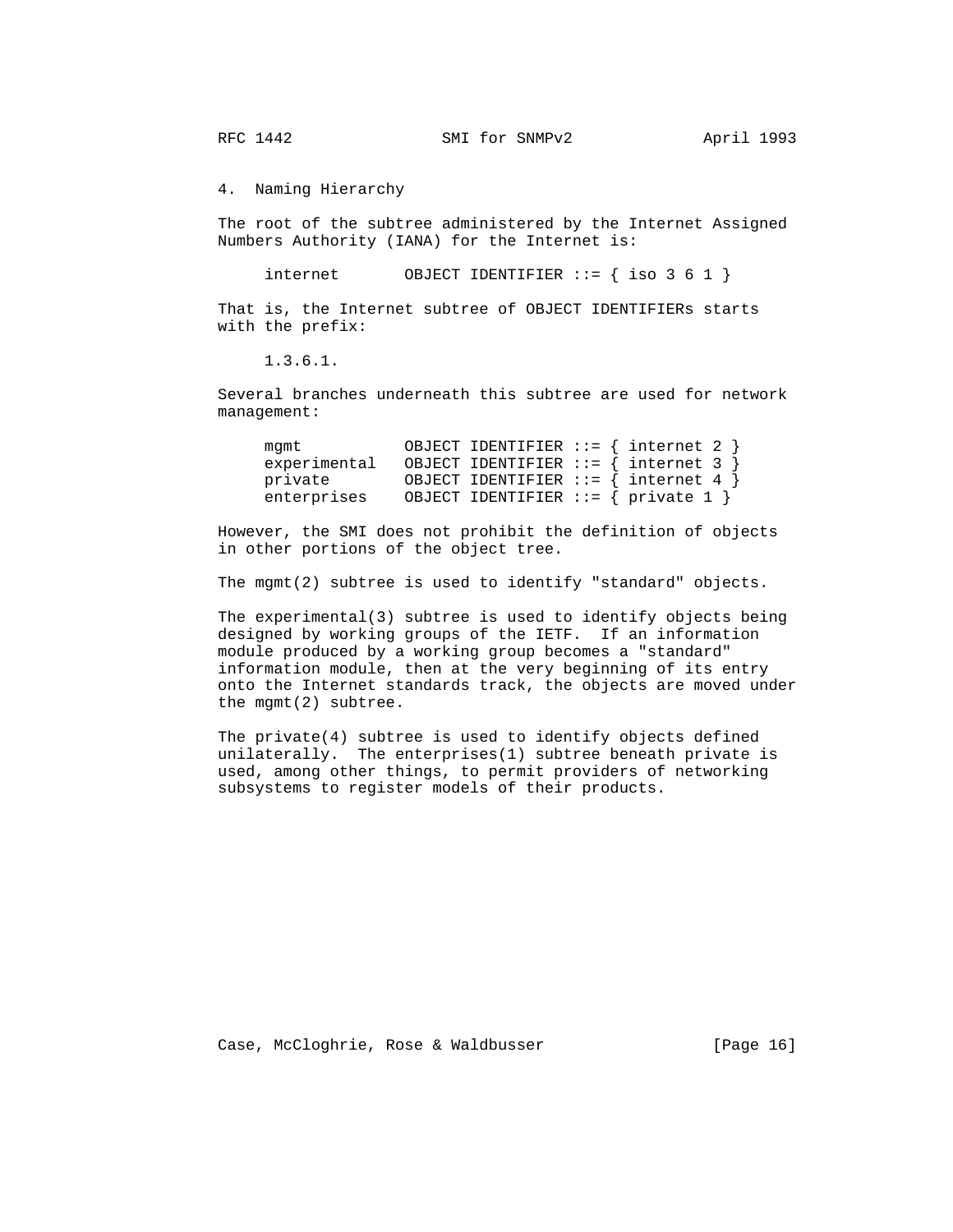5. Mapping of the MODULE-IDENTITY macro

 The MODULE-IDENTITY macro is used to provide contact and revision history for each information module. It must appear exactly once in every information module. It should be noted that the expansion of the MODULE-IDENTITY macro is something which conceptually happens during implementation and not during run-time.

#### 5.1. Mapping of the LAST-UPDATED clause

 The LAST-UPDATED clause, which must be present, contains the date and time that this information module was last edited.

#### 5.2. Mapping of the ORGANIZATION clause

 The ORGANIZATION clause, which must be present, contains a textual description of the organization under whose auspices this information module was developed.

## 5.3. Mapping of the CONTACT-INFO clause

 The CONTACT-INFO clause, which must be present, contains the name, postal address, telephone number, and electronic mail address of the person to whom technical queries concerning this information module should be sent.

# 5.4. Mapping of the DESCRIPTION clause

 The DESCRIPTION clause, which must be present, contains a high-level textual description of the contents of this information module.

# 5.5. Mapping of the REVISION clause

 The REVISION clause, which need not be present, is repeatedly used to describe the revisions made to this information module, in reverse chronological order. Each instance of this clause contains the date and time of the revision.

Case, McCloghrie, Rose & Waldbusser [Page 17]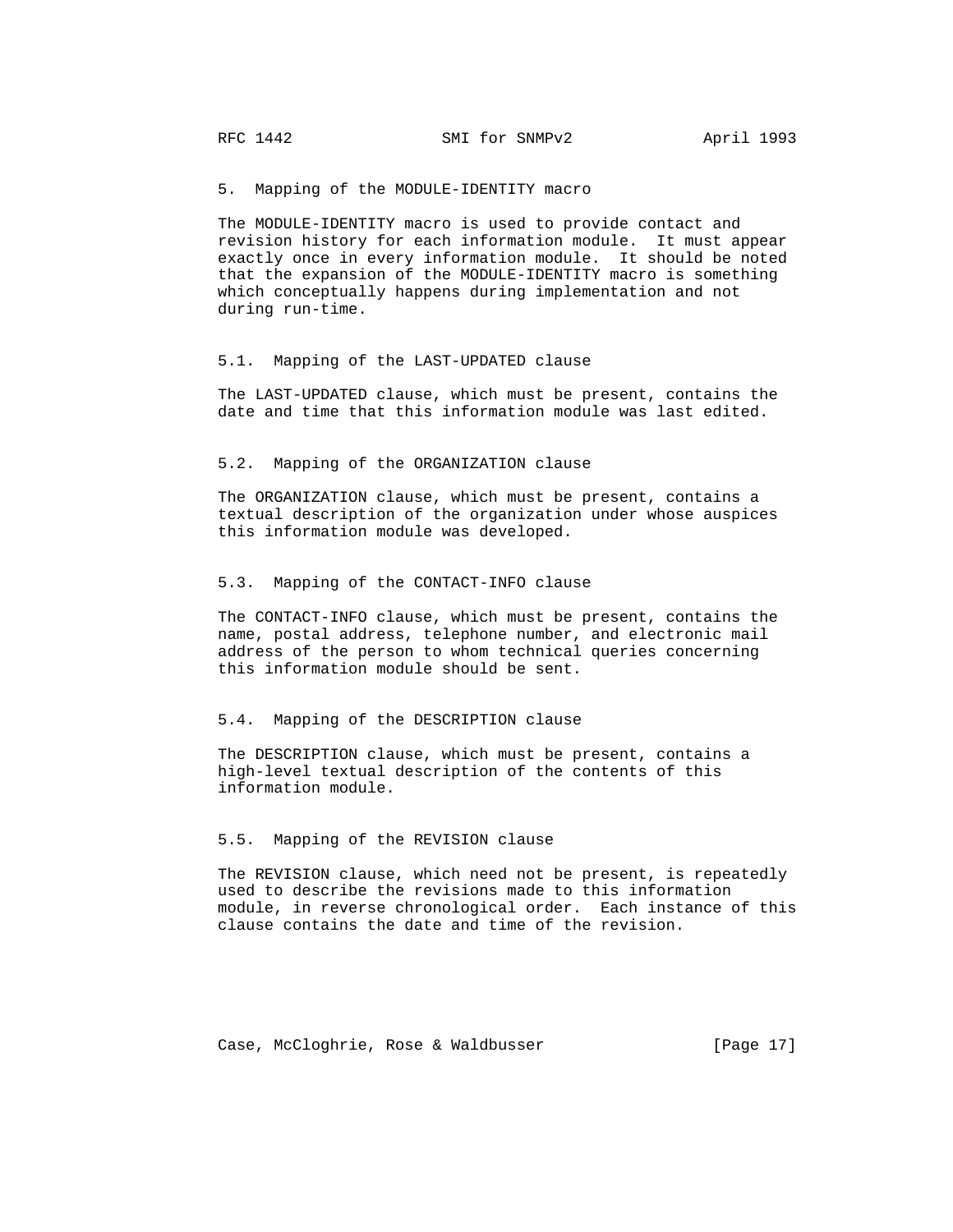5.6. Mapping of the DESCRIPTION clause

 The DESCRIPTION clause, which must be present for each REVISION clause, contains a high-level textual description of the revision identified in that REVISION clause.

# 5.7. Mapping of the MODULE-IDENTITY value

 The value of an invocation of the MODULE-IDENTITY macro is an OBJECT IDENTIFIER. As such, this value may be authoritatively used when referring to the information module containing the invocation.

Case, McCloghrie, Rose & Waldbusser [Page 18]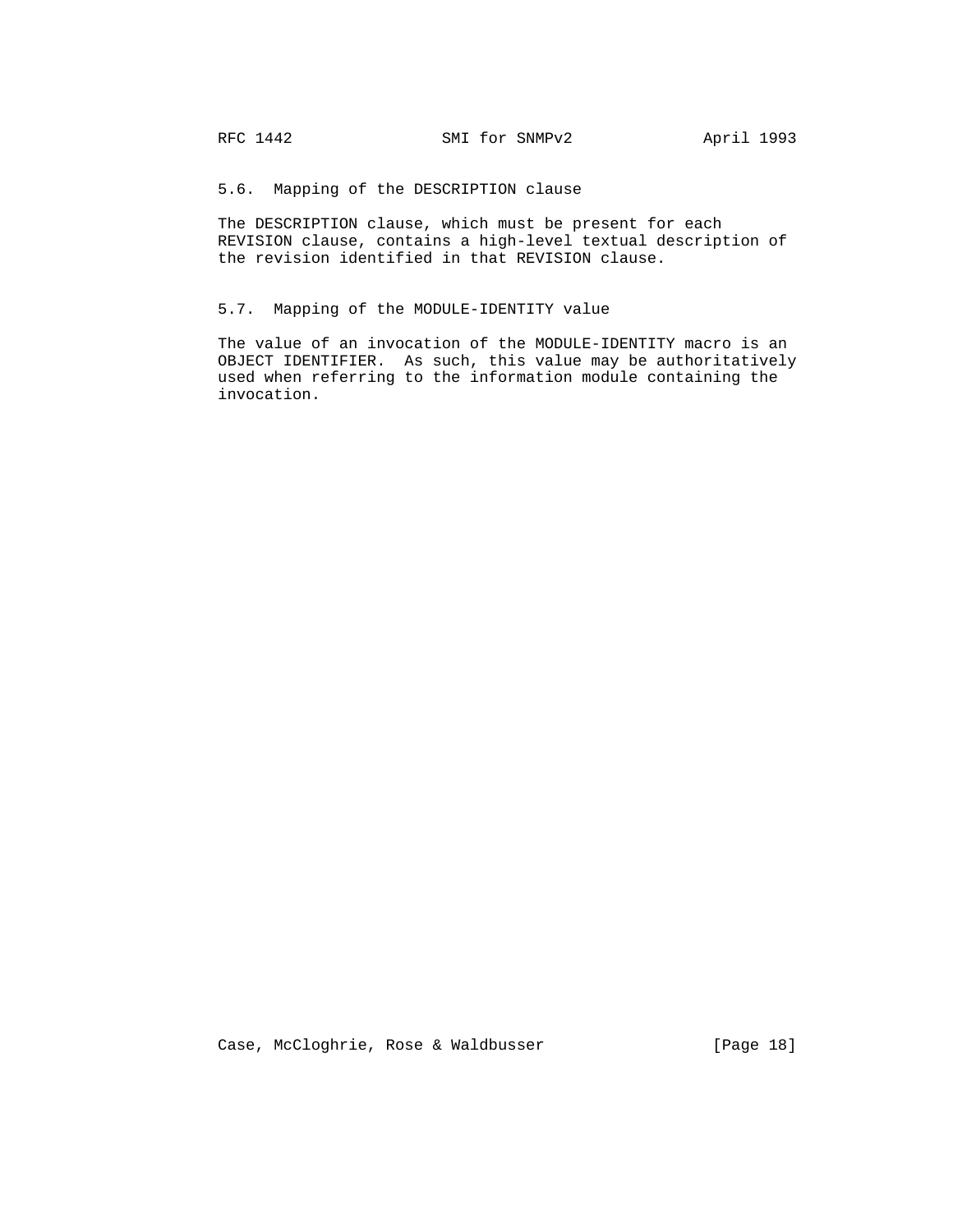RFC 1442 SMI for SNMPv2 April 1993 5.8. Usage Example Consider how a skeletal MIB module might be constructed: e.g., FIZBIN-MIB DEFINITIONS ::= BEGIN IMPORTS MODULE-IDENTITY, OBJECT-TYPE, experimental FROM SNMPv2-SMI; fizbin MODULE-IDENTITY LAST-UPDATED "9210070433Z" ORGANIZATION "IETF SNMPv2 Working Group" CONTACT-INFO " Marshall T. Rose Postal: Dover Beach Consulting, Inc. 420 Whisman Court Mountain View, CA 94043-2186 US And the state of the state of the state of the state of the state of the state of the state of the state of the state of the state of the state of the state of the state of the state of the state of the state of the sta Tel: +1 415 968 1052 Fax: +1 415 968 2510 E-mail: mrose@dbc.mtview.ca.us" DESCRIPTION "The MIB module for entities implementing the xxxx protocol." REVISION "9210070433Z" DESCRIPTION "Initial version of this MIB module." -- contact IANA for actual number  $::=$  { experimental  $xx$  }

END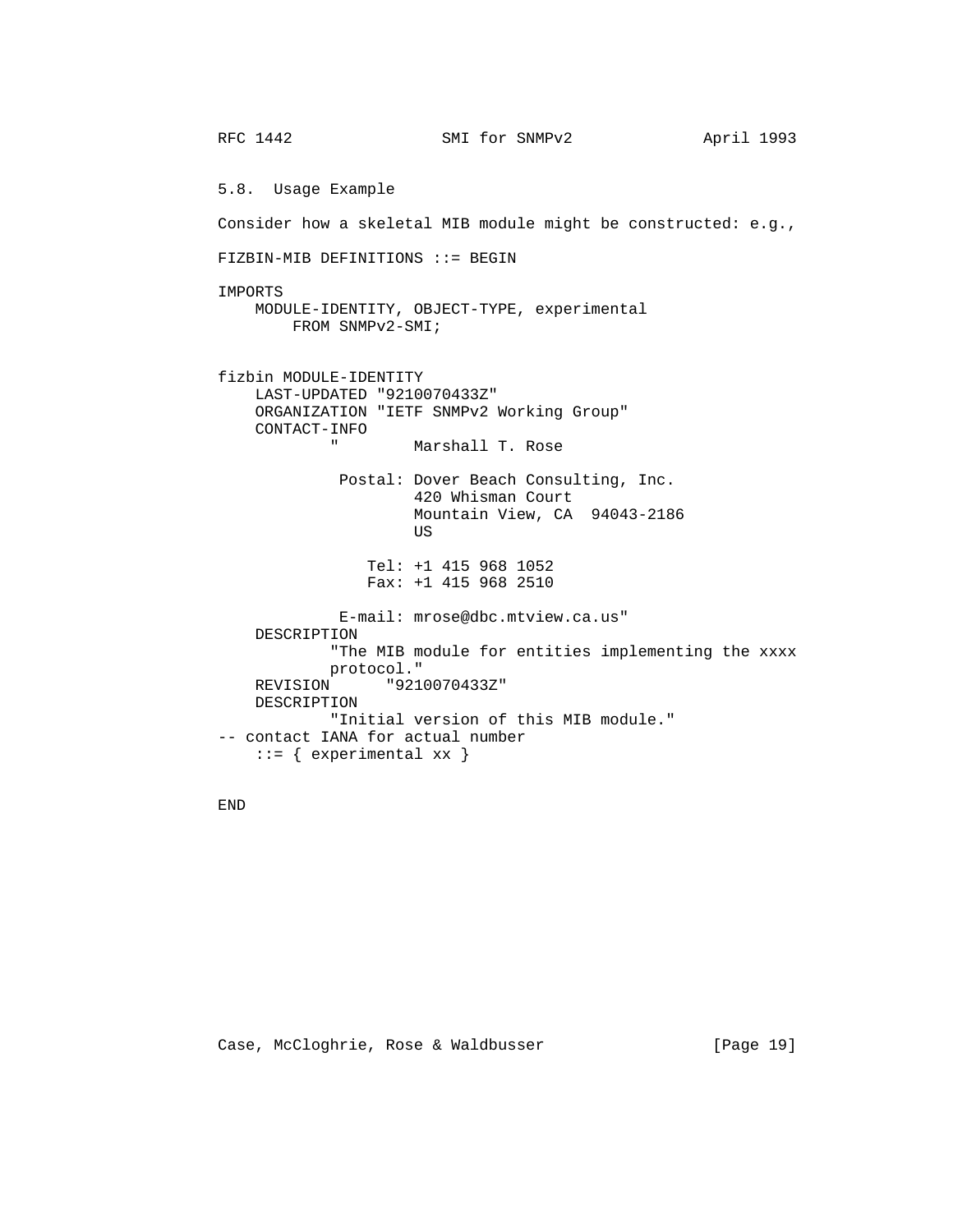6. Mapping of the OBJECT-IDENTITY macro

 The OBJECT-IDENTITY macro is used to define information about an OBJECT IDENTIFIER assignment. It should be noted that the expansion of the OBJECT-IDENTITY macro is something which conceptually happens during implementation and not during run-time.

## 6.1. Mapping of the STATUS clause

 The STATUS clause, which must be present, indicates whether this definition is current or historic.

The values "current", and "obsolete" are self-explanatory.

6.2. Mapping of the DESCRIPTION clause

 The DESCRIPTION clause, which must be present, contains a textual description of the object assignment.

6.3. Mapping of the REFERENCE clause

 The REFERENCE clause, which need not be present, contains a textual cross-reference to an object assignment defined in some other information module.

6.4. Mapping of the OBJECT-IDENTITY value

 The value of an invocation of the OBJECT-IDENTITY macro is an OBJECT IDENTIFIER.

Case, McCloghrie, Rose & Waldbusser [Page 20]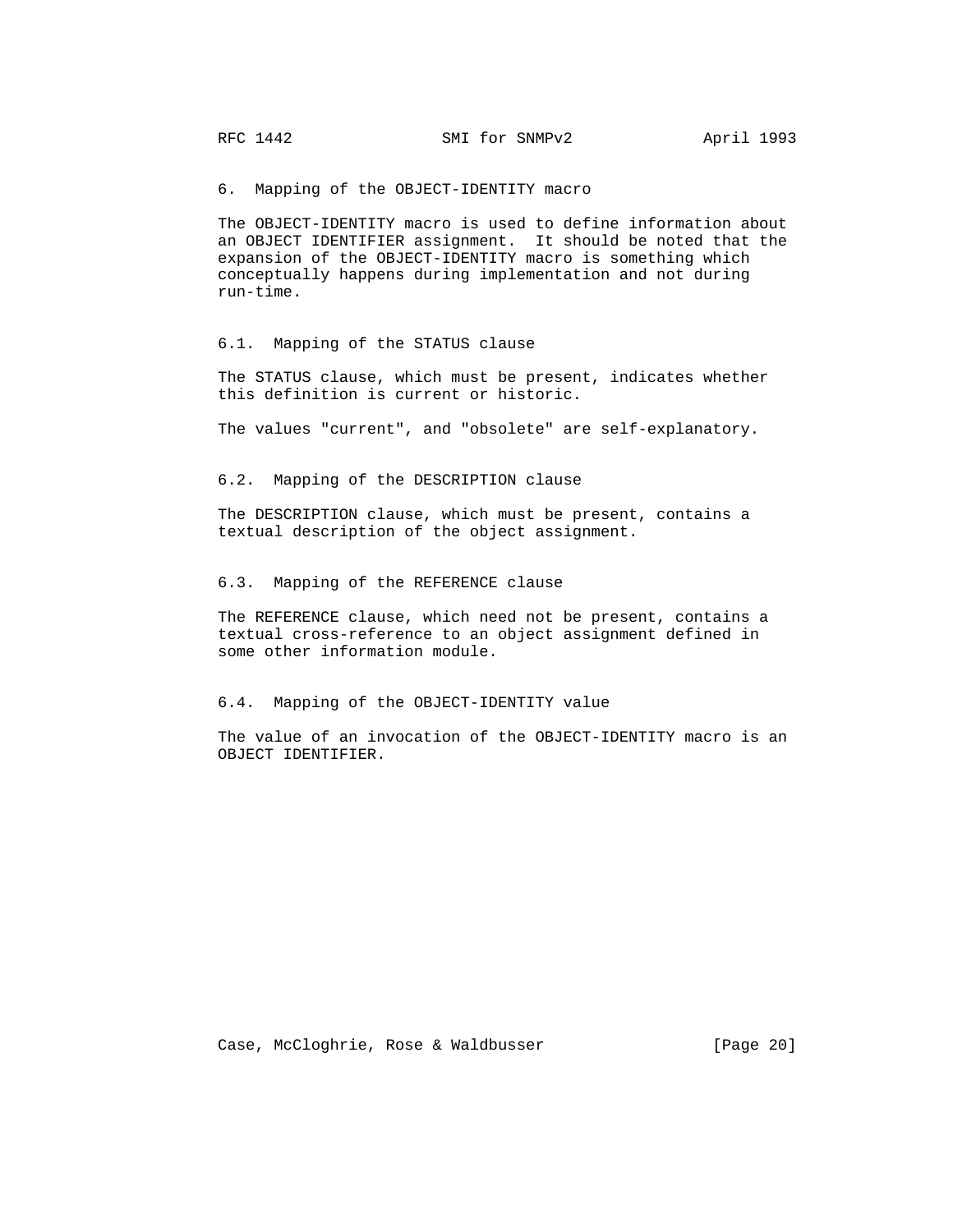6.5. Usage Example

 Consider how an OBJECT IDENTIFIER assignment might be made: e.g.,

```
 fizbin69 OBJECT-IDENTITY
     STATUS current
     DESCRIPTION
             "The authoritative identity of the Fizbin 69
             chipset."
    ::= { fizbinChipSets 1 }
```
Case, McCloghrie, Rose & Waldbusser [Page 21]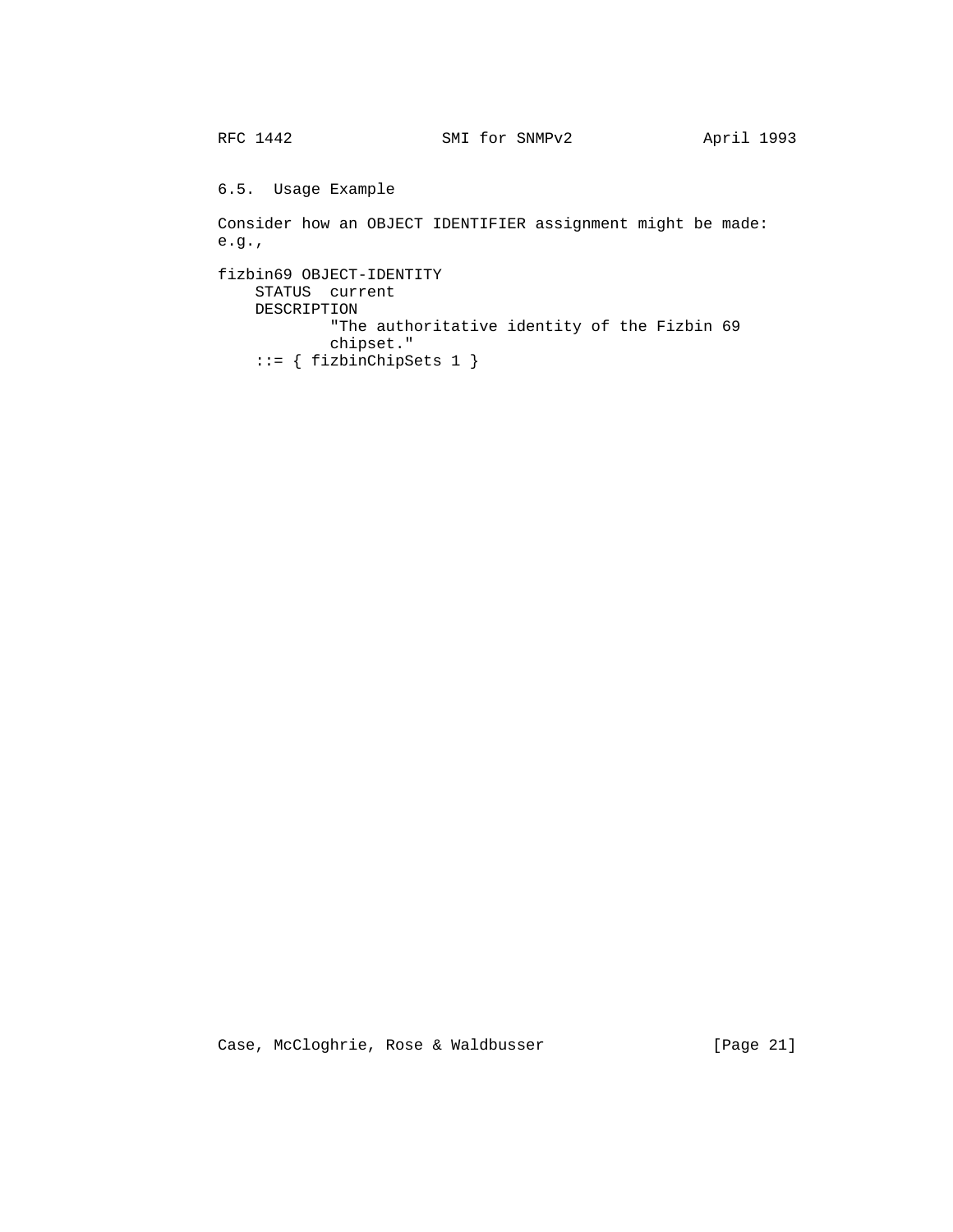7. Mapping of the OBJECT-TYPE macro

 The OBJECT-TYPE macro is used to define a managed object. It should be noted that the expansion of the OBJECT-TYPE macro is something which conceptually happens during implementation and not during run-time.

# 7.1. Mapping of the SYNTAX clause

 The SYNTAX clause, which must be present, defines the abstract data structure corresponding to that object. The data structure must be one of the alternatives defined in the ObjectSyntax CHOICE.

 Full ASN.1 sub-typing is allowed, as appropriate to the underingly ASN.1 type, primarily as an aid to implementors in understanding the meaning of the object. Any such restriction on size, range, enumerations or repertoire specified in this clause represents the maximal level of support which makes "protocol sense". Of course, sub-typing is not allowed for the Counter32 or Counter64 types, but is allowed for the Gauge32 type.

The semantics of ObjectSyntax are now described.

## 7.1.1. Integer32 and INTEGER

 The Integer32 type represents integer-valued information between -2^31 and 2^31-1 inclusive (-2147483648 to 2147483647 decimal). This type is indistinguishable from the INTEGER type.

 The INTEGER type may also be used to represent integer-valued information, if it contains named-number enumerations, or if it is sub-typed to be more constrained than the Integer32 type. In the former case, only those named-numbers so enumerated may be present as a value. Note that although it is recommended that enumerated values start at 1 and be numbered contiguously, any valid value for Integer32 is allowed for an enumerated value and, further, enumerated values needn't be contiguously assigned.

Case, McCloghrie, Rose & Waldbusser [Page 22]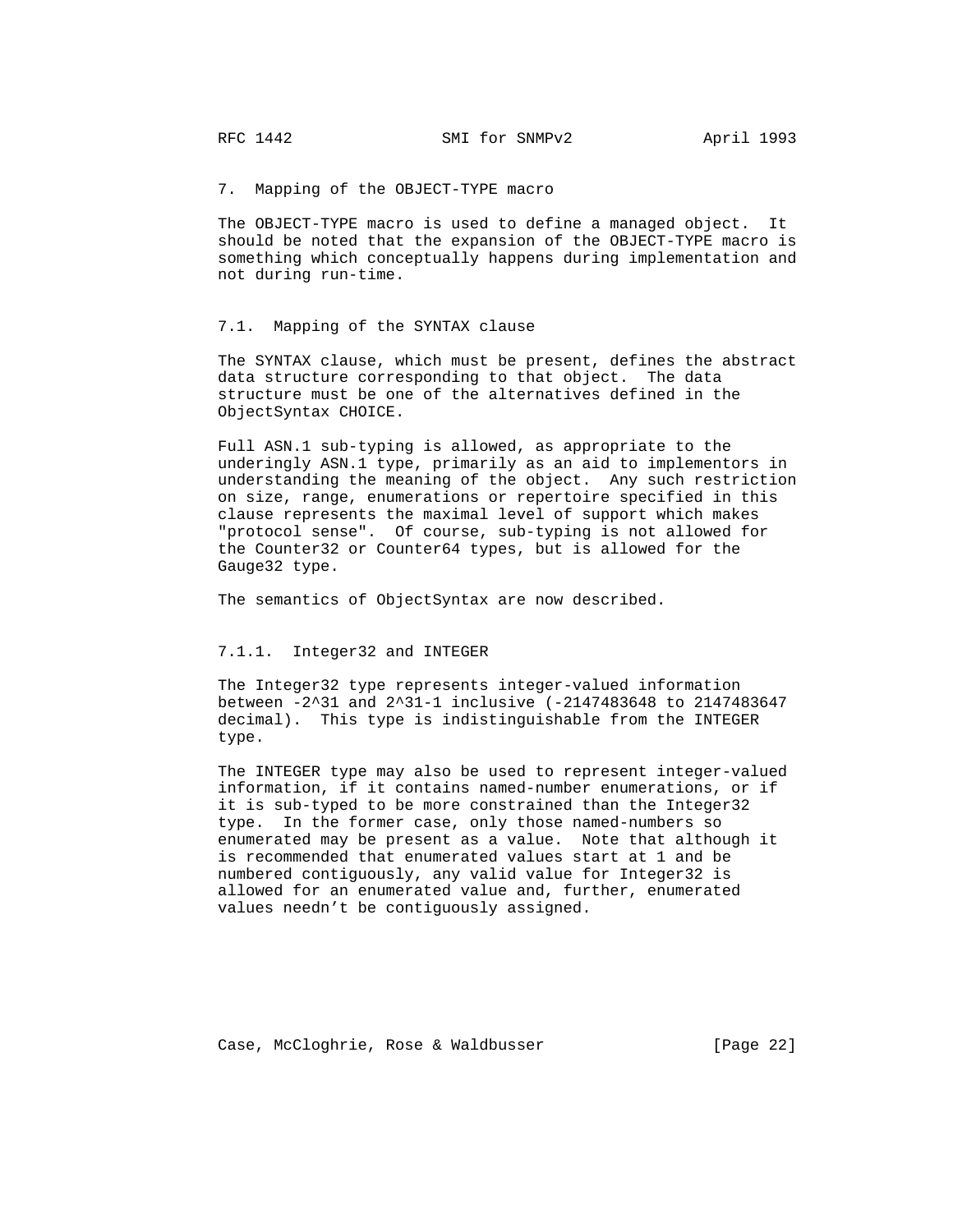Finally, the hyphen character is not allowed as a part of the label name for any named-number enumeration.

# 7.1.2. OCTET STRING

 The OCTET STRING type represents arbitrary binary or textual data. Although there is no SMI-specified size limitation for this type, MIB designers should realize that there may be implementation and interoperability limitations for sizes in excess of 255 octets.

# 7.1.3. OBJECT IDENTIFIER

 The OBJECT IDENTIFIER type represents administratively assigned names. Any instance of this type may have at most 128 sub-identifiers. Further, each sub-identifier must not exceed the value 2^32-1 (4294967295 decimal).

# 7.1.4. BIT STRING

 The BIT STRING type represents an enumeration of named bits. This collection is assigned non-negative, contiguous values, starting at zero. Only those named-bits so enumerated may be present in a value.

 A requirement on "standard" MIB modules is that the hyphen character is not allowed as a part of the label name for any named-bit enumeration.

## 7.1.5. IpAddress

 The IpAddress type represents a 32-bit internet address. It is represented as an OCTET STRING of length 4, in network byte-order.

 Note that the IpAddress type is a tagged type for historical reasons. Network addresses should be represented using an invocation of the TEXTUAL-CONVENTION macro [3].

Case, McCloghrie, Rose & Waldbusser [Page 23]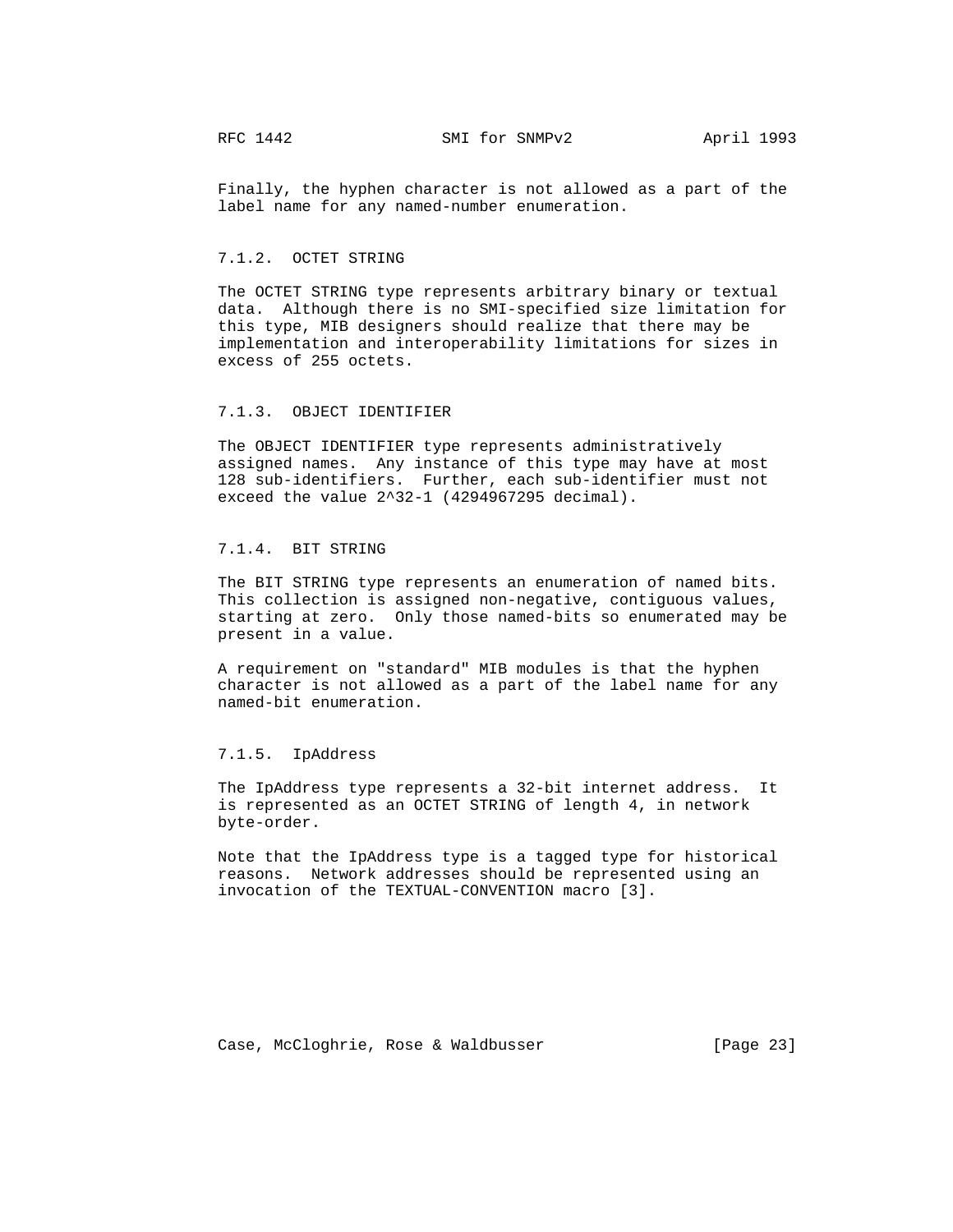# 7.1.6. Counter32

 The Counter32 type represents a non-negative integer which monotonically increases until it reaches a maximum value of 2^32-1 (4294967295 decimal), when it wraps around and starts increasing again from zero.

 Counters have no defined "initial" value, and thus, a single value of a Counter has (in general) no information content. Discontinuities in the monotonically increasing value normally occur at re-initialization of the management system, and at other times as specified in the description of an object-type using this ASN.1 type. If such other times can occur, for example, the creation of an object instance at times other than re-initialization, then a corresponding object should be defined with a SYNTAX clause value of TimeStamp (a textual convention defined in [3]) indicating the time of the last discontinuity.

 The value of the MAX-ACCESS clause for objects with a SYNTAX clause value of Counter32 is always "read-only".

 A DEFVAL clause is not allowed for objects with a SYNTAX clause value of Counter32.

# 7.1.7. Gauge32

 The Gauge32 type represents a non-negative integer, which may increase or decrease, but shall never exceed a maximum value. The maximum value can not be greater than 2^32-1 (4294967295 decimal). The value of a Gauge has its maximum value whenever the information being modeled is greater or equal to that maximum value; if the information being modeled subsequently decreases below the maximum value, the Gauge also decreases.

# 7.1.8. TimeTicks

 The TimeTicks type represents a non-negative integer which represents the time, modulo 2^32 (4294967296 decimal), in hundredths of a second between two epochs. When objects are defined which use this ASN.1 type, the description of the object identifies both of the reference epochs.

Case, McCloghrie, Rose & Waldbusser [Page 24]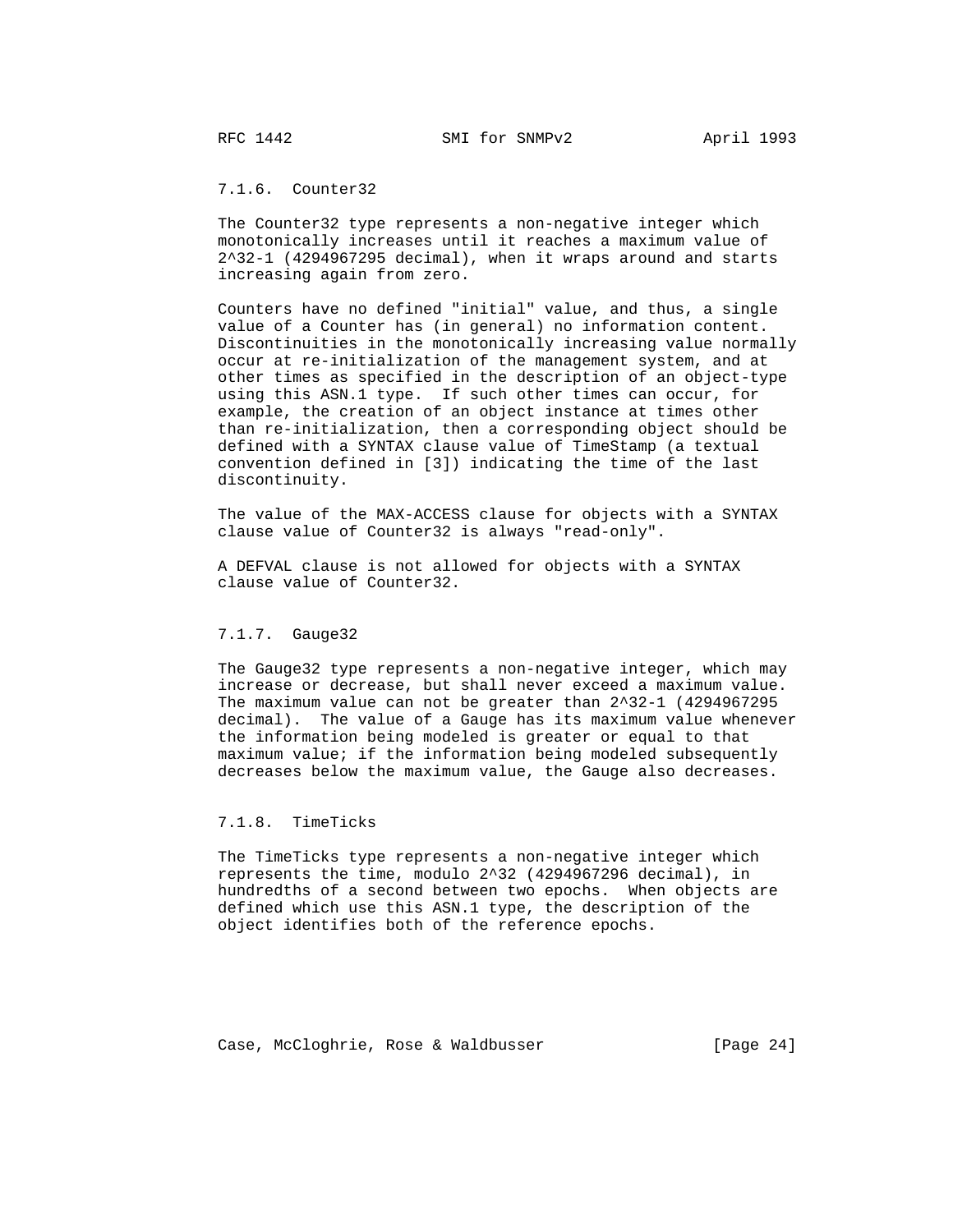For example, [3] defines the TimeStamp textual convention which is based on the TimeTicks type. With a TimeStamp, the first reference epoch is defined as when MIB-II's sysUpTime [7] was zero, and the second reference epoch is defined as the current value of sysUpTime.

7.1.9. Opaque

 The Opaque type is provided solely for backward-compatibility, and shall not be used for newly-defined object types.

 The Opaque type supports the capability to pass arbitrary ASN.1 syntax. A value is encoded using the ASN.1 Basic Encoding Rules [4] into a string of octets. This, in turn, is encoded as an OCTET STRING, in effect "double-wrapping" the original ASN.1 value.

 Note that a conforming implementation need only be able to accept and recognize opaquely-encoded data. It need not be able to unwrap the data and then interpret its contents.

 A requirement on "standard" MIB modules is that no object may have a SYNTAX clause value of Opaque.

# 7.1.10. NsapAddress

 The NsapAddress type represents an OSI address as a variable length OCTET STRING. The first octet of the string contains a binary value in the range of 0..20, and indicates the length in octets of the NSAP. Following the first octet, is the NSAP, expressed in concrete binary notation, starting with the most significant octet. A zero-length NSAP is used as a "special" address meaning "the default NSAP" (analogous to the IP address of 0.0.0.0). Such an NSAP is encoded as a single octet, containing the value 0. All other NSAPs are encoded in at least 4 octets.

 Note that the NsapAddress type is a tagged type for historical reasons. Network addresses should be represented using an invocation of the TEXTUAL-CONVENTION macro [3].

Case, McCloghrie, Rose & Waldbusser [Page 25]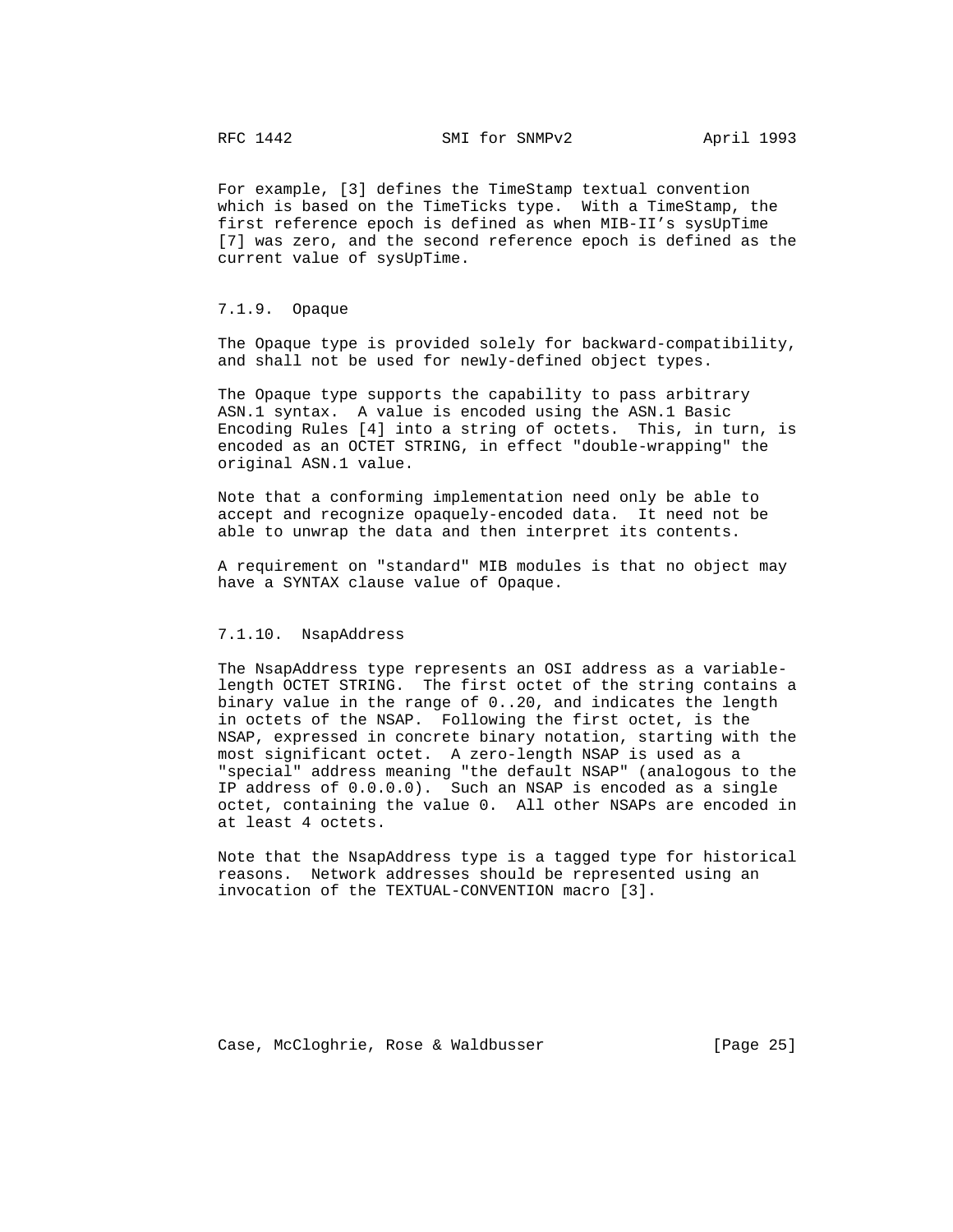# 7.1.11. Counter64

 The Counter64 type represents a non-negative integer which monotonically increases until it reaches a maximum value of 2^64-1 (18446744073709551615 decimal), when it wraps around and starts increasing again from zero.

 Counters have no defined "initial" value, and thus, a single value of a Counter has (in general) no information content. Discontinuities in the monotonically increasing value normally occur at re-initialization of the management system, and at other times as specified in the description of an object-type using this ASN.1 type. If such other times can occur, for example, the creation of an object instance at times other than re-initialization, then a corresponding object should be defined with a SYNTAX clause value of TimeStamp (a textual convention defined in [3]) indicating the time of the last discontinuity.

 The value of the MAX-ACCESS clause for objects with a SYNTAX clause value of Counter64 is always "read-only".

 A requirement on "standard" MIB modules is that the Counter64 type may be used only if the information being modeled would wrap in less than one hour if the Counter32 type was used instead.

 A DEFVAL clause is not allowed for objects with a SYNTAX clause value of Counter64.

# 7.1.12. UInteger32

 The UInteger32 type represents integer-valued information between 0 and 2^32-1 inclusive (0 to 4294967295 decimal).

7.2. Mapping of the UNITS clause

 This UNITS clause, which need not be present, contains a textual definition of the units associated with that object.

Case, McCloghrie, Rose & Waldbusser [Page 26]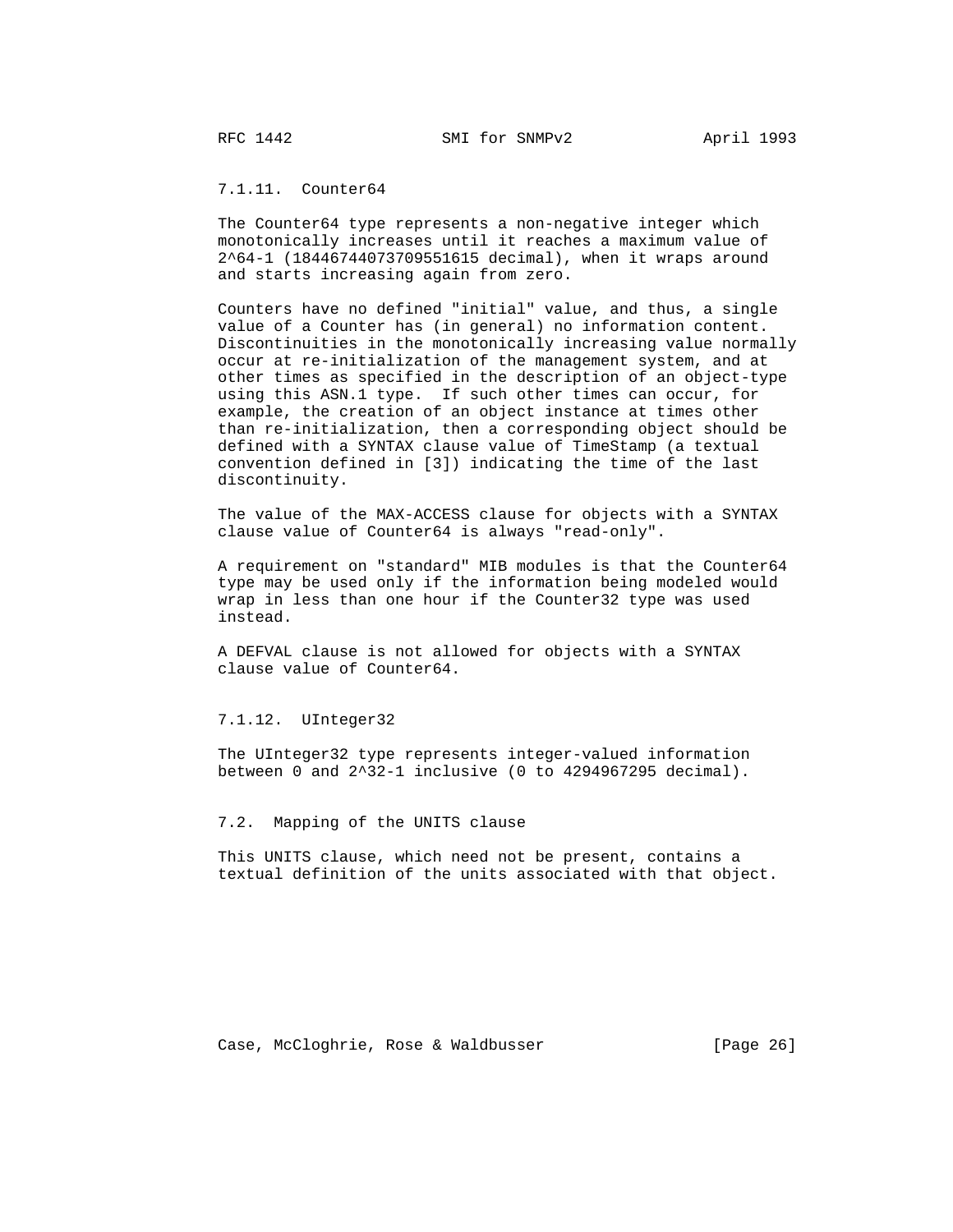## 7.3. Mapping of the MAX-ACCESS clause

 The MAX-ACCESS clause, which must be present, defines whether it makes "protocol sense" to read, write and/or create an instance of the object. This is the maximal level of access for the object. (This maximal level of access is independent of any administrative authorization policy.)

 The value "read-write" indicates that read and write access make "protocol sense", but create does not. The value "read create" indicates that read, write and create access make "protocol sense". The value "not-accessible" indicates either an auxiliary object (see Section 7.7) or an object which is accessible only via a notificationn (e.g., snmpTrapOID [5]).

 These values are ordered, from least to greatest: "not accessible", "read-only", "read-write", "read-create".

 If any columnar object in a conceptual row has "read-create" as its maximal level of access, then no other columnar object of the same conceptual row may have a maximal access of "read-write". (Note that "read-create" is a superset of "read-write".)

# 7.4. Mapping of the STATUS clause

 The STATUS clause, which must be present, indicates whether this definition is current or historic.

 The values "current", and "obsolete" are self-explanatory. The "deprecated" value indicates that the object is obsolete, but that an implementor may wish to support that object to foster interoperability with older implementations.

## 7.5. Mapping of the DESCRIPTION clause

 The DESCRIPTION clause, which must be present, contains a textual definition of that object which provides all semantic definitions necessary for implementation, and should embody any information which would otherwise be communicated in any ASN.1 commentary annotations associated with the object.

Case, McCloghrie, Rose & Waldbusser [Page 27]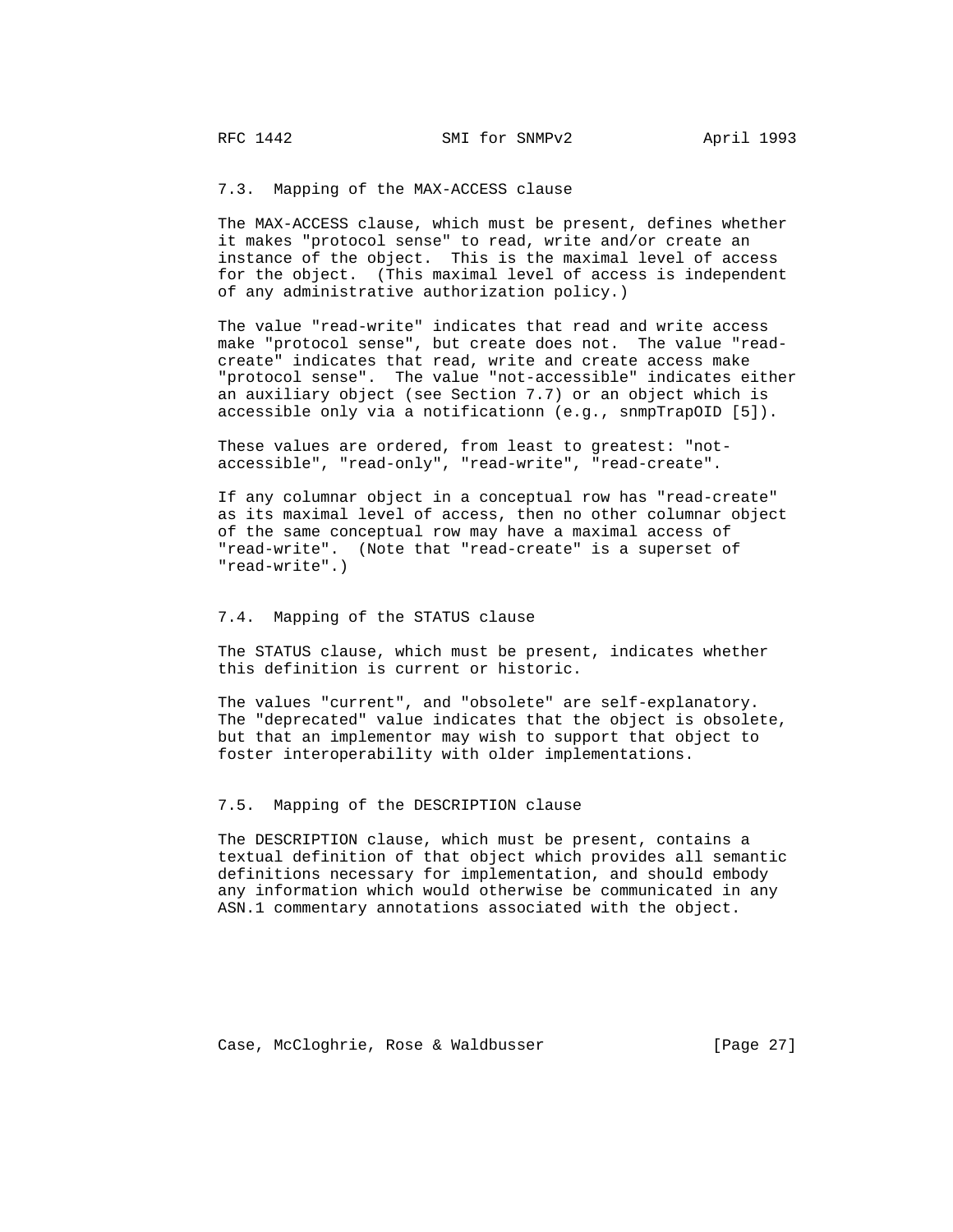7.6. Mapping of the REFERENCE clause

 The REFERENCE clause, which need not be present, contains a textual cross-reference to an object defined in some other information module. This is useful when de-osifying a MIB module produced by some other organization.

## 7.7. Mapping of the INDEX clause

 The INDEX clause, which must be present if that object corresponds to a conceptual row (unless an AUGMENTS clause is present instead), and must be absent otherwise, defines instance identification information for the columnar objects subordinate to that object.

 Management operations apply exclusively to scalar objects. However, it is convenient for developers of management applications to impose imaginary, tabular structures on the ordered collection of objects that constitute the MIB. Each such conceptual table contains zero or more rows, and each row may contain one or more scalar objects, termed columnar objects. This conceptualization is formalized by using the OBJECT-TYPE macro to define both an object which corresponds to a table and an object which corresponds to a row in that table. A conceptual table has SYNTAX of the form:

#### SEQUENCE OF <EntryType>

 where <EntryType> refers to the SEQUENCE type of its subordinate conceptual row. A conceptual row has SYNTAX of the form:

#### <EntryType>

where <EntryType> is a SEQUENCE type defined as follows:

<EntryType> ::= SEQUENCE { <type1>, ... , <typeN> }

where there is one <type> for each subordinate object, and each <type> is of the form:

#### <descriptor> <syntax>

where <descriptor> is the descriptor naming a subordinate

Case, McCloghrie, Rose & Waldbusser [Page 28]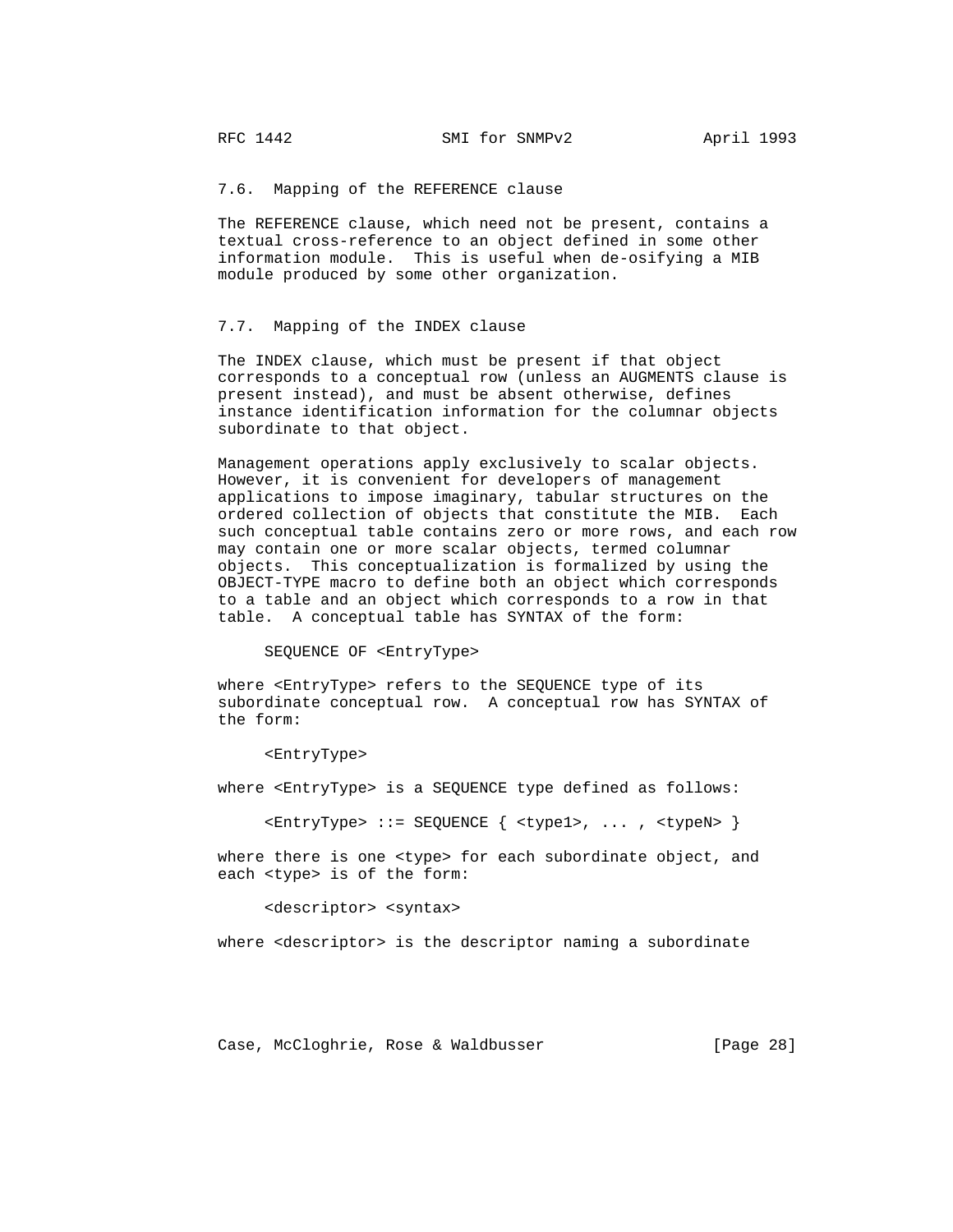object, and <syntax> has the value of that subordinate object's SYNTAX clause, optionally omitting the sub-typing information. Further, these ASN.1 types are always present (the DEFAULT and OPTIONAL clauses are disallowed in the SEQUENCE definition). The MAX-ACCESS clause for conceptual tables and rows is "not-accessible".

 For leaf objects which are not columnar objects, instances of the object are identified by appending a sub-identifier of zero to the name of that object. Otherwise, the INDEX clause of the conceptual row object superior to a columnar object defines instance identification information.

 The instance identification information in an INDEX clause must specify object(s) such that value(s) of those object(s) will unambiguously distinguish a conceptual row. The syntax of those objects indicate how to form the instance-identifier:

- (1) integer-valued: a single sub-identifier taking the integer value (this works only for non-negative integers);
- (2) string-valued, fixed-length strings (or variable-length preceded by the IMPLIED keyword): 'n' sub-identifiers, where 'n' is the length of the string (each octet of the string is encoded in a separate sub-identifier);
- (3) string-valued, variable-length strings (not preceded by the IMPLIED keyword): 'n+1' sub-identifiers, where 'n' is the length of the string (the first sub-identifier is 'n' itself, following this, each octet of the string is encoded in a separate sub-identifier);
- (4) object identifier-valued: 'n+1' sub-identifiers, where 'n' is the number of sub-identifiers in the value (the first sub-identifier is 'n' itself, following this, each sub-identifier in the value is copied);
- (5) IpAddress-valued: 4 sub-identifiers, in the familiar a.b.c.d notation.
- (6) NsapAddress-valued: 'n' sub-identifiers, where 'n' is the length of the value (each octet of the value is encoded in a separate sub-identifier);

Case, McCloghrie, Rose & Waldbusser [Page 29]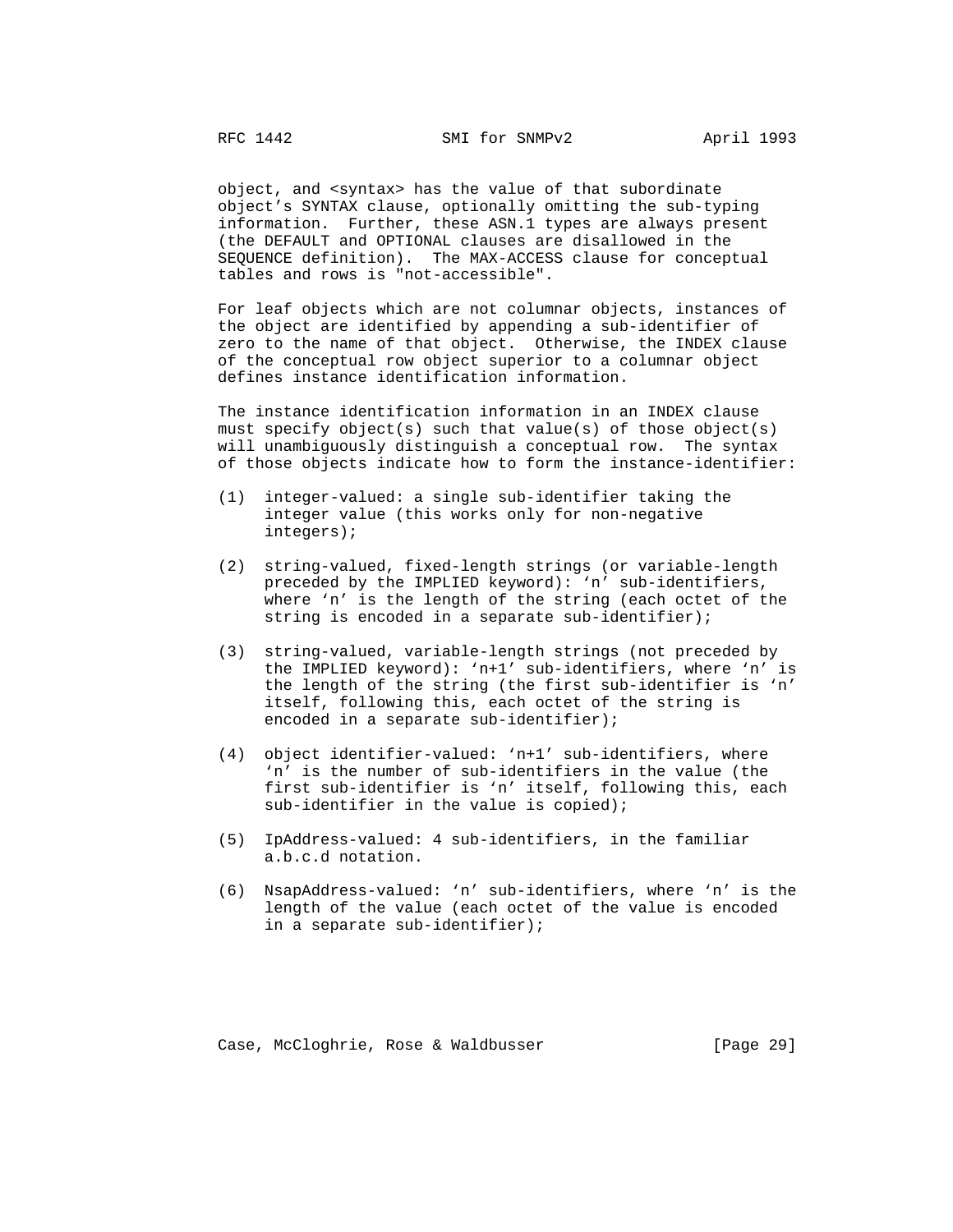Note that the IMPLIED keyword can only be present for objects having a variable-length syntax (e.g., variable-length strings or object identifier-valued objects). Further, the IMPLIED keyword may appear at most once within the INDEX clause, and if so, is associated with the right-most object having a variable-length syntax. Finally, the IMPLIED keyword may not be used on a variable-length string object if that string might have a value of zero-length.

 Instances identified by use of integer-valued objects should be numbered starting from one (i.e., not from zero). The use of zero as a value for an integer-valued index object should be avoided, except in special cases.

 Objects which are both specified in the INDEX clause of a conceptual row and also columnar objects of the same conceptual row are termed auxiliary objects. The MAX-ACCESS clause for newly-defined auxiliary objects is "not accessible". However, a conceptual row must contain at least one columnar object which is not an auxiliary object (i.e., the value of the MAX-ACCESS clause for such an object is either "read-only" or "read-create").

 Note that objects specified in a conceptual row's INDEX clause need not be columnar objects of that conceptual row. In this situation, the DESCRIPTION clause of the conceptual row must include a textual explanation of how the objects which are included in the INDEX clause but not columnar objects of that conceptual row, are used in uniquely identifying instances of the conceptual row's columnar objects.

# 7.7.1. Creation and Deletion of Conceptual Rows

 For newly-defined conceptual rows which allow the creation of new object instances and the deletion of existing object instances, there should be one columnar object with a SYNTAX clause value of RowStatus (a textual convention defined in [3]) and a MAX-ACCESS clause value of read-create. By convention, this is termed the status column for the conceptual row.

Case, McCloghrie, Rose & Waldbusser [Page 30]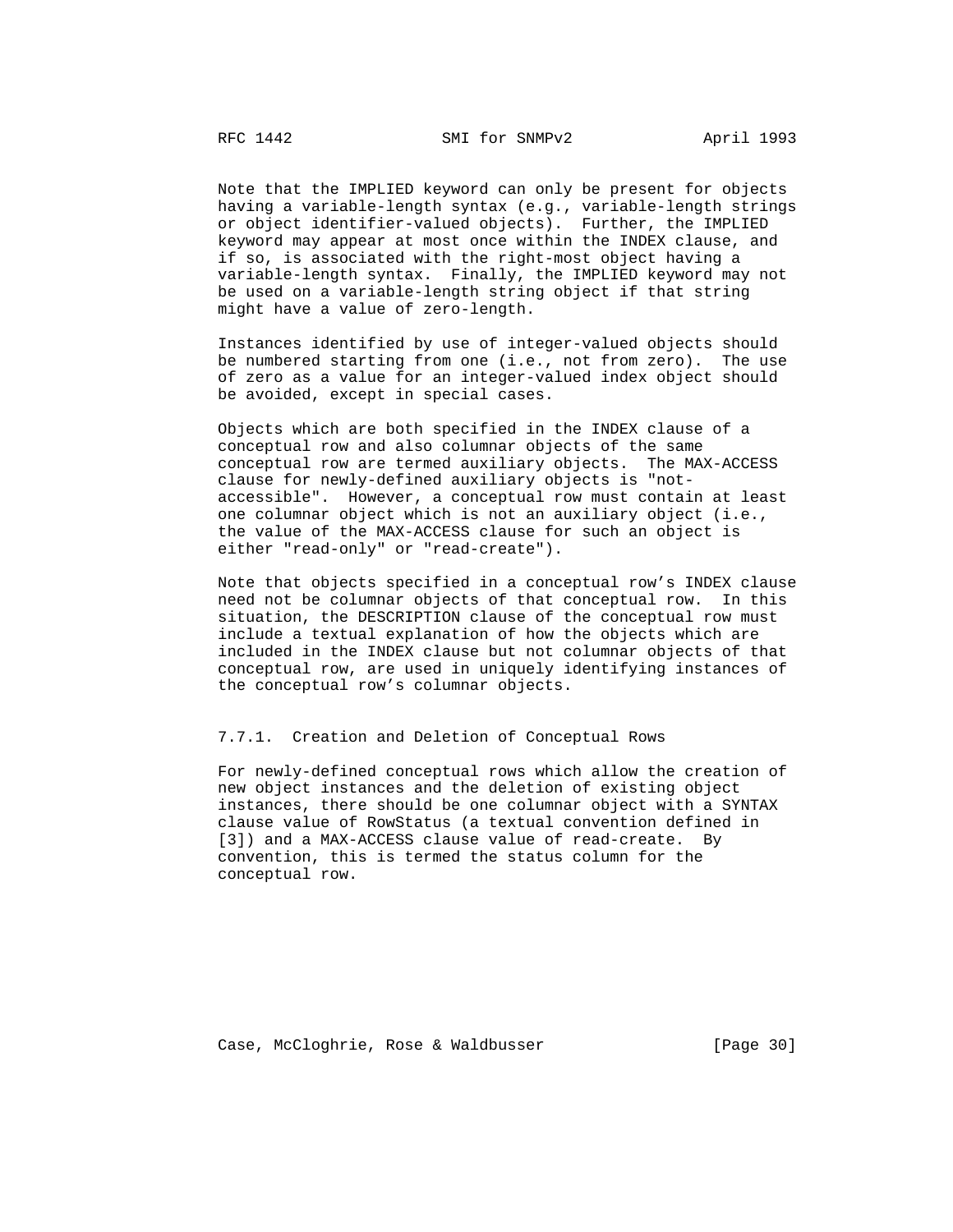## 7.8. Mapping of the AUGMENTS clause

 The AUGMENTS clause, which must not be present unless the object corresponds to a conceptual row, is an alternative to the INDEX clause. Every object corresponding to a conceptual row has either an INDEX clause or an AUGMENTS clause.

 If an object corresponding to a conceptual row has an INDEX clause, that row is termed a base conceptual row; alternatively, if the object has an AUGMENTS clause, the row is said to be a conceptual row augmentation, where the AUGMENTS clause names the object corresponding to the base conceptual row which is augmented by this conceptual row extension. Instances of subordinate columnar objects of a conceptual row extension are identified according to the INDEX clause of the base conceptual row corresponding to the object named in the AUGMENTS clause. Further, instances of subordinate columnar objects of a conceptual row extension exist according to the same semantics as instances of subordinate columnar objects of the base conceptual row being augmented. As such, note that creation of a base conceptual row implies the correspondent creation of any conceptual row augmentations.

 For example, a MIB designer might wish to define additional columns in an "enterprise-specific" MIB which logically extend a conceptual row in a "standard" MIB. The "standard" MIB definition of the conceptual row would include the INDEX clause and the "enterprise-specific" MIB would contain the definition of a conceptual row using the AUGMENTS clause.

 Note that a base conceptual row may be augmented by multiple conceptual row extensions.

7.8.1. Relation between INDEX and AUGMENTS clauses

 When defining instance identification information for a conceptual table:

 (1) If there is a one-to-one correspondence between the conceptual rows of this table and an existing table, then the AUGMENTS clause should be used.

Case, McCloghrie, Rose & Waldbusser [Page 31]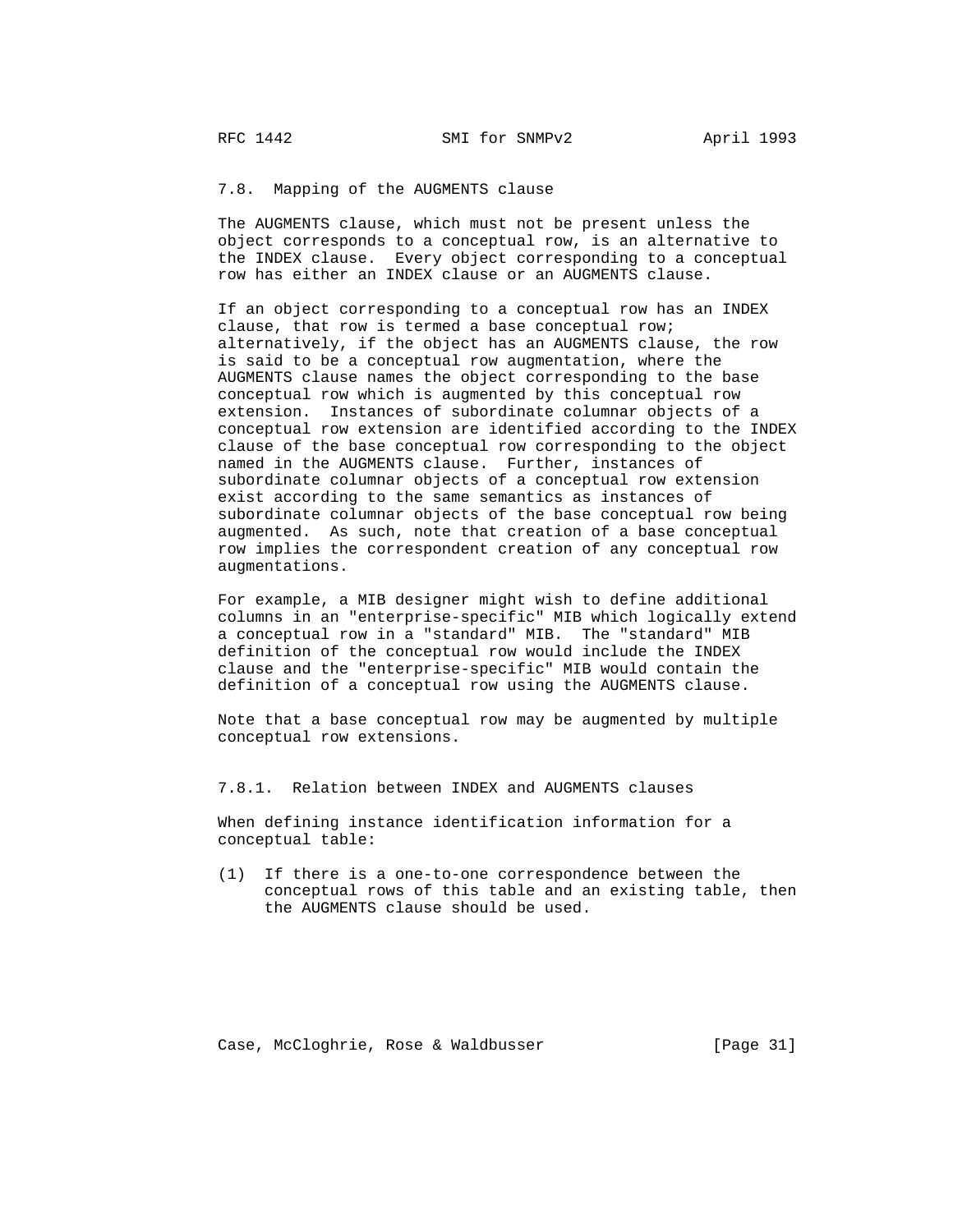- (2) Otherwise, if there is a sparse relationship between the conceptuals rows of this table and an existing table, then an INDEX clause should be used which is identical to that in the existing table.
- (3) Otherwise, auxiliary objects should be defined within the conceptual row for the new table, and those objects should be used within the INDEX clause for the conceptual row.

# 7.9. Mapping of the DEFVAL clause

 The DEFVAL clause, which need not be present, defines an acceptable default value which may be used at the discretion of a SNMPv2 entity acting in an agent role when an object instance is created.

 During conceptual row creation, if an instance of a columnar object is not present as one of the operands in the correspondent management protocol set operation, then the value of the DEFVAL clause, if present, indicates an acceptable default value that a SNMPv2 entity acting in an agent role might use.

 The value of the DEFVAL clause must, of course, correspond to the SYNTAX clause for the object. If the value is an OBJECT IDENTIFIER, then it must be expressed as a single ASN.1 identifier, and not as a collection of sub-identifiers.

 Note that if an operand to the management protocol set operation is an instance of a read-only object, then the error 'notWritable' [6] will be returned. As such, the DEFVAL clause can be used to provide an acceptable default value that a SNMPv2 entity acting in an agent role might use.

 By way of example, consider the following possible DEFVAL clauses:

Case, McCloghrie, Rose & Waldbusser [Page 32]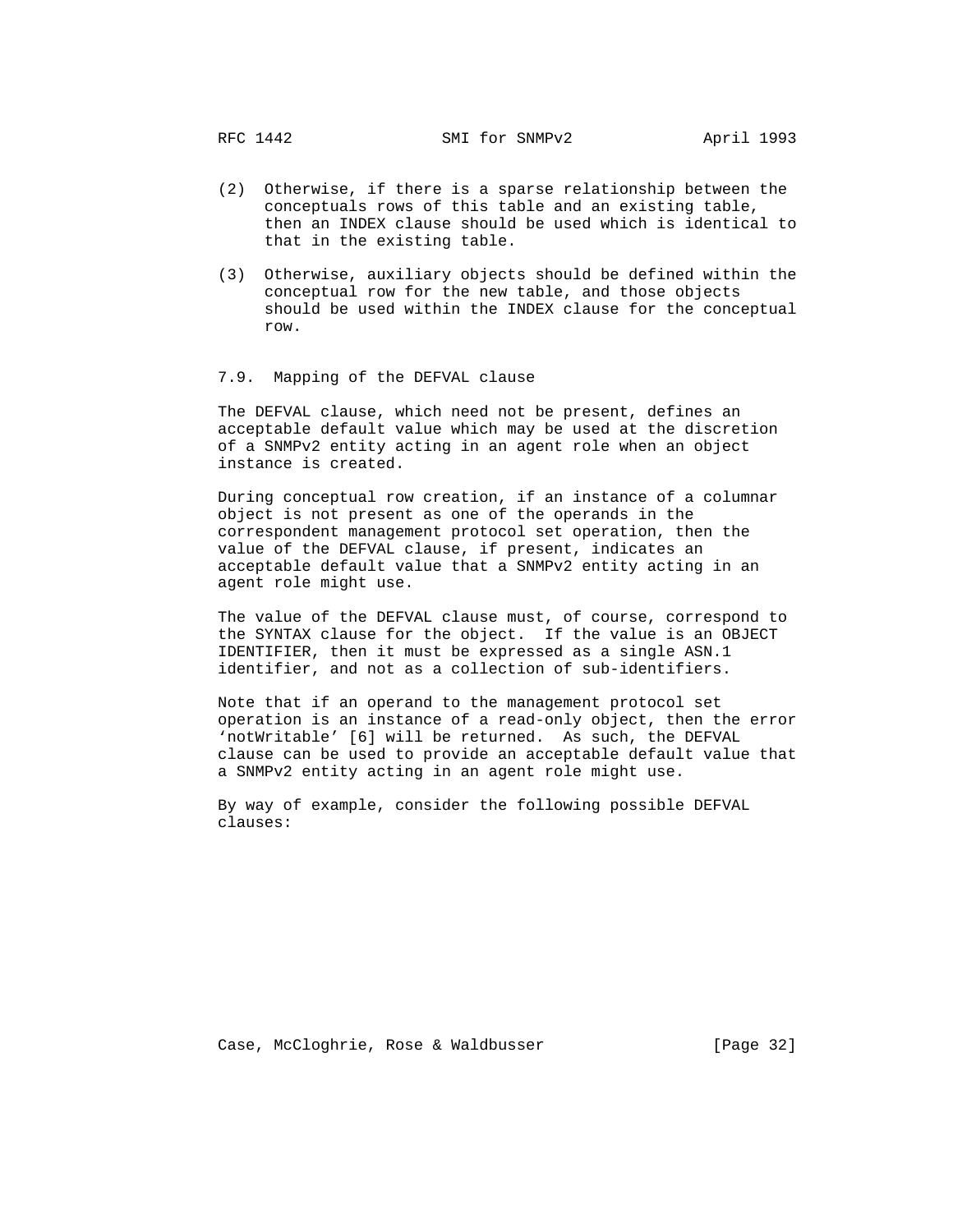| ObjectSyntax      | DEFVAL clause                              |
|-------------------|--------------------------------------------|
|                   |                                            |
| Integer32         |                                            |
|                   | -- same for Gauge32, TimeTicks, UInteger32 |
| INTEGER           | valid -- enumerated value                  |
| OCTET STRING      | 'fffffffffffff'H                           |
| OBJECT IDENTIFIER | sysDescr                                   |
| BIT STRING        | primary, secondary } -- enumerated values  |
| IpAddress         | $'c0210415'$ H -- 192.33.4.21              |

 Object types with SYNTAX of Counter32 and Counter64 may not have DEFVAL clauses, since they do not have defined initial values. However, it is recommended that they be initialized to zero.

7.10. Mapping of the OBJECT-TYPE value

 The value of an invocation of the OBJECT-TYPE macro is the name of the object, which is an OBJECT IDENTIFIER, an administratively assigned name.

When an OBJECT IDENTIFIER is assigned to an object:

- (1) If the object corresponds to a conceptual table, then only a single assignment, that for a conceptual row, is present immediately beneath that object. The administratively assigned name for the conceptual row object is derived by appending a sub-identifier of "1" to the administratively assigned name for the conceptual table.
- (2) If the object corresponds to a conceptual row, then at least one assignment, one for each column in the conceptual row, is present beneath that object. The administratively assigned name for each column is derived by appending a unique, positive sub-identifier to the administratively assigned name for the conceptual row.
- (3) Otherwise, no other OBJECT IDENTIFIERs which are subordinate to the object may be assigned.

 Note that the final sub-identifier of any administratively assigned name for an object shall be positive. A zero-valued final sub-identifier is reserved for future use.

Case, McCloghrie, Rose & Waldbusser (Page 33)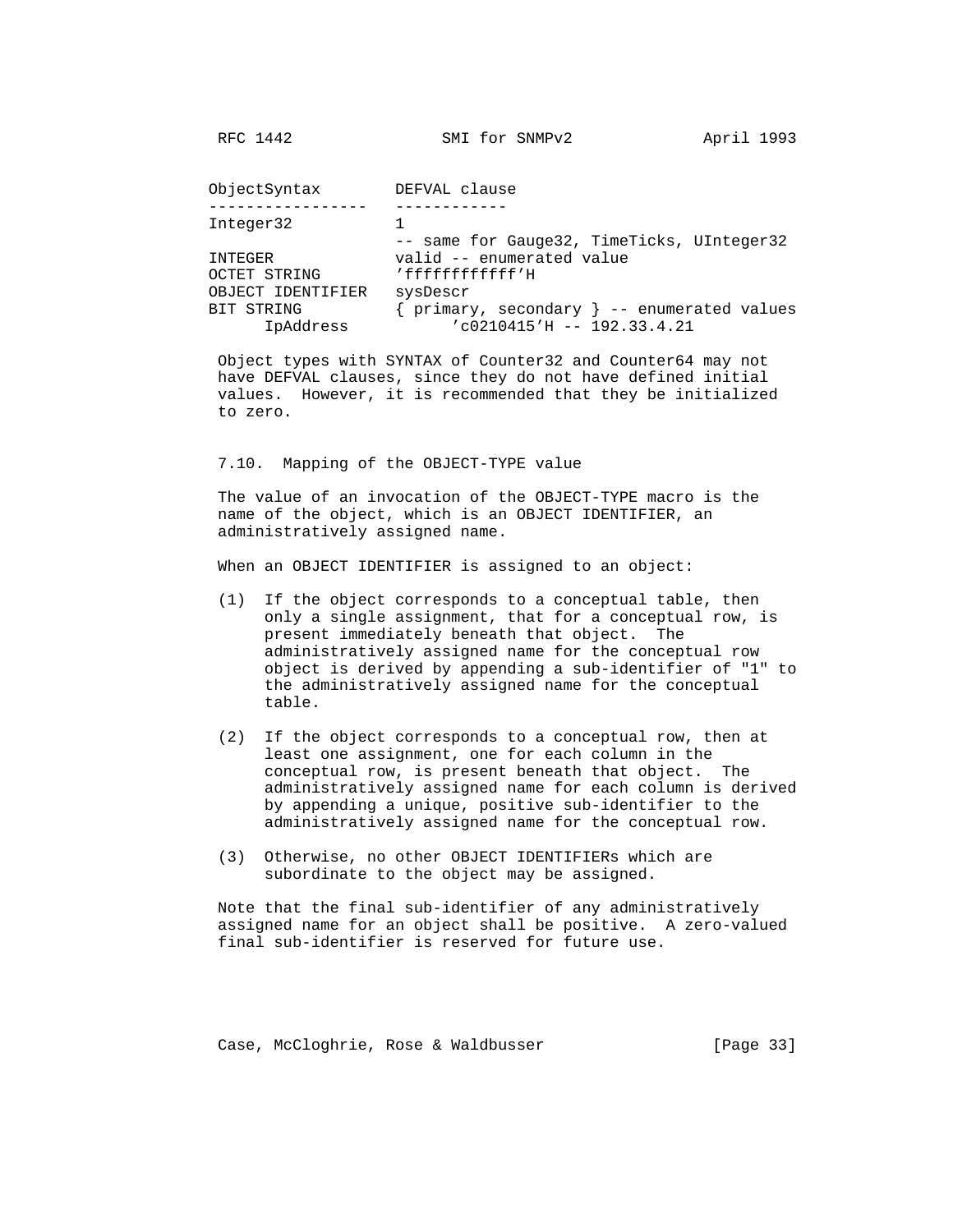Further note that although conceptual tables and rows are given administratively assigned names, these conceptual objects may not be manipulated in aggregate form by the management protocol.

Case, McCloghrie, Rose & Waldbusser [Page 34]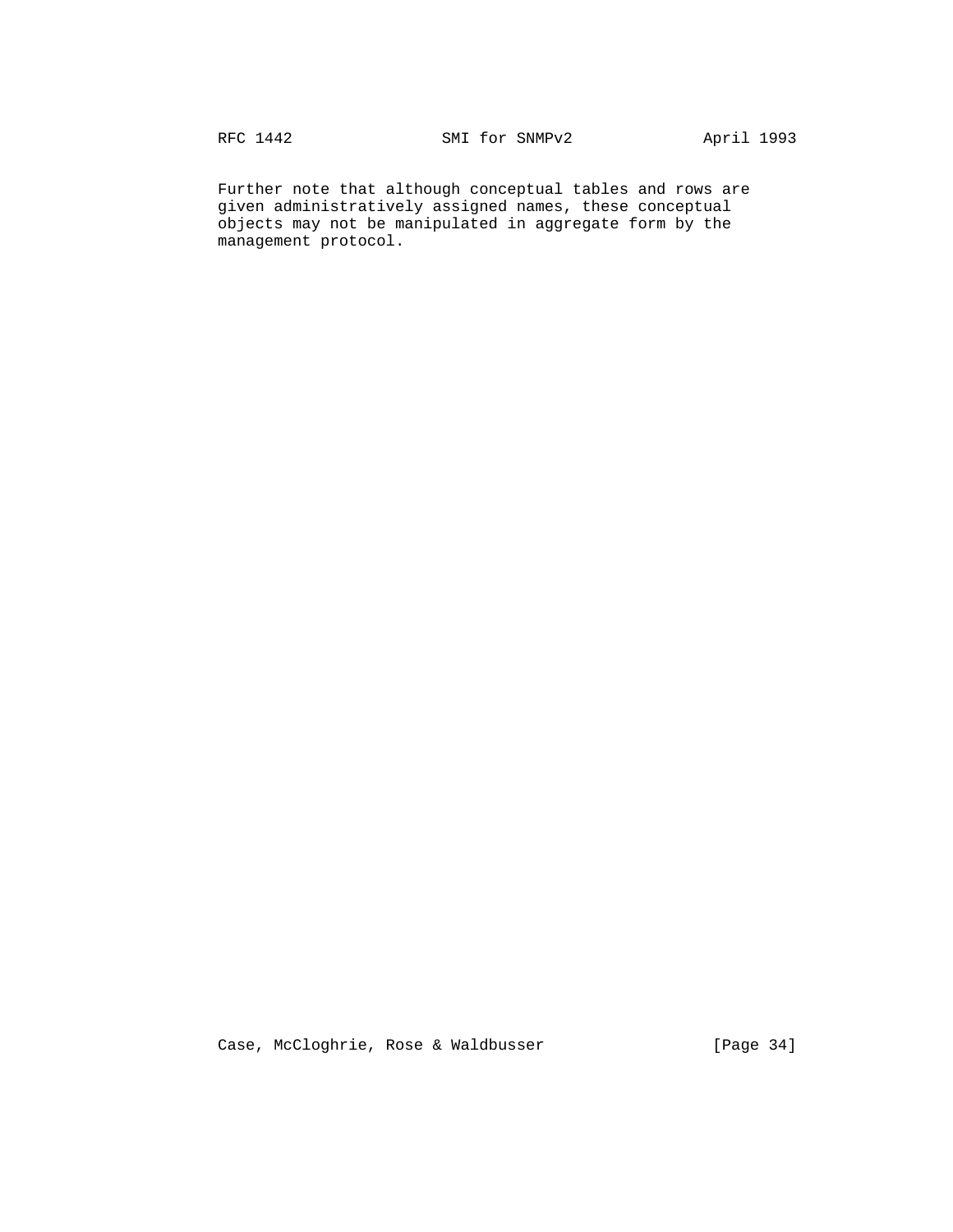7.11. Usage Example

 Consider how one might define a conceptual table and its subordinates.

```
 evalSlot OBJECT-TYPE
     SYNTAX INTEGER
     MAX-ACCESS read-only
     STATUS current
     DESCRIPTION
             "The index number of the first unassigned entry in
             the evaluation table.
            A management station should create new entries in
            the evaluation table using this algorithm: first,
             issue a management protocol retrieval operation to
           determine the value of evalSlot; and, second,
            issue a management protocol set operation to
            create an instance of the evalStatus object
            setting its value to underCreation(1). If this
            latter operation succeeds, then the management
             station may continue modifying the instances
             corresponding to the newly created conceptual row,
            without fear of collision with other management
             stations."
    ::= { eval 1 }
 evalTable OBJECT-TYPE
     SYNTAX SEQUENCE OF EvalEntry
     MAX-ACCESS not-accessible
     STATUS current
     DESCRIPTION
            "The (conceptual) evaluation table."
    ::= { eval 2 }
 evalEntry OBJECT-TYPE
     SYNTAX EvalEntry
     MAX-ACCESS not-accessible
     STATUS current
     DESCRIPTION
            "An entry (conceptual row) in the evaluation
            table."
     INDEX { evalIndex }
    ::= { evalTable 1 }
```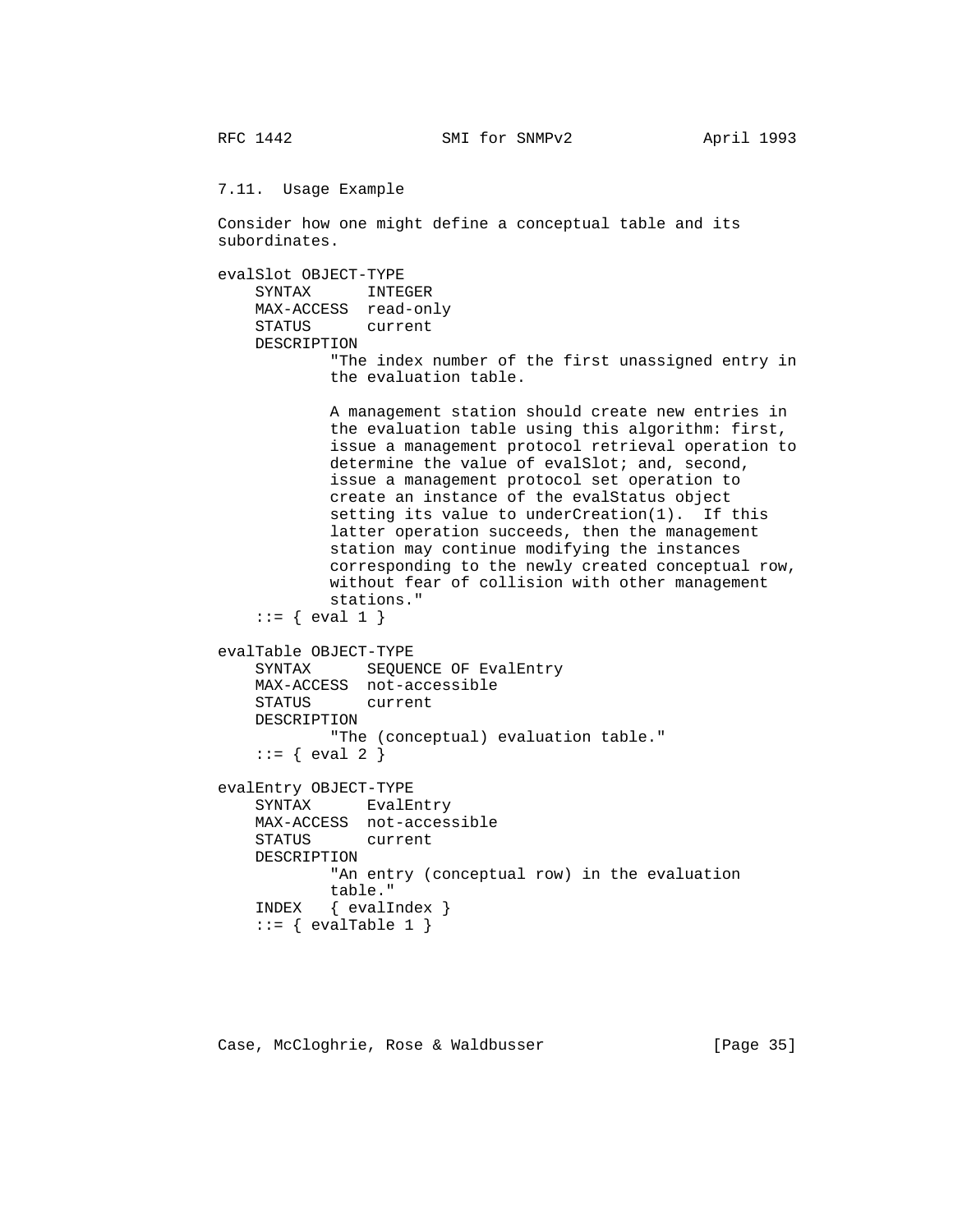```
RFC 1442 SMI for SNMPv2 April 1993
        EvalEntry ::= SEQUENCE {
evalIndex Integer32,
evalString DisplayString,
evalValue Integer32,
evalStatus RowStatus
 }
         evalIndex OBJECT-TYPE
             SYNTAX Integer32
            MAX-ACCESS not-accessible<br>STATUS current
            STATUS
             DESCRIPTION
                    "The auxiliary variable used for identifying
                    instances of the columnar objects in the
                   evaluation table."
               ::= { evalEntry 1 }
         evalString OBJECT-TYPE
             SYNTAX DisplayString
             MAX-ACCESS read-create
             STATUS current
             DESCRIPTION
                    "The string to evaluate."
               ::= { evalEntry 2 }
         evalValue OBJECT-TYPE
             SYNTAX Integer32
             MAX-ACCESS read-only
             STATUS current
             DESCRIPTION
                 "The value when evalString was last executed."
             DEFVAL { 0 }
               ::= { evalEntry 3 }
         evalStatus OBJECT-TYPE
             SYNTAX RowStatus
             MAX-ACCESS read-create
             STATUS current
             DESCRIPTION
                    "The status column used for creating, modifying,
                    and deleting instances of the columnar objects in
                   the evaluation table."
            DEFVAL { active }
               ::= { evalEntry 4 }
```
Case, McCloghrie, Rose & Waldbusser [Page 36]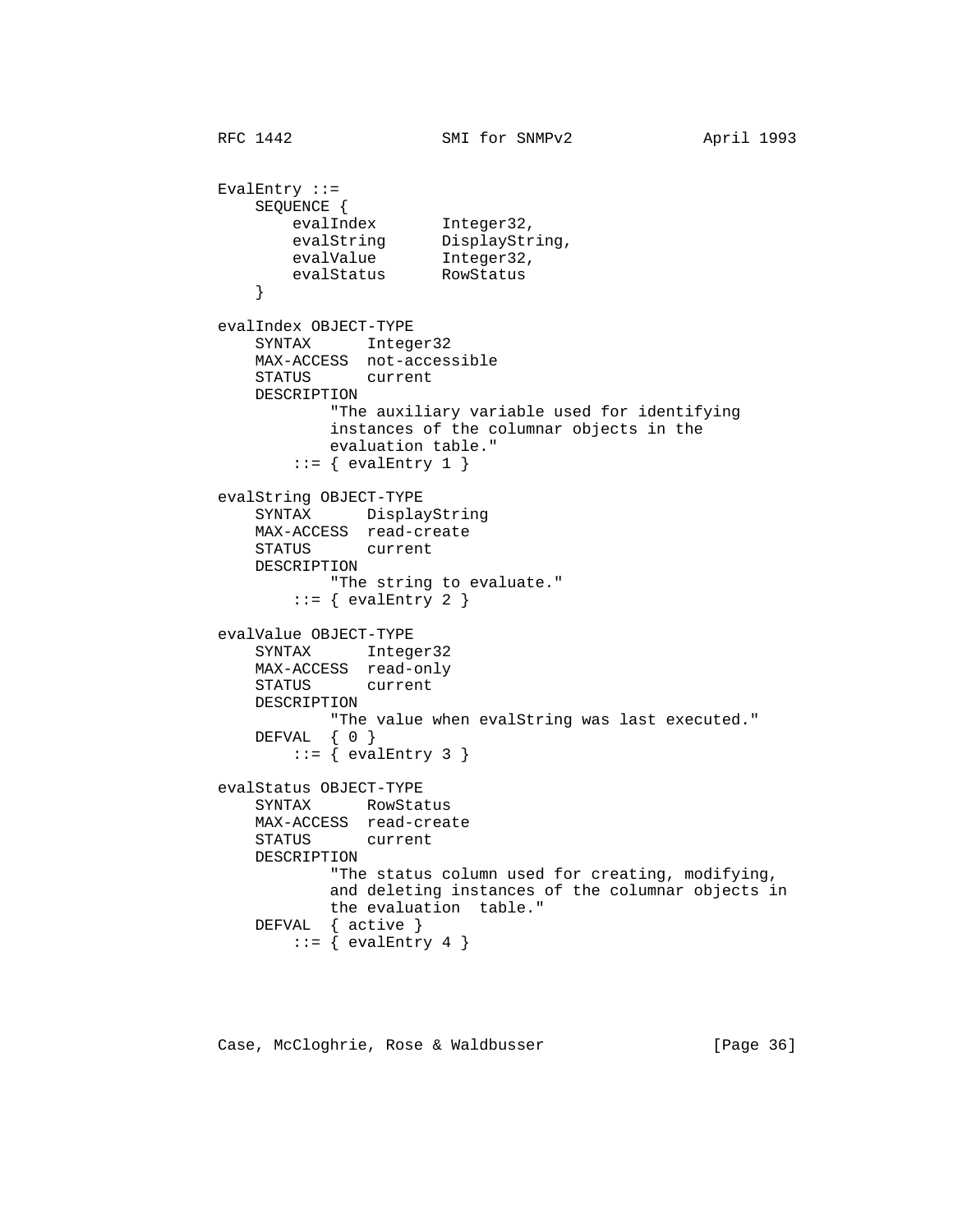8. Mapping of the NOTIFICATION-TYPE macro

 The NOTIFICATION-TYPE macro is used to define the information contained within an unsolicited transmission of management information (i.e., within either a SNMPv2-Trap-PDU or InformRequest-PDU). It should be noted that the expansion of the NOTIFICATION-TYPE macro is something which conceptually happens during implementation and not during run-time.

#### 8.1. Mapping of the OBJECTS clause

 The OBJECTS clause, which need not be present, defines the ordered sequence of MIB objects which are contained within every instance of the notification.

## 8.2. Mapping of the STATUS clause

 The STATUS clause, which must be present, indicates whether this definition is current or historic.

 The values "current", and "obsolete" are self-explanatory. The "deprecated" value indicates that the notification is obsolete, but that an implementor may wish to support that object to foster interoperability with older implementations.

#### 8.3. Mapping of the DESCRIPTION clause

 The DESCRIPTION clause, which must be present, contains a textual definition of the notification which provides all semantic definitions necessary for implementation, and should embody any information which would otherwise be communicated in any ASN.1 commentary annotations associated with the object. In particular, the DESCRIPTION clause should document which instances of the objects mentioned in the OBJECTS clause should be contained within notifications of this type.

#### 8.4. Mapping of the REFERENCE clause

 The REFERENCE clause, which need not be present, contains a textual cross-reference to a notification defined in some other information module. This is useful when de-osifying a

Case, McCloghrie, Rose & Waldbusser [Page 37]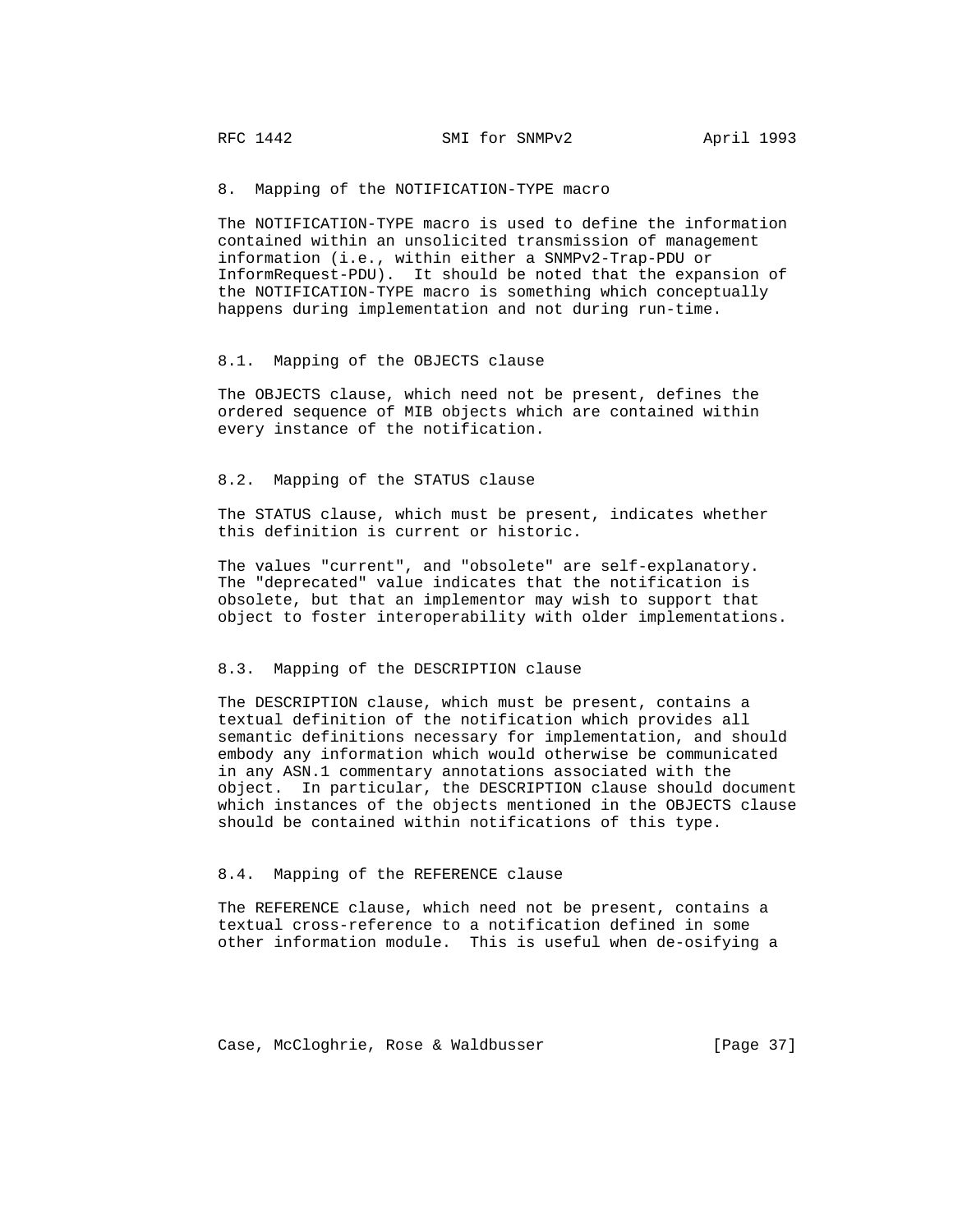MIB module produced by some other organization.

8.5. Mapping of the NOTIFICATION-TYPE value

 The value of an invocation of the NOTIFICATION-TYPE macro is the name of the notification, which is an OBJECT IDENTIFIER, an administratively assigned name.

 Sections 4.2.6 and 4.2.7 of [6] describe how the NOTIFICATION-TYPE macro is used to generate a SNMPv2-Trap-PDU or InformRequest-PDU, respectively.

Case, McCloghrie, Rose & Waldbusser (Page 38)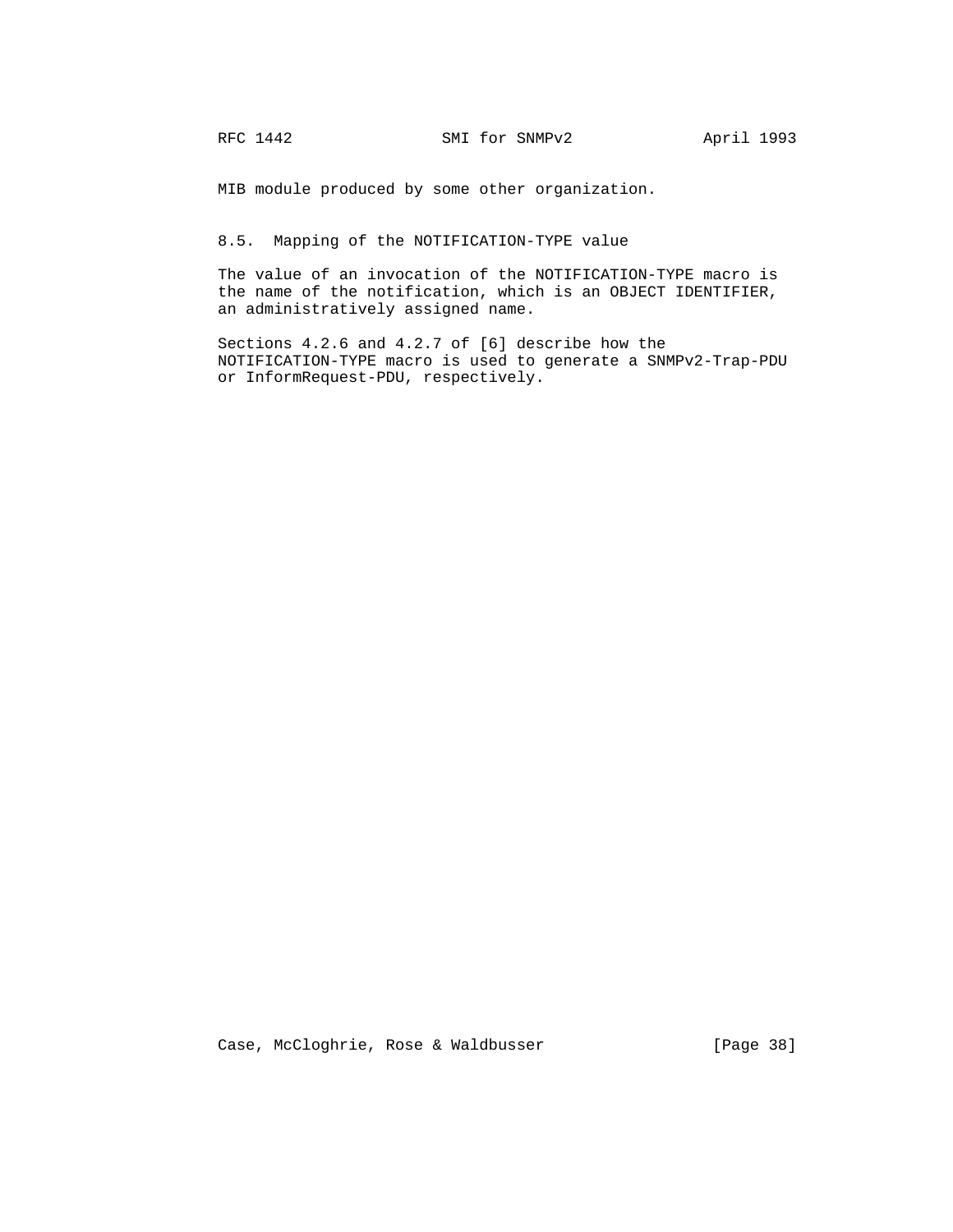8.6. Usage Example

Consider how a linkUp trap might be described:

```
 linkUp NOTIFICATION-TYPE
     OBJECTS { ifIndex }
     STATUS current
    DESCRIPTION
             "A linkUp trap signifies that the SNMPv2 entity,
             acting in an agent role, recognizes that one of
             the communication links represented in its
             configuration has come up."
    ::= { snmpTraps 4 }
```
 According to this invocation, the trap authoritatively identified as

{ snmpTraps 4 }

is used to report a link coming up.

 Note that a SNMPv2 entity acting in an agent role can be configured to send this trap to zero or more SNMPv2 entities acting in a manager role, depending on the contents of the aclTable and viewTable [8] tables. For example, by judicious use of the viewTable, a SNMPv2 entity acting in an agent role might be configured to send all linkUp traps to one particular SNMPv2 entity, and linkUp traps for only certain interfaces to other SNMPv2 entities.

Case, McCloghrie, Rose & Waldbusser [Page 39]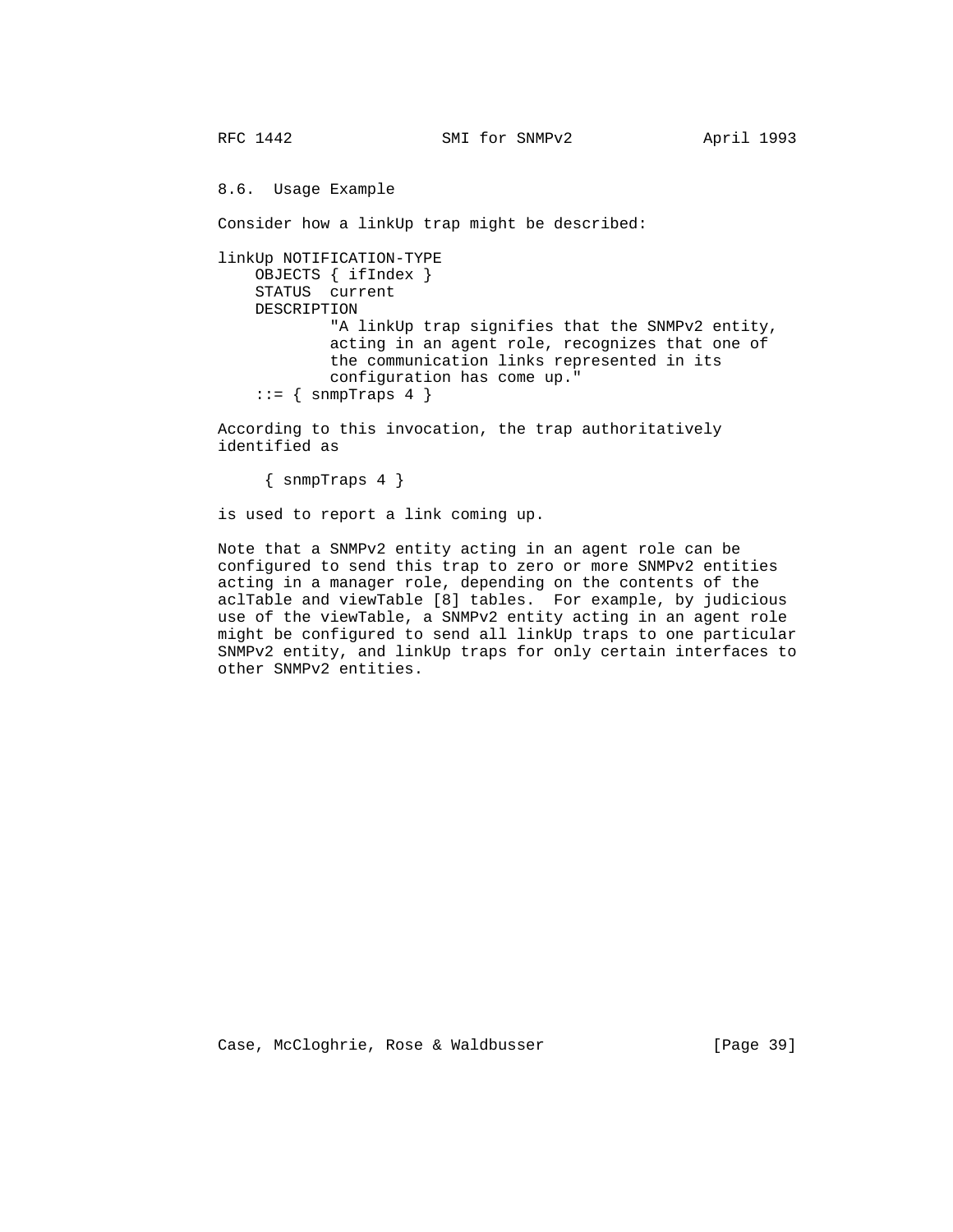9. Refined Syntax

 Some macros allow an object's syntax to be refined (e.g., the SYNTAX clause in the MODULE-COMPLIANCE macro [2]). However, not all refinements of syntax are appropriate. In particular, the object's primitive or application type must not be changed.

Further, the following restrictions apply:

|                     |       | Restrictions to Refinement on |      |            |
|---------------------|-------|-------------------------------|------|------------|
| object syntax       | range | enumeration                   | size | repertoire |
|                     |       |                               |      |            |
| INTEGER             | (1)   | 〔2〕                           |      |            |
| <b>OCTET STRING</b> |       |                               | (3)  | 4)         |
| OBJECT IDENTIFIER   |       |                               |      |            |
| BIT STRING          |       | (2)                           |      |            |
| IpAddress           |       |                               |      |            |
| Counter32           |       |                               |      |            |
| Gauge32             | (1)   |                               |      |            |
| TimeTicks           |       |                               |      |            |
| NsapAddress         |       |                               |      |            |
| Counter64           |       |                               |      |            |
|                     |       |                               |      |            |

where:

- (1) the range of permitted values may be refined by raising the lower-bounds, by reducing the upper-bounds, and/or by reducing the alternative value/range choices;
- (2) the enumeration of named-values may be refined by removing one or more named-values;
- (3) the size in characters of the value may be refined by raising the lower-bounds, by reducing the upper-bounds, and/or by reducing the alternative size choices; or,
- (4) the repertoire of characters in the value may be reduced by further sub-typing.

Otherwise no refinements are possible.

 Note that when refining an object with a SYNTAX clause value of Integer32 or UInteger32, the refined SYNTAX is expressed as an INTEGER and the restrictions of the table above are used.

Case, McCloghrie, Rose & Waldbusser [Page 40]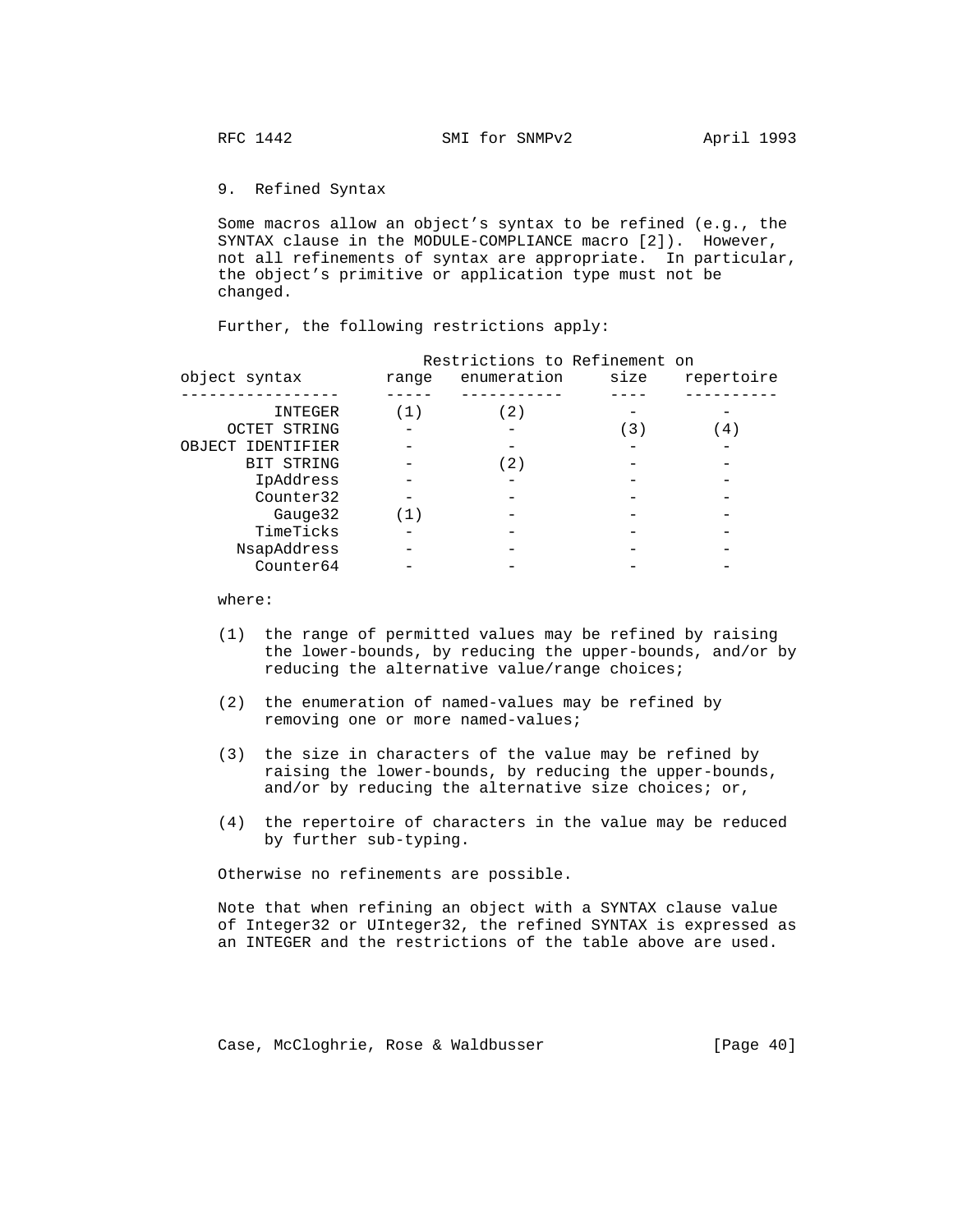10. Extending an Information Module

 As experience is gained with a published information module, it may be desirable to revise that information module.

 To begin, the invocation of the MODULE-IDENTITY macro should be updated to include information about the revision. Usually, this consists of updating the LAST-UPDATED clause and adding a pair of REVISION and DESCRIPTION clauses. However, other existing clauses in the invocation may be updated.

 Note that the module's label (e.g., "FIZBIN-MIB" from the example in Section 5.8), is not changed when the information module is revised.

#### 10.1. Object Assignments

 If any non-editorial change is made to any clause of a object assignment, then the OBJECT IDENTIFIER value associated with that object assignment must also be changed, along with its associated descriptor.

### 10.2. Object Definitions

 An object definition may be revised in any of the following ways:

- (1) A SYNTAX clause containing an enumerated INTEGER may have new enumerations added or existing labels changed.
- (2) A STATUS clause value of "current" may be revised as "deprecated" or "obsolete". Similarly, a STATUS clause value of "deprecated" may be revised as "obsolete".
- (3) A DEFVAL clause may be added or updated.
- (4) A REFERENCE clause may be added or updated.
- (5) A UNITS clause may be added.
- (6) A conceptual row may be augmented by adding new columnar objects at the end of the row.

Case, McCloghrie, Rose & Waldbusser [Page 41]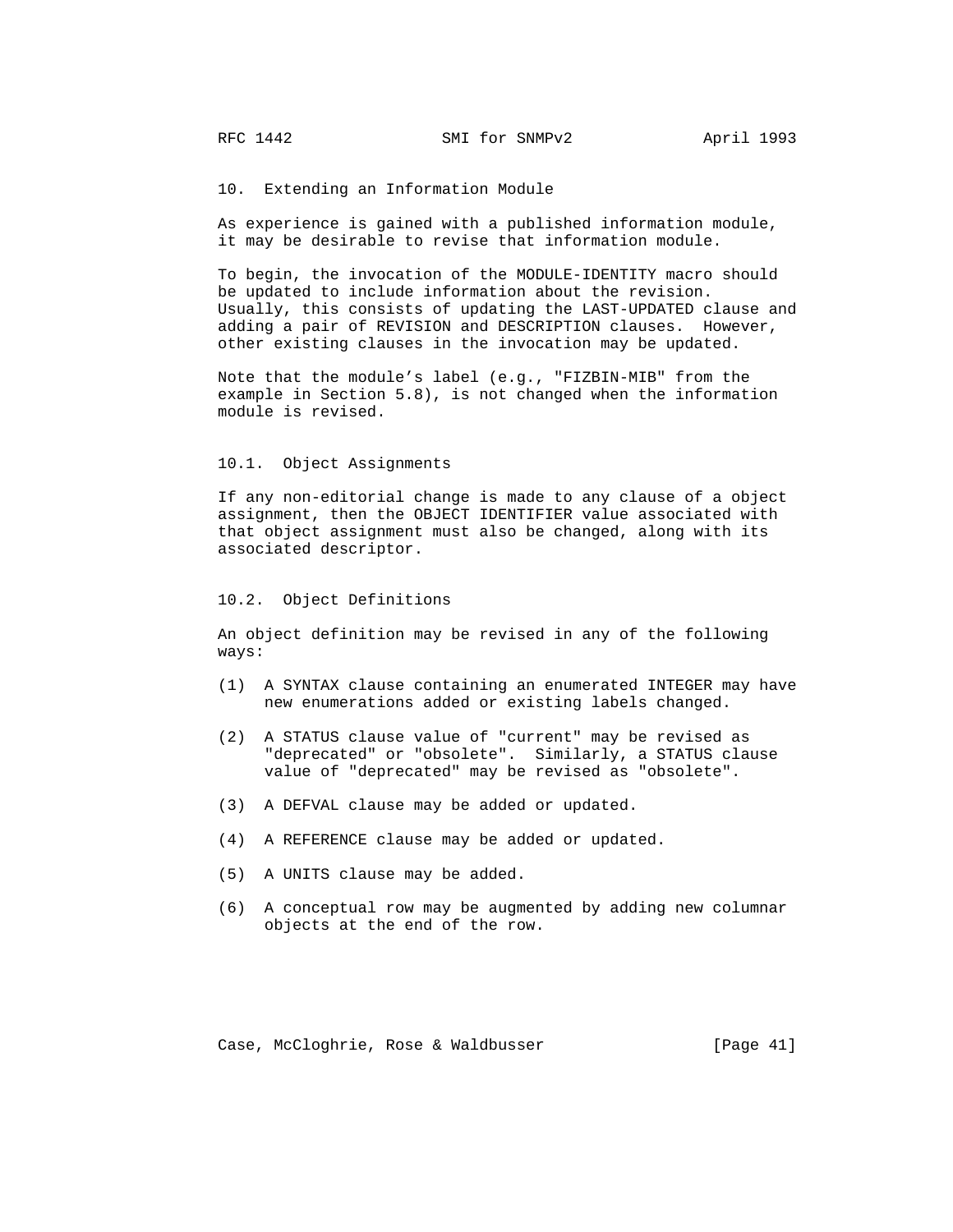(7) Entirely new objects may be defined, named with previously unassigned OBJECT IDENTIFIER values.

 Otherwise, if the semantics of any previously defined object are changed (i.e., if a non-editorial change is made to any clause other those specifically allowed above), then the OBJECT IDENTIFIER value associated with that object must also be changed.

 Note that changing the descriptor associated with an existing object is considered a semantic change, as these strings may be used in an IMPORTS statement.

 Finally, note that if an object has the value of its STATUS clause changed, then the value of its DESCRIPTION clause should be updated accordingly.

## 10.3. Notification Definitions

 A notification definition may be revised in any of the following ways:

(1) A REFERENCE clause may be added or updated.

 Otherwise, if the semantics of any previously defined notification are changed (i.e., if a non-editorial change is made to any clause other those specifically allowed above), then the OBJECT IDENTIFIER value associated with that notification must also be changed.

 Note that changing the descriptor associated with an existing notification is considered a semantic change, as these strings may be used in an IMPORTS statement.

 Finally, note that if an object has the value of its STATUS clause changed, then the value of its DESCRIPTION clause should be updated accordingly.

Case, McCloghrie, Rose & Waldbusser [Page 42]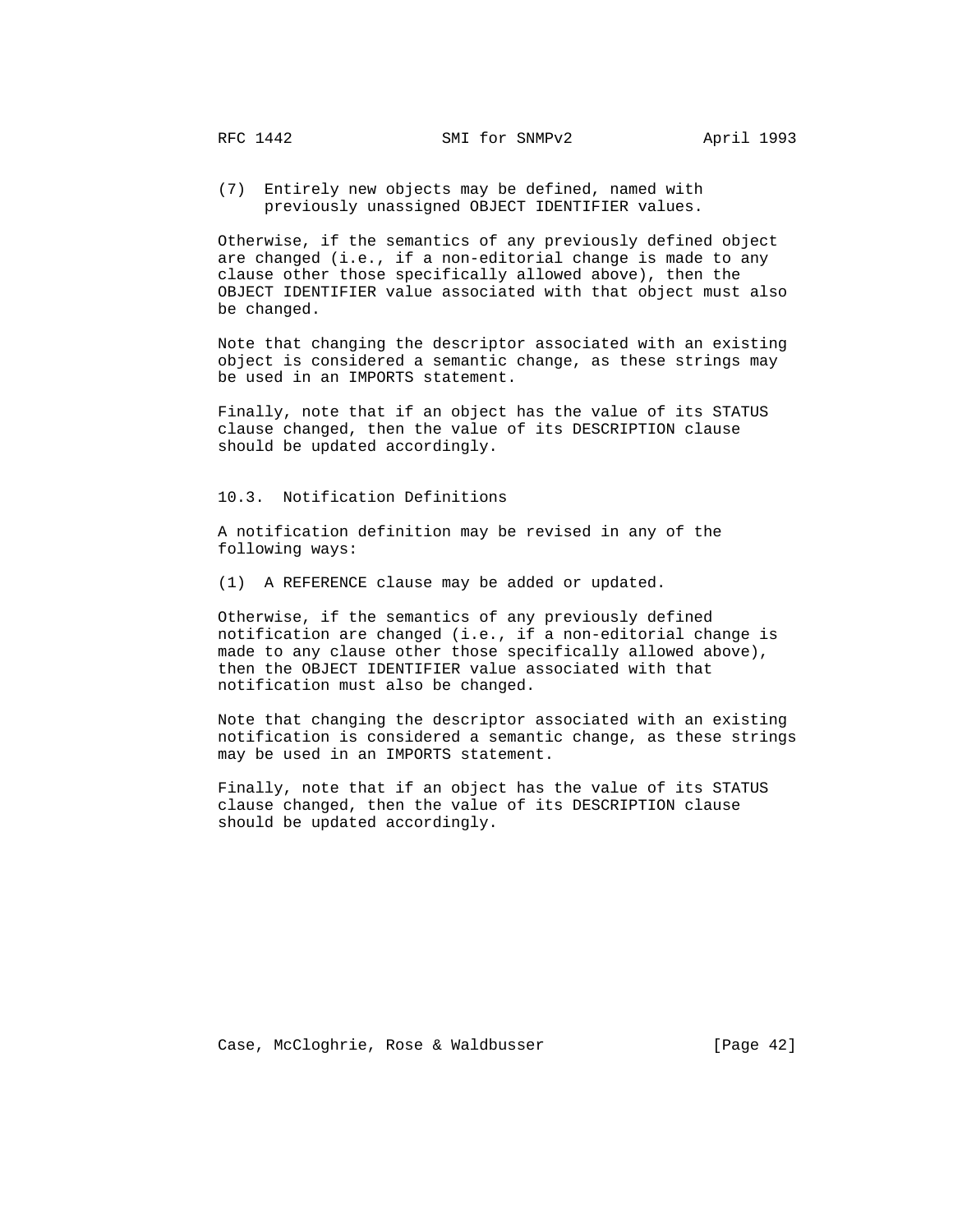## 11. Appendix: de-OSIfying a MIB module

 There has been an increasing amount of work recently on taking MIBs defined by other organizations (e.g., the IEEE) and de osifying them for use with the Internet-standard network management framework. The steps to achieve this are straight-forward, though tedious. Of course, it is helpful to already be experienced in writing MIB modules for use with the Internet-standard network management framework.

 The first step is to construct a skeletal MIB module, as shown earlier in Section 5.8. The next step is to categorize the objects into groups. Optional objects are not permitted. Thus, when a MIB module is created, optional objects must be placed in a additional groups, which, if implemented, all objects in the group must be implemented. For the first pass, it is wisest to simply ignore any optional objects in the original MIB: experience shows it is better to define a core MIB module first, containing only essential objects; later, if experience demands, other objects can be added.

# 11.1. Managed Object Mapping

 Next for each managed object class, determine whether there can exist multiple instances of that managed object class. If not, then for each of its attributes, use the OBJECT-TYPE macro to make an equivalent definition.

 Otherwise, if multiple instances of the managed object class can exist, then define a conceptual table having conceptual rows each containing a columnar object for each of the managed object class's attributes. If the managed object class is contained within the containment tree of another managed object class, then the assignment of an object is normally required for each of the "distinguished attributes" of the containing managed object class. If they do not already exist within the MIB module, then they can be added via the definition of additional columnar objects in the conceptual row corresponding to the contained managed object class.

 In defining a conceptual row, it is useful to consider the optimization of network management operations which will act upon its columnar objects. In particular, it is wisest to avoid defining more columnar objects within a conceptual row,

Case, McCloghrie, Rose & Waldbusser [Page 43]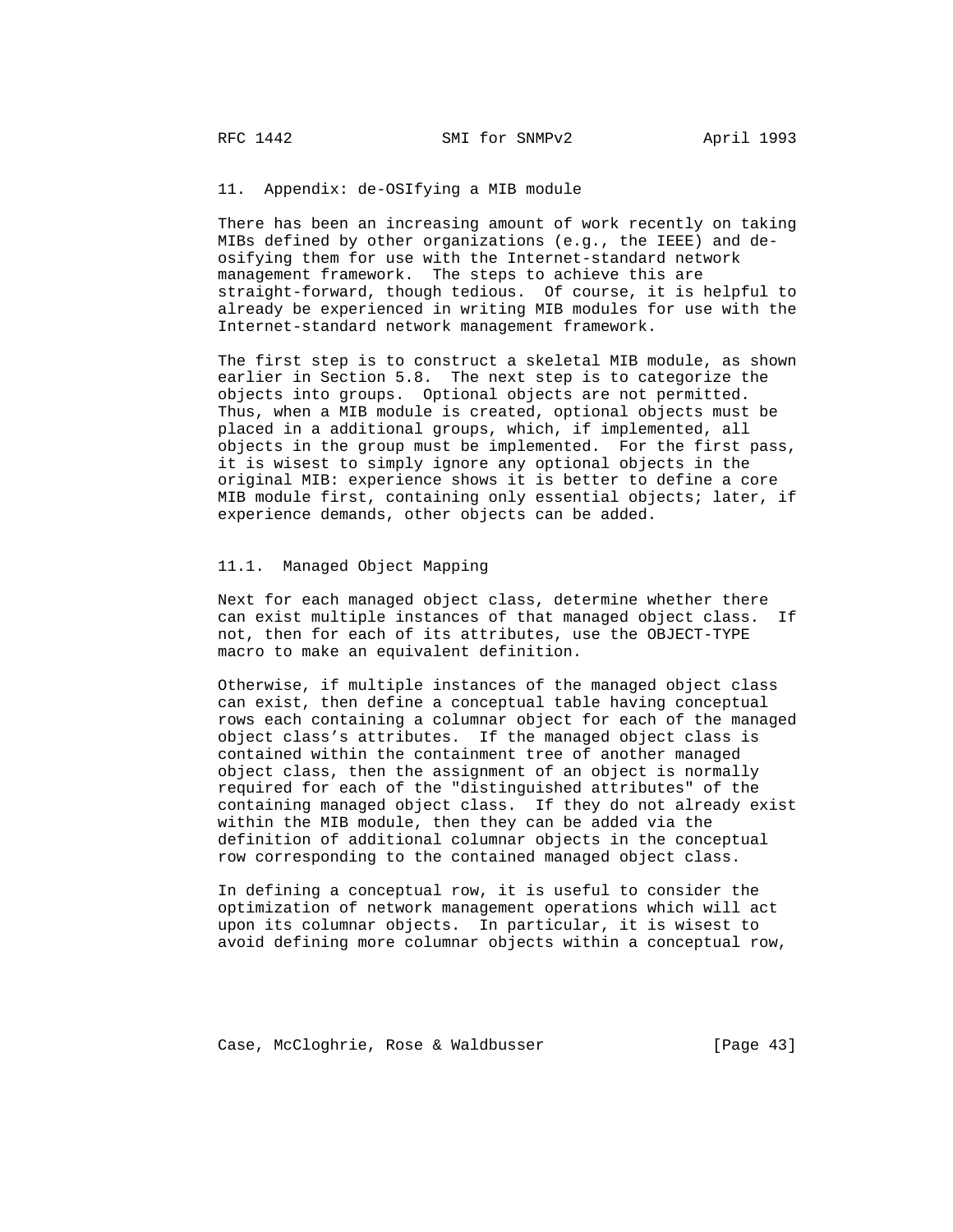than can fit in a single PDU. As a rule of thumb, a conceptual row should contain no more than approximately 20 objects. Similarly, or as a way to abide by the "20 object guideline", columnar objects should be grouped into tables according to the expected grouping of network management operations upon them. As such, the content of conceptual rows should reflect typical access scenarios, e.g., they should be organized along functional lines such as one row for statistics and another row for parameters, or along usage lines such as commonly-needed objects versus rarely-needed objects.

 On the other hand, the definition of conceptual rows where the number of columnar objects used as indexes outnumbers the number used to hold information, should also be avoided. In particular, the splitting of a managed object class's attributes into many conceptual tables should not be used as a way to obtain the same degree of flexibility/complexity as is often found in MIBs with a myriad of optionals.

## 11.1.1. Mapping to the SYNTAX clause

When mapping to the SYNTAX clause of the OBJECT-type macro:

- (1) An object with BOOLEAN syntax becomes a TruthValue [3].
- (2) An object with INTEGER syntax becomes an Integer32.
- (3) An object with ENUMERATED syntax becomes an INTEGER with enumerations, taking any of the values given which can be represented with an Integer32.
- (4) An object with BIT STRING syntax but no enumerations becomes an OCTET STRING.
- (5) An object with a character string syntax becomes either an OCTET STRING, or a DisplayString [3], depending on the repertoire of the character string.
- (6) A non-tabular object with a complex syntax, such as REAL or EXTERNAL, must be decomposed, usually into an OCTET STRING (if sensible). As a rule, any object with a complicated syntax should be avoided.

Case, McCloghrie, Rose & Waldbusser [Page 44]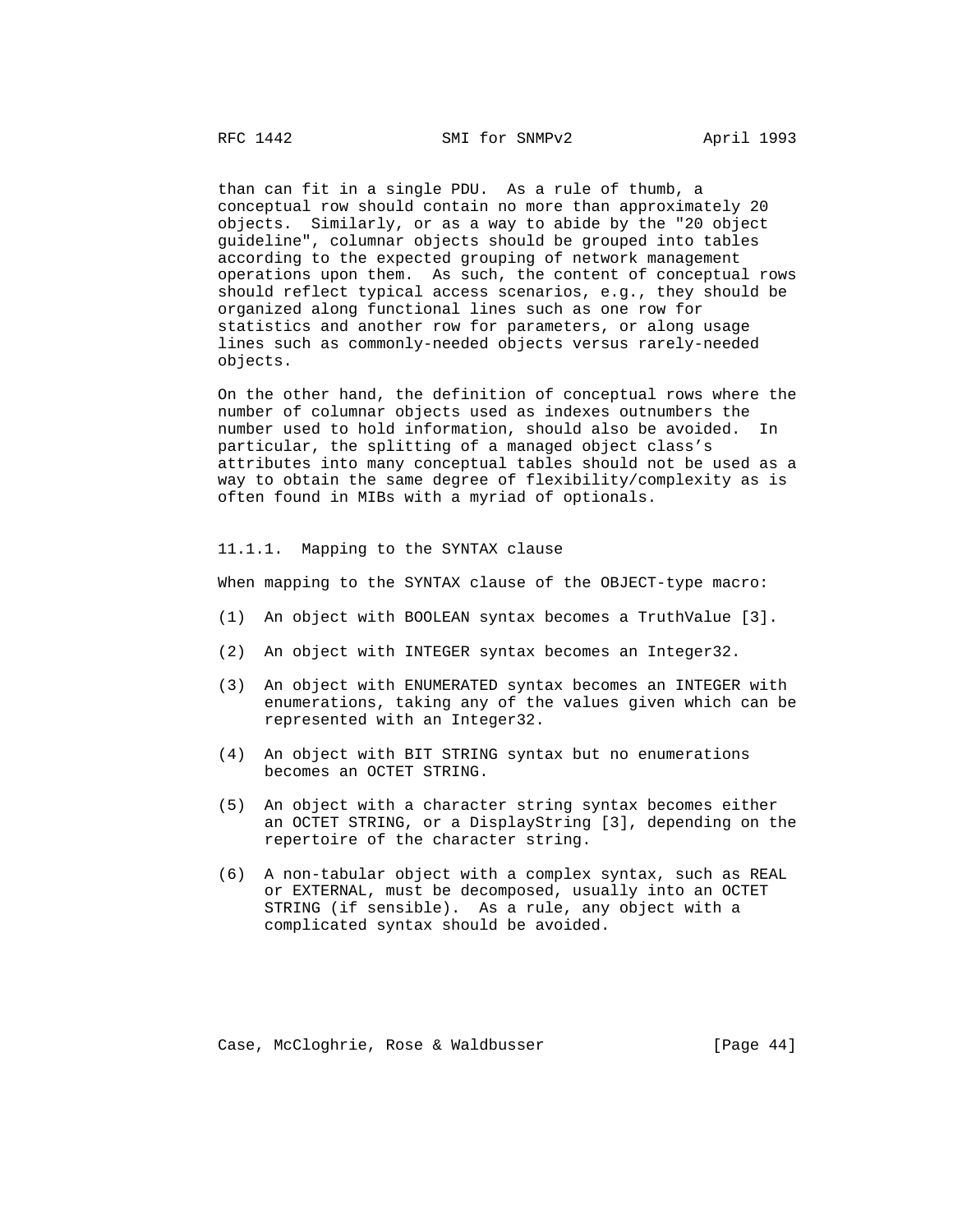(7) Tabular objects must be decomposed into rows of columnar objects.

11.1.2. Mapping to the UNITS clause

 If the description of this managed object defines a unit basis, then mapping to this clause is straight-forward.

11.1.3. Mapping to the MAX-ACCESS clause

This is straight-forward.

11.1.4. Mapping to the STATUS clause

This is straight-forward.

11.1.5. Mapping to the DESCRIPTION clause

 This is straight-forward: simply copy the text, making sure that any embedded double quotation marks are sanitized (i.e., replaced with single-quotes or removed).

#### 11.1.6. Mapping to the REFERENCE clause

 This is straight-forward: simply include a textual reference to the object being mapped, the document which defines the object, and perhaps a page number in the document.

11.1.7. Mapping to the INDEX clause

 If necessary, decide how instance-identifiers for columnar objects are to be formed and define this clause accordingly.

11.1.8. Mapping to the DEFVAL clause

 Decide if a meaningful default value can be assigned to the object being mapped, and if so, define the DEFVAL clause accordingly.

Case, McCloghrie, Rose & Waldbusser [Page 45]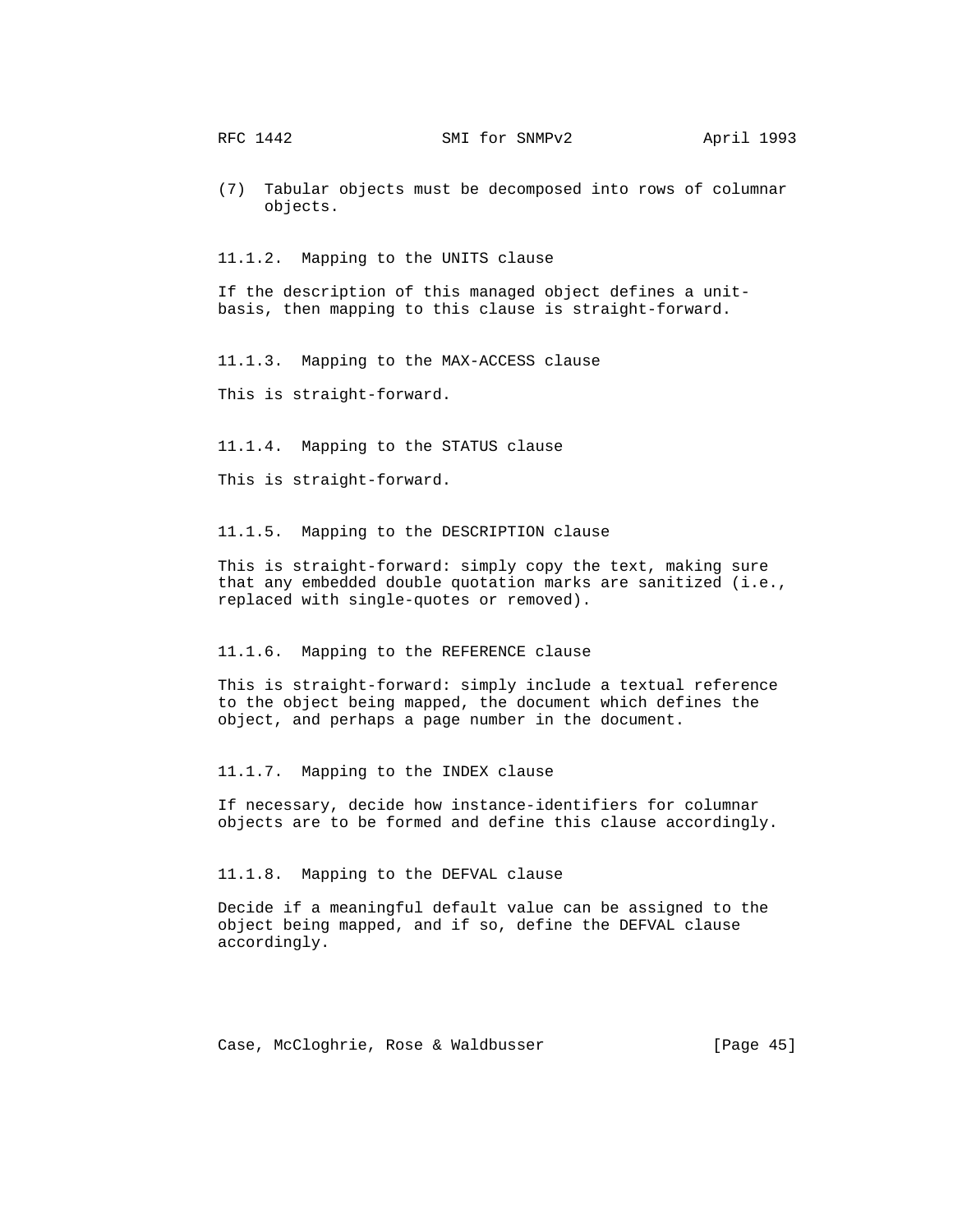RFC 1442 SMI for SNMPv2 April 1993

11.2. Action Mapping

 Actions are modeled as read-write objects, in which writing a particular value results in a state change. (Usually, as a part of this state change, some action might take place.)

11.2.1. Mapping to the SYNTAX clause

 Usually the Integer32 syntax is used with a distinguished value provided for each action that the object provides access to. In addition, there is usually one other distinguished value, which is the one returned when the object is read.

11.2.2. Mapping to the MAX-ACCESS clause

Always use read-write or read-create.

11.2.3. Mapping to the STATUS clause

This is straight-forward.

11.2.4. Mapping to the DESCRIPTION clause

 This is straight-forward: simply copy the text, making sure that any embedded double quotation marks are sanitized (i.e., replaced with single-quotes or removed).

## 11.2.5. Mapping to the REFERENCE clause

 This is straight-forward: simply include a textual reference to the action being mapped, the document which defines the action, and perhaps a page number in the document.

#### 11.3. Event Mapping

 Events are modeled as SNMPv2 notifications using NOTIFICATION-TYPE macro. However, recall that SNMPv2 emphasizes trap-directed polling. As such, few, and usually no, notifications, need be defined for any MIB module.

Case, McCloghrie, Rose & Waldbusser [Page 46]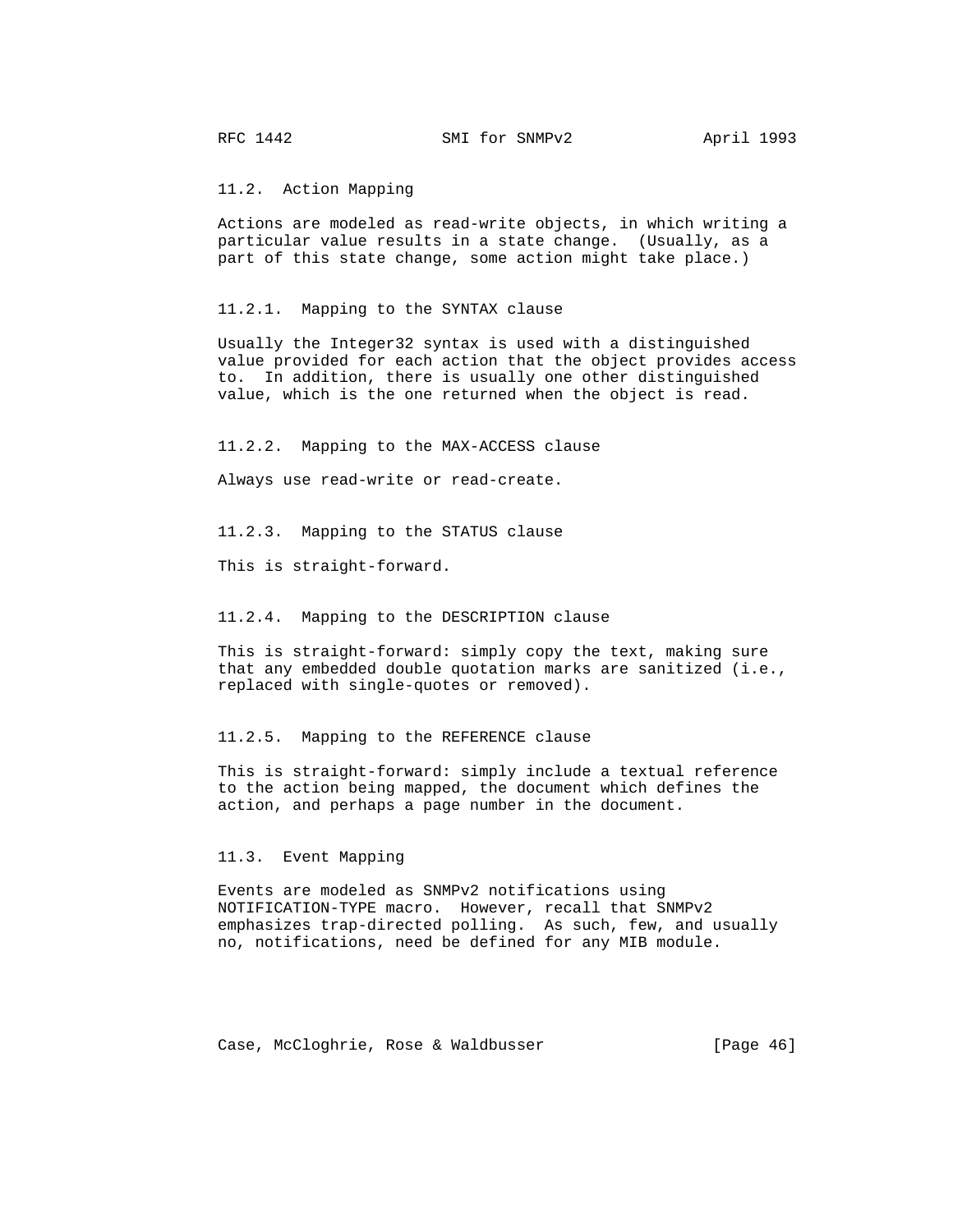11.3.1. Mapping to the STATUS clause

This is straight-forward.

11.3.2. Mapping to the DESCRIPTION clause

 This is straight-forward: simply copy the text, making sure that any embedded double quotation marks are sanitized (i.e., replaced with single-quotes or removed).

11.3.3. Mapping to the REFERENCE clause

 This is straight-forward: simply include a textual reference to the notification being mapped, the document which defines the notification, and perhaps a page number in the document.

Case, McCloghrie, Rose & Waldbusser [Page 47]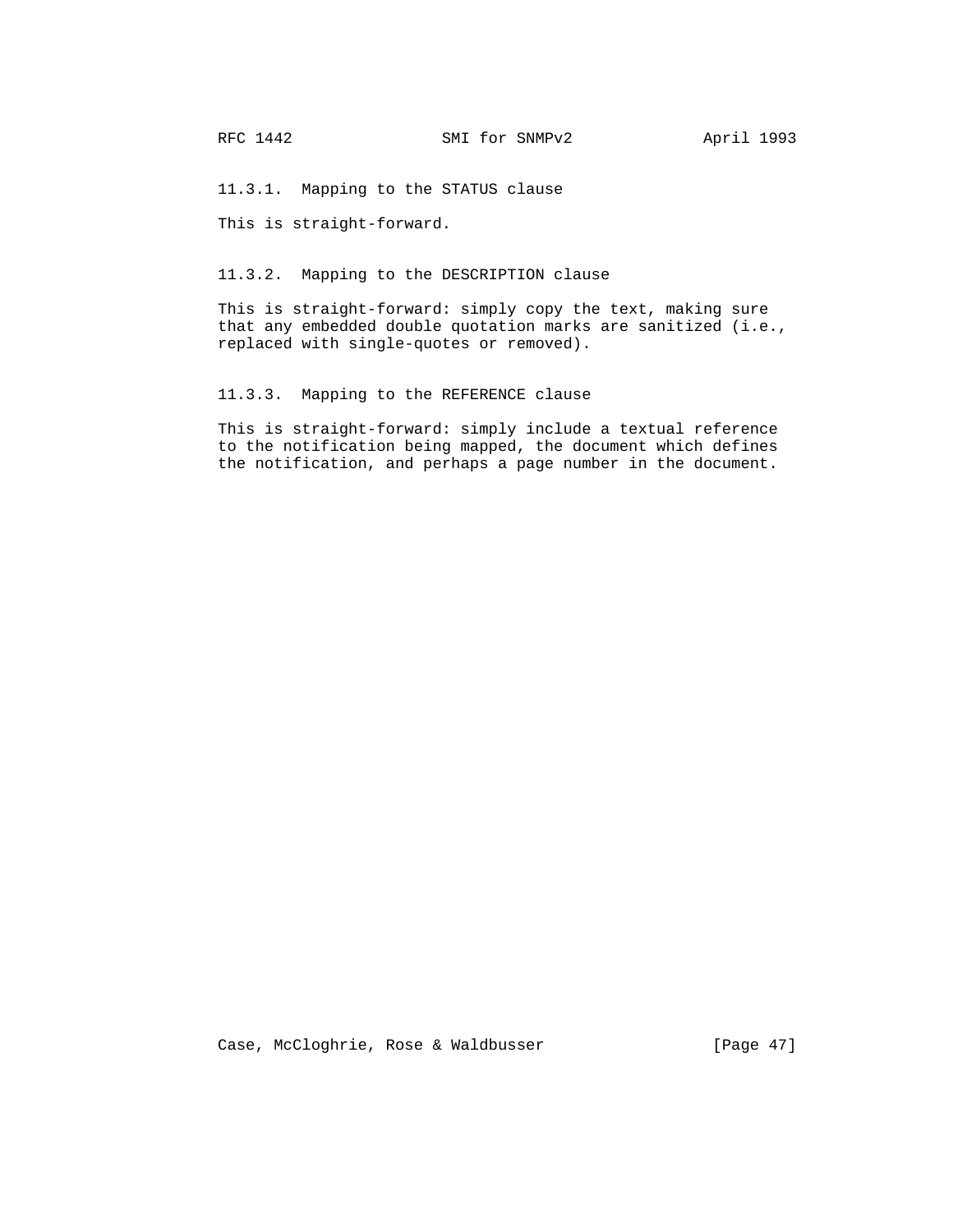12. Acknowledgements

 The section on object definitions (and MIB de-osification) is based, in part, on RFCs 1155 and 1212. The IMPLIED keyword is based on a conversation with David T. Perkins in December, 1991.

 The section on trap definitions is based, in part, on RFC 1215.

 Finally, the comments of the SNMP version 2 working group are gratefully acknowledged:

 Beth Adams, Network Management Forum Steve Alexander, INTERACTIVE Systems Corporation David Arneson, Cabletron Systems Toshiya Asaba Fred Baker, ACC Jim Barnes, Xylogics, Inc. Brian Bataille Andy Bierman, SynOptics Communications, Inc. Uri Blumenthal, IBM Corporation Fred Bohle, Interlink Jack Brown Theodore Brunner, Bellcore Stephen F. Bush, GE Information Services Jeffrey D. Case, University of Tennessee, Knoxville John Chang, IBM Corporation Szusin Chen, Sun Microsystems Robert Ching Chris Chiotasso, Ungermann-Bass Bobby A. Clay, NASA/Boeing John Cooke, Chipcom Tracy Cox, Bellcore Juan Cruz, Datability, Inc. David Cullerot, Cabletron Systems Cathy Cunningham, Microcom James R. (Chuck) Davin, Bellcore Michael Davis, Clearpoint Mike Davison, FiberCom Cynthia DellaTorre, MITRE Taso N. Devetzis, Bellcore Manual Diaz, DAVID Systems, Inc. Jon Dreyer, Sun Microsystems David Engel, Optical Data Systems

Case, McCloghrie, Rose & Waldbusser [Page 48]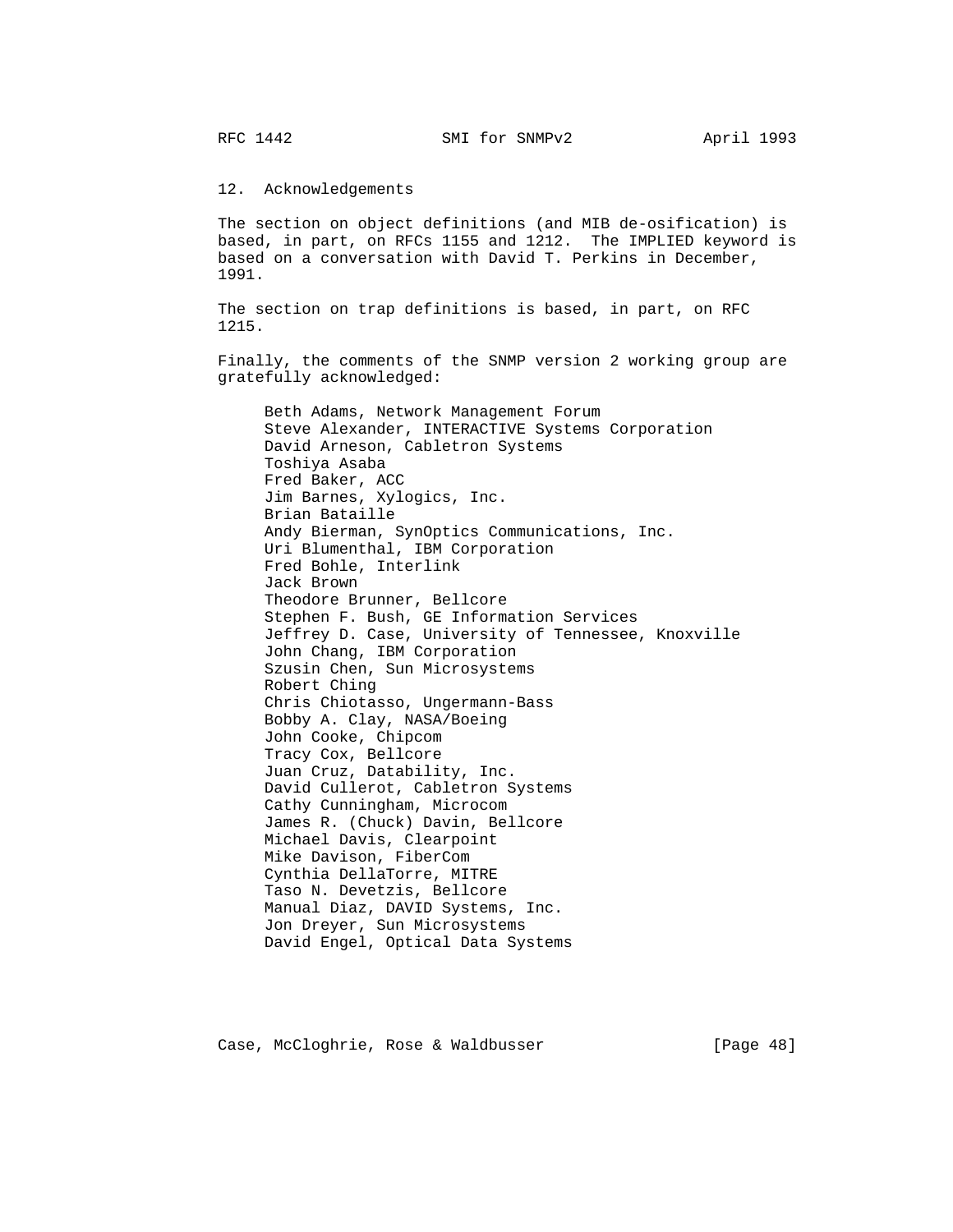Mike Erlinger, Lexcel Roger Fajman, NIH Daniel Fauvarque, Sun Microsystems Karen Frisa, CMU Shari Galitzer, MITRE Shawn Gallagher, Digital Equipment Corporation Richard Graveman, Bellcore Maria Greene, Xyplex, Inc. Michel Guittet, Apple Robert Gutierrez, NASA Bill Hagerty, Cabletron Systems Gary W. Haney, Martin Marietta Energy Systems Patrick Hanil, Nokia Telecommunications Matt Hecht, SNMP Research, Inc. Edward A. Heiner, Jr., Synernetics Inc. Susan E. Hicks, Martin Marietta Energy Systems Geral Holzhauer, Apple John Hopprich, DAVID Systems, Inc. Jeff Hughes, Hewlett-Packard Robin Iddon, Axon Networks, Inc. David Itusak Kevin M. Jackson, Concord Communications, Inc. Ole J. Jacobsen, Interop Company Ronald Jacoby, Silicon Graphics, Inc. Satish Joshi, SynOptics Communications, Inc. Frank Kastenholz, FTP Software Mark Kepke, Hewlett-Packard Ken Key, SNMP Research, Inc. Zbiginew Kielczewski, Eicon Jongyeoi Kim Andrew Knutsen, The Santa Cruz Operation Michael L. Kornegay, VisiSoft Deirdre C. Kostik, Bellcore Cheryl Krupczak, Georgia Tech Mark S. Lewis, Telebit David Lin David Lindemulder, AT&T/NCR Ben Lisowski, Sprint David Liu, Bell-Northern Research John Lunny, The Wollongong Group Robert C. Lushbaugh Martin, Marietta Energy Systems Michael Luufer, BBN Carl Madison, Star-Tek, Inc. Keith McCloghrie, Hughes LAN Systems Evan McGinnis, 3Com Corporation

Case, McCloghrie, Rose & Waldbusser [Page 49]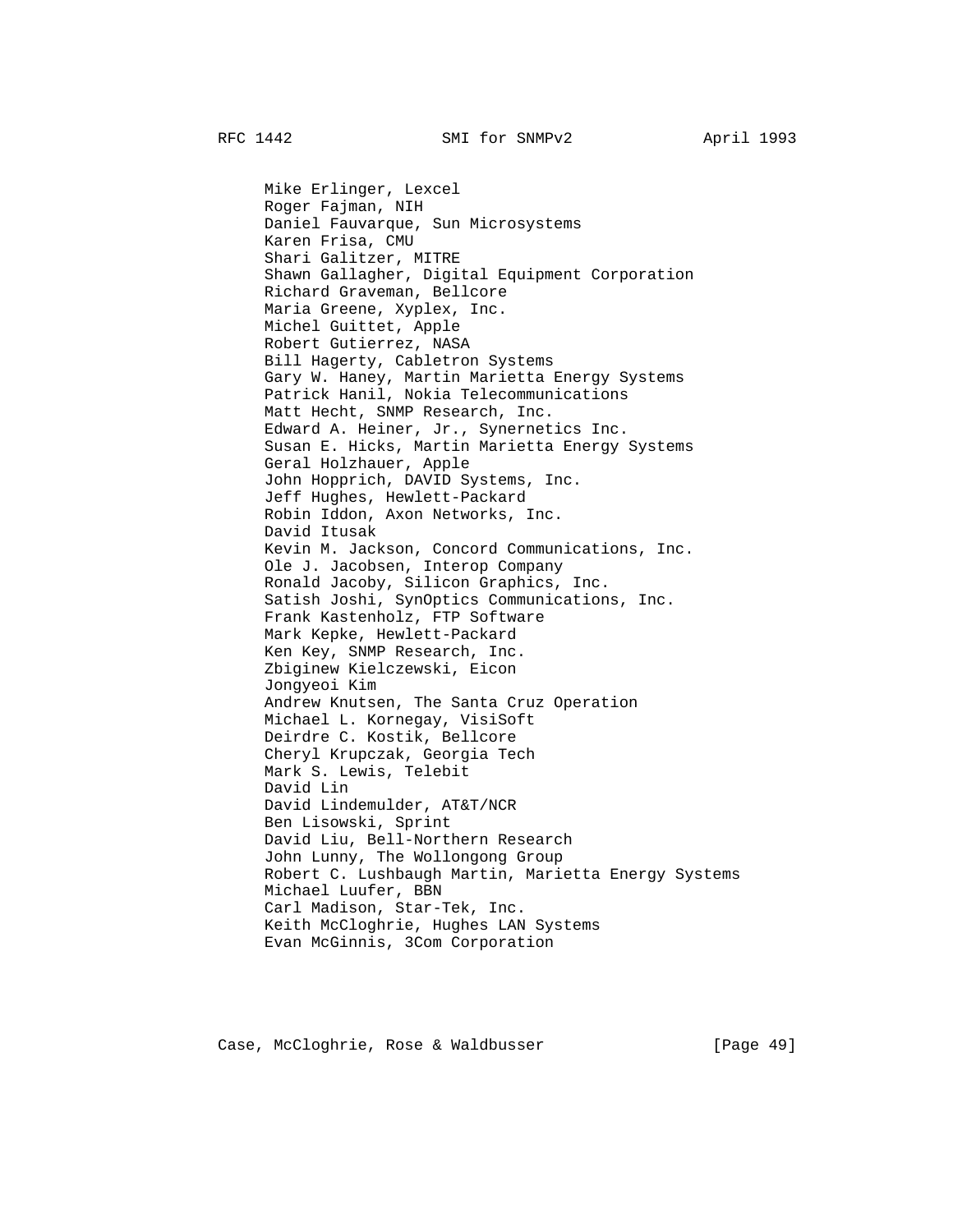Bill McKenzie, IBM Corporation Donna McMaster, SynOptics Communications, Inc. John Medicke, IBM Corporation Doug Miller, Telebit Dave Minnich, FiberCom Mohammad Mirhakkak, MITRE Rohit Mital, Protools George Mouradian, AT&T Bell Labs Patrick Mullaney, Cabletron Systems Dan Myers, 3Com Corporation Rina Nathaniel, Rad Network Devices Ltd. Hien V. Nguyen, Sprint Mo Nikain Tom Nisbet William B. Norton, MERIT Steve Onishi, Wellfleet Communications, Inc. David T. Perkins, SynOptics Communications, Inc. Carl Powell, BBN Ilan Raab, SynOptics Communications, Inc. Richard Ramons, AT&T Venkat D. Rangan, Metric Network Systems, Inc. Louise Reingold, Sprint Sam Roberts, Farallon Computing, Inc. Kary Robertson, Concord Communications, Inc. Dan Romascanu, Lannet Data Communications Ltd. Marshall T. Rose, Dover Beach Consulting, Inc. Shawn A. Routhier, Epilogue Technology Corporation Chris Rozman Asaf Rubissa, Fibronics Jon Saperia, Digital Equipment Corporation Michael Sapich Mike Scanlon, Interlan Sam Schaen, MITRE John Seligson, Ultra Network Technologies Paul A. Serice, Corporation for Open Systems Chris Shaw, Banyan Systems Timon Sloane Robert Snyder, Cisco Systems Joo Young Song Roy Spitier, Sprint Einar Stefferud, Network Management Associates John Stephens, Cayman Systems, Inc. Robert L. Stewart, Xyplex, Inc. (chair) Kaj Tesink, Bellcore Dean Throop, Data General

Case, McCloghrie, Rose & Waldbusser [Page 50]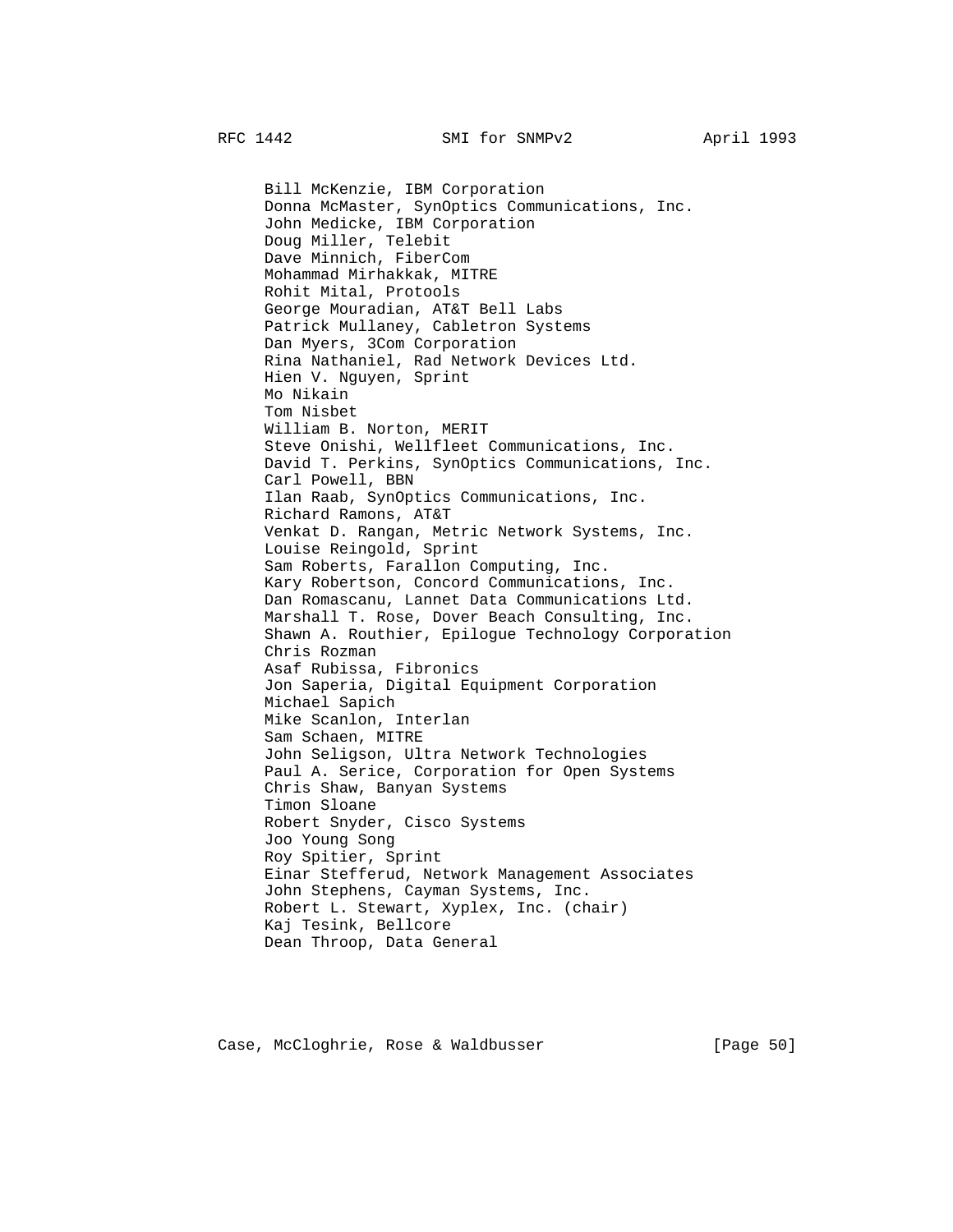Ahmet Tuncay, France Telecom-CNET Maurice Turcotte, Racal Datacom Warren Vik, INTERACTIVE Systems Corporation Yannis Viniotis Steven L. Waldbusser, Carnegie Mellon Universitty Timothy M. Walden, ACC Alice Wang, Sun Microsystems James Watt, Newbridge Luanne Waul, Timeplex Donald E. Westlake III, Digital Equipment Corporation Gerry White Bert Wijnen, IBM Corporation Peter Wilson, 3Com Corporation Steven Wong, Digital Equipment Corporation Randy Worzella, IBM Corporation Daniel Woycke, MITRE Honda Wu Jeff Yarnell, Protools Chris Young, Cabletron Kiho Yum, 3Com Corporation

Case, McCloghrie, Rose & Waldbusser [Page 51]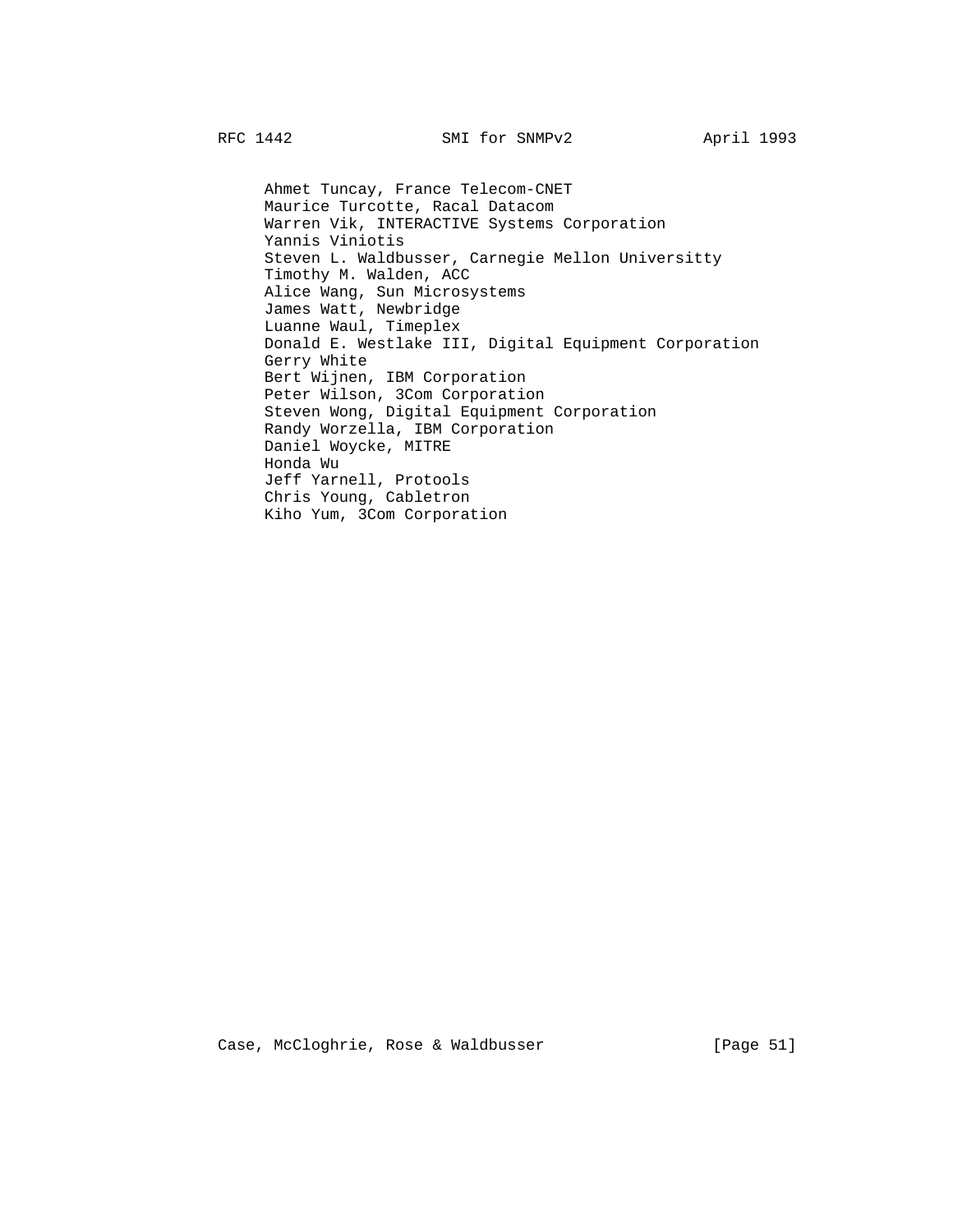- 13. References
- [1] Information processing systems Open Systems Interconnection - Specification of Abstract Syntax Notation One (ASN.1), International Organization for Standardization. International Standard 8824, (December, 1987).
- [2] Case, J., McCloghrie, K., Rose, M., and Waldbusser, S., "Conformance Statements for version 2 of the the Simple Network Management Protocol (SNMPv2)", RFC 1444, SNMP Research, Inc., Hughes LAN Systems, Dover Beach Consulting, Inc., Carnegie Mellon University, April 1993.
- [3] Case, J., McCloghrie, K., Rose, M., and Waldbusser, S., "Textual Conventions for version 2 of the the Simple Network Management Protocol (SNMPv2)", RFC 1443, SNMP Research, Inc., Hughes LAN Systems, Dover Beach Consulting, Inc., Carnegie Mellon University, April 1993.
- [4] Information processing systems Open Systems Interconnection - Specification of Basic Encoding Rules for Abstract Syntax Notation One (ASN.1), International Organization for Standardization. International Standard 8825, (December, 1987).
- [5] Case, J., McCloghrie, K., Rose, M., and Waldbusser, S., "Management Information Base for version 2 of the Simple Network Management Protocol (SNMPv2)", RFC 1450, SNMP Research, Inc., Hughes LAN Systems, Dover Beach Consulting, Inc., Carnegie Mellon University, April 1993.
- [6] Case, J., McCloghrie, K., Rose, M., and Waldbusser, S., "Protocol Operations for version 2 of the Simple Network Management Protocol (SNMPv2)", RFC 1448, SNMP Research, Inc., Hughes LAN Systems, Dover Beach Consulting, Inc., Carnegie Mellon University, April 1993.
- [7] McCloghrie, K., and Rose, M., "Management Information Base for Network Management of TCP/IP-based internets: MIB-II", STD 17, RFC 1213, March 1991.
- [8] McCloghrie, K., and Galvin, J., "Party MIB for version 2 of the Simple Network Management Protocol (SNMPv2)", RFC 1447, Hughes LAN Systems, Trusted Information Systems,

Case, McCloghrie, Rose & Waldbusser [Page 52]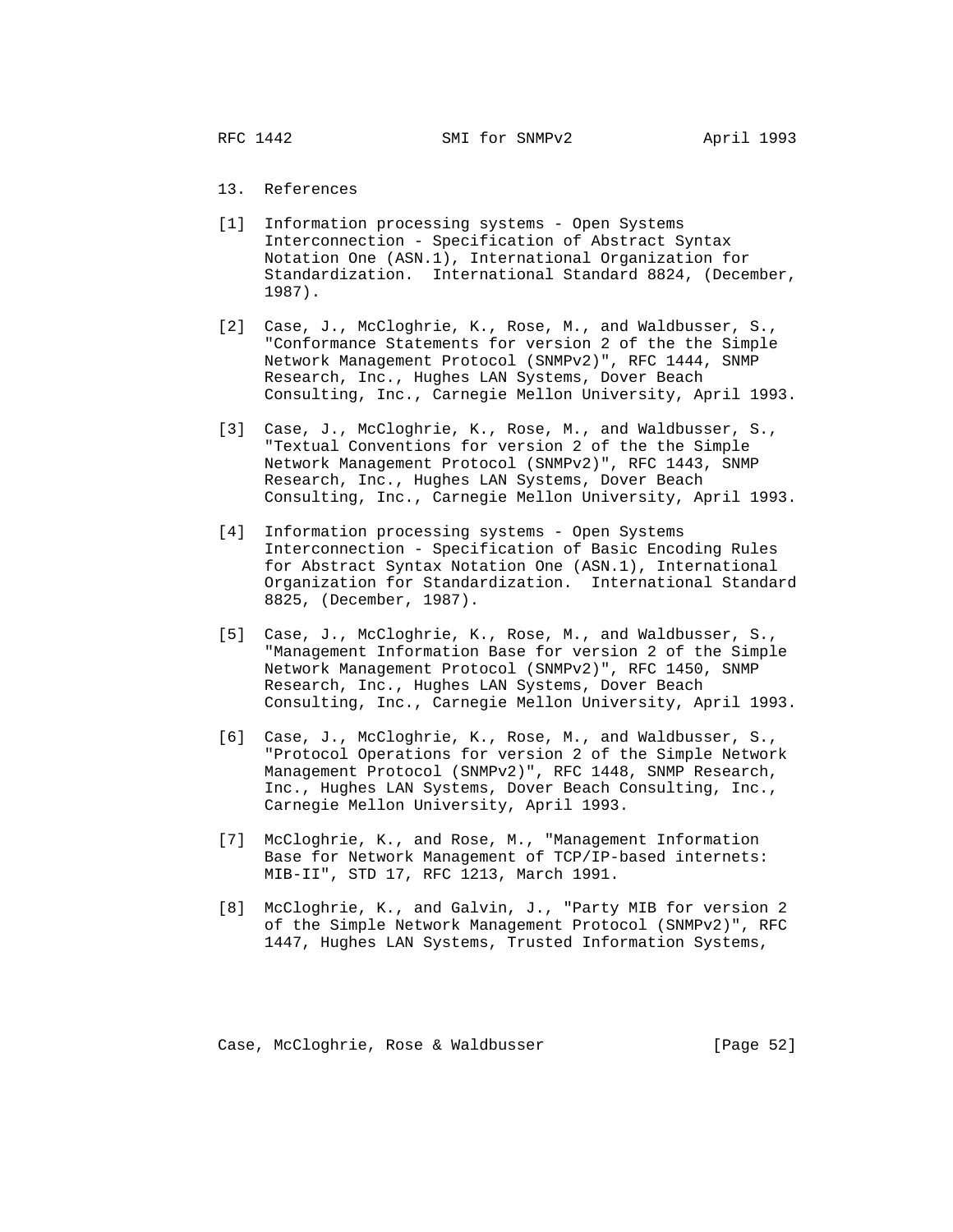April 1993.

Case, McCloghrie, Rose & Waldbusser [Page 53]